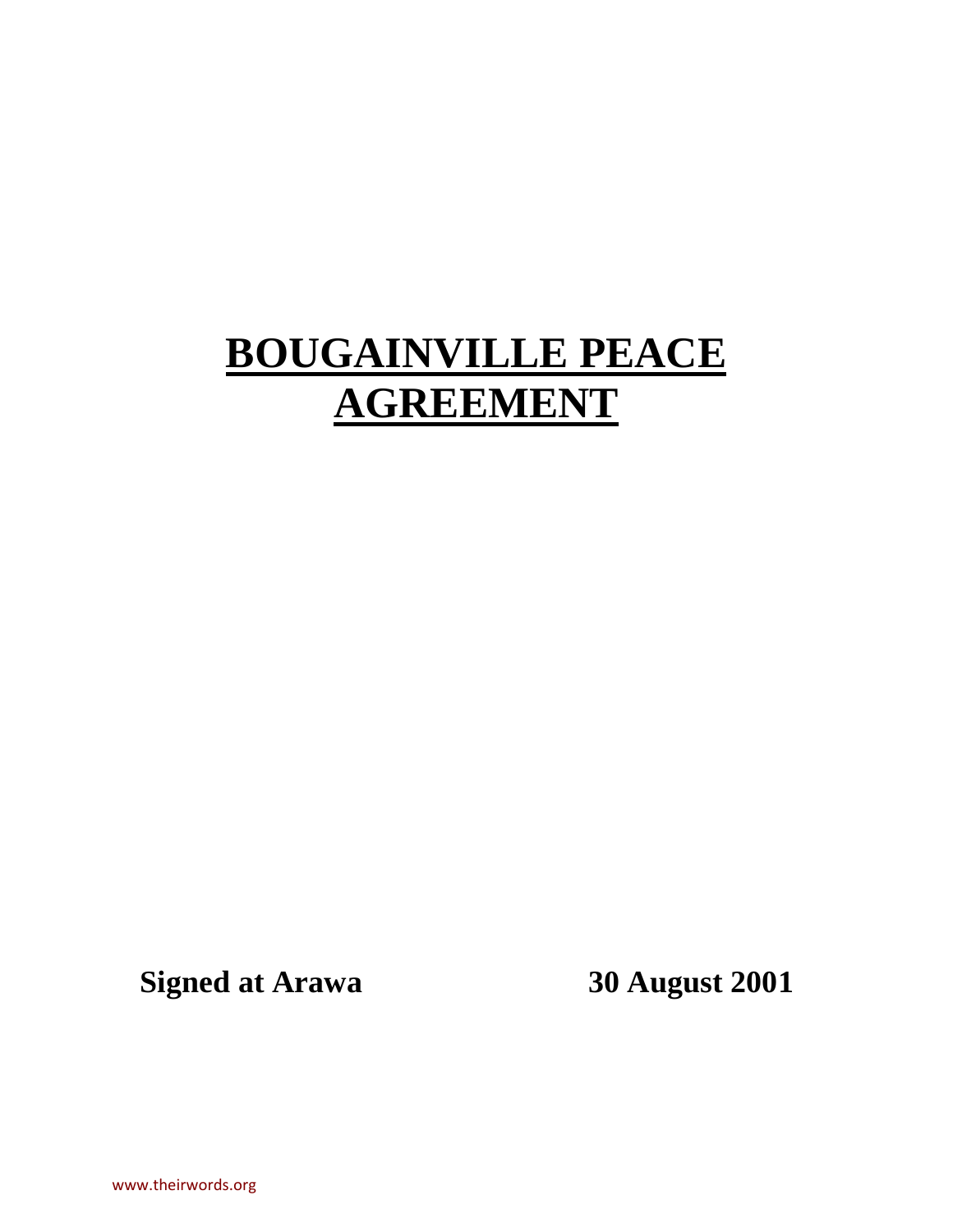# **INTRODUCTION AND OUTLINE**

<span id="page-1-0"></span>This agreement is a joint creation by the Government of the Independent State of Papua New Guinea and Leaders representing the people of Bougainville ("the Parties") to resolve the Bougainville conflict and to secure a lasting peace by peaceful means.

It is intended to further the objectives of *The Burnham Truce, the Lincoln and Ceasefire Agreements* and other agreements and understandings between the parties.

This Agreement will be implemented through consultation and co-operation, and will form the basis for drafting constitutional amendments and other laws in order to give legal effect to this Agreement.

The Bougainville Parties will work through the autonomous Bougainville Government when it is formed.

The Agreement has three pillars. They are as follows.

#### 1. **Autonomy**

The Agreement provides for arrangements for an autonomous Bougainville Government operating under a home-grown Bougainville Constitution with a right to assume increasing control over a wide range of powers, functions, personnel and resources on the basis of guarantees contained in the National *Constitution*.

#### 2. **Referendum**

The agreement provides for the right, guaranteed in the National *Constitution*, for a referendum among Bougainvilleans on Bougainville's future political status.

The choices available in the referendum will include a separate independence for Bougainville.

The referendum will be held no sooner than ten years, and in any case no later than fifteen years, after the election of the autonomous Bougainville Government.

The actual date of the referendum will be set taking account of standards of good governance and the implementation of the weapons disposal plan.

The outcome of the referendum will be subject to ratification (final decision making authority) of the National Parliament.

#### 3. **Weapons Disposal Plan**

The agreed weapons disposal plan will proceed in stages, area by area around Bougainville, beginning as soon as is practicable.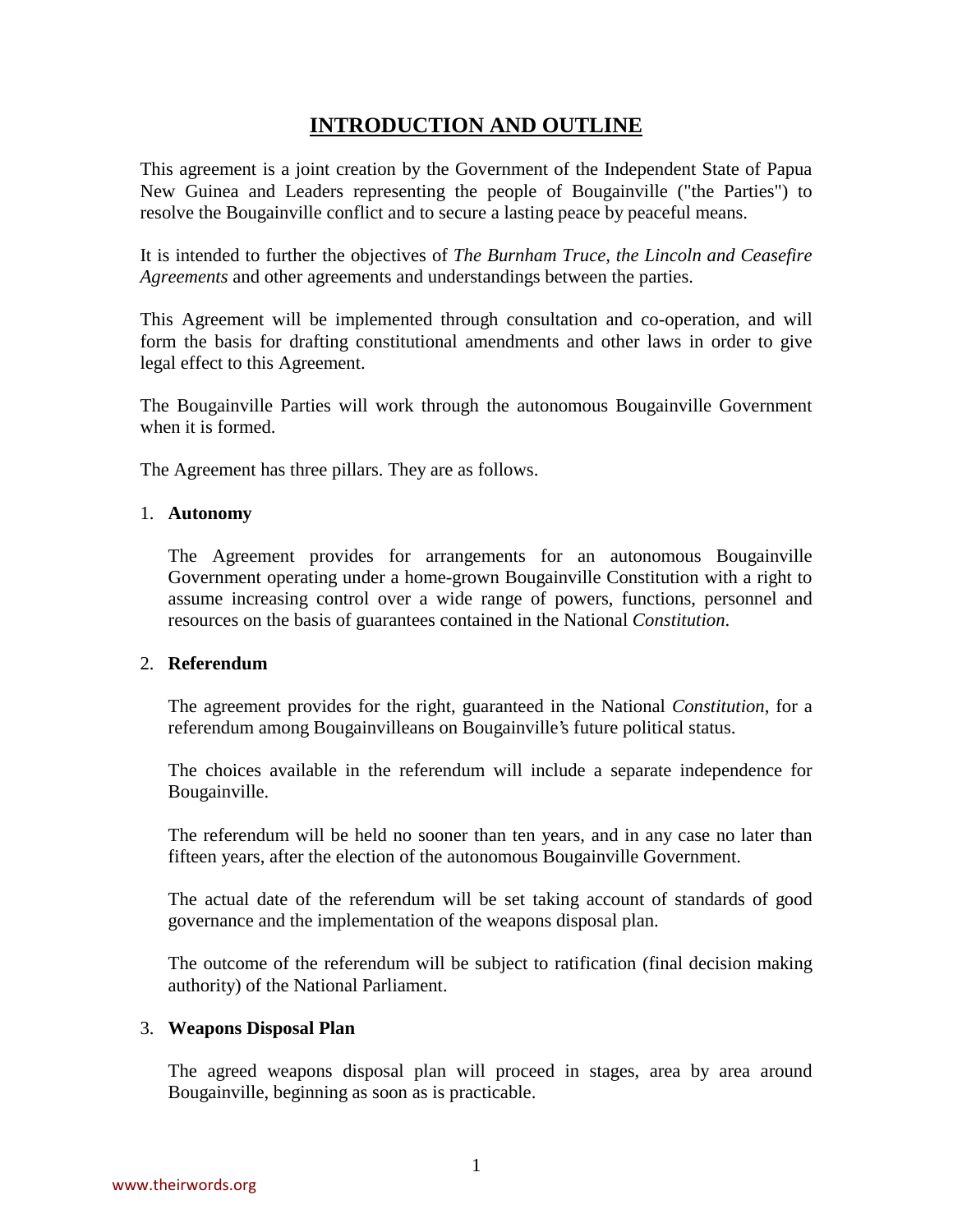After the constitutional amendments implementing this Agreement have been passed by the National Parliament and by the time they take legal effect, remaining Defence Force and Police Mobile Unit personnel will have been withdrawn from Bougainville and weapons will be held in secure containers.

The containers will have two separate locks with the key to one held by the United Nations Observer Mission on Bougainville (UNOMB) and the other by the relevant ex-combatant Commander.

The UNOMB will verify that all parties are acting in accordance with the agreed weapons disposal plan.

A decision on the final fate of the weapons should be taken within four and a half months of the constitutional amendments coming into effect.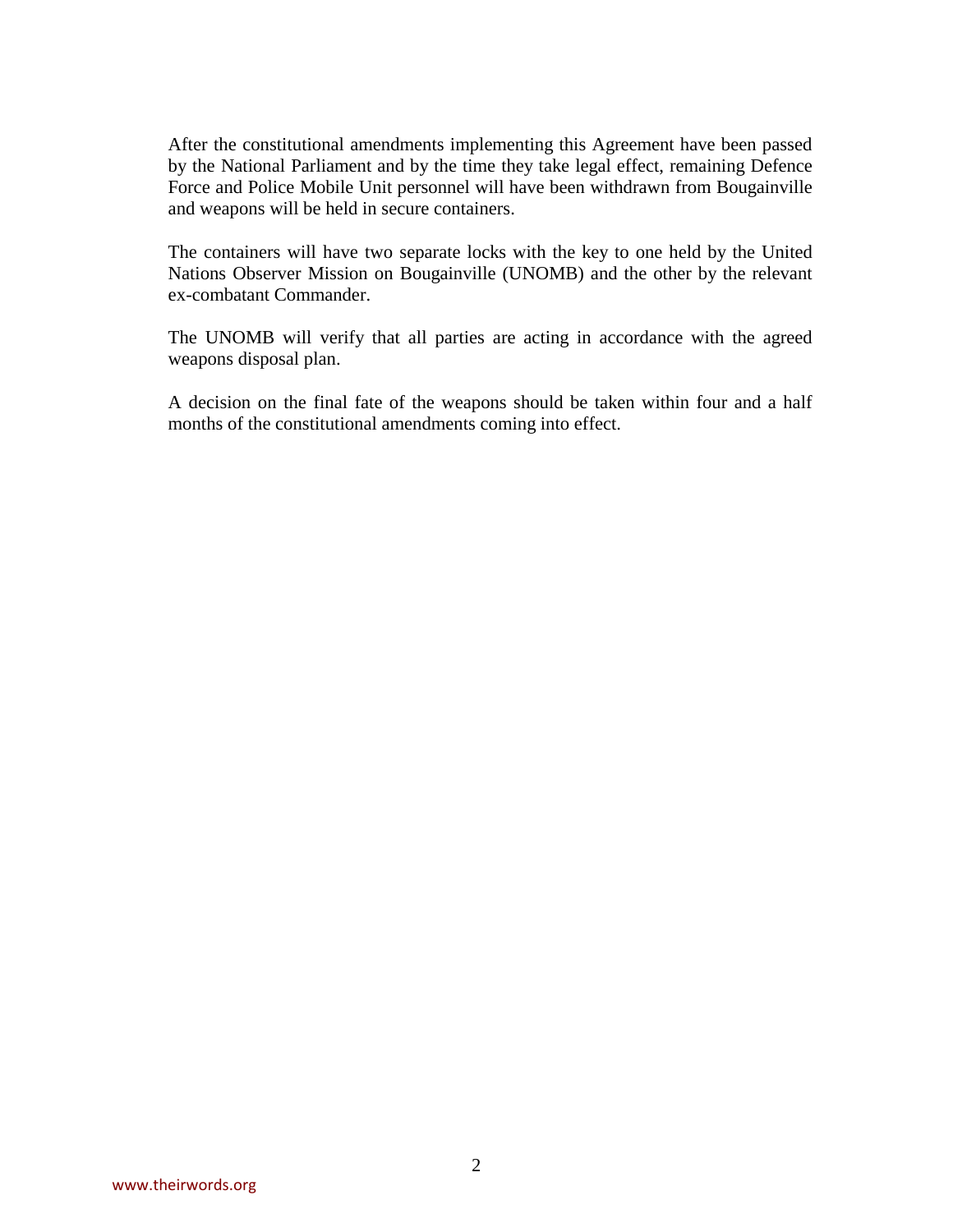| <b>CONTENTS</b> |
|-----------------|
|-----------------|

| <b>1. OBJECTIVES OF AUTONOMY</b>                                      | 8  |  |  |  |
|-----------------------------------------------------------------------|----|--|--|--|
| <b>2. BOUNDARIES</b>                                                  | 9  |  |  |  |
| <b>3. BOUGAINVILLE CONSTITUTION</b>                                   | 10 |  |  |  |
|                                                                       |    |  |  |  |
|                                                                       |    |  |  |  |
|                                                                       |    |  |  |  |
| Constituent Assembly to Debate & Adopt Bougainville Constitution 11   |    |  |  |  |
|                                                                       |    |  |  |  |
| Principles & Standards for Development & Contents of Constitution  11 |    |  |  |  |
|                                                                       |    |  |  |  |
|                                                                       |    |  |  |  |
|                                                                       |    |  |  |  |
|                                                                       |    |  |  |  |
| 4. STRUCTURES OF THE AUTONOMOUS BOUGAINVILLE GOVERNMENT 13            |    |  |  |  |
|                                                                       |    |  |  |  |
|                                                                       |    |  |  |  |
|                                                                       |    |  |  |  |
| Considerations Concerning Decisions on Bougainville Institutions 13   |    |  |  |  |
|                                                                       |    |  |  |  |
|                                                                       |    |  |  |  |
|                                                                       |    |  |  |  |
| Appointments to Constitutional Office-holders & Heads of Services15   |    |  |  |  |
| Bougainville Salaries and Remuneration Commission 15                  |    |  |  |  |
| <b>5. DIVISION OF POWERS AND FUNCTIONS</b>                            | 16 |  |  |  |
| TWO LIST SYSTEM FOR DIVIDING POWERS AND FUNCTIONS                     | 16 |  |  |  |
|                                                                       |    |  |  |  |
|                                                                       |    |  |  |  |
|                                                                       |    |  |  |  |
| Bougainville to Respect PNG's International Obligations 17            |    |  |  |  |
|                                                                       |    |  |  |  |
|                                                                       |    |  |  |  |
| (A) DEFENCE                                                           | 19 |  |  |  |
|                                                                       |    |  |  |  |
|                                                                       |    |  |  |  |
| (B) FOREIGN RELATIONS                                                 | 20 |  |  |  |
|                                                                       |    |  |  |  |
|                                                                       |    |  |  |  |
|                                                                       |    |  |  |  |
|                                                                       |    |  |  |  |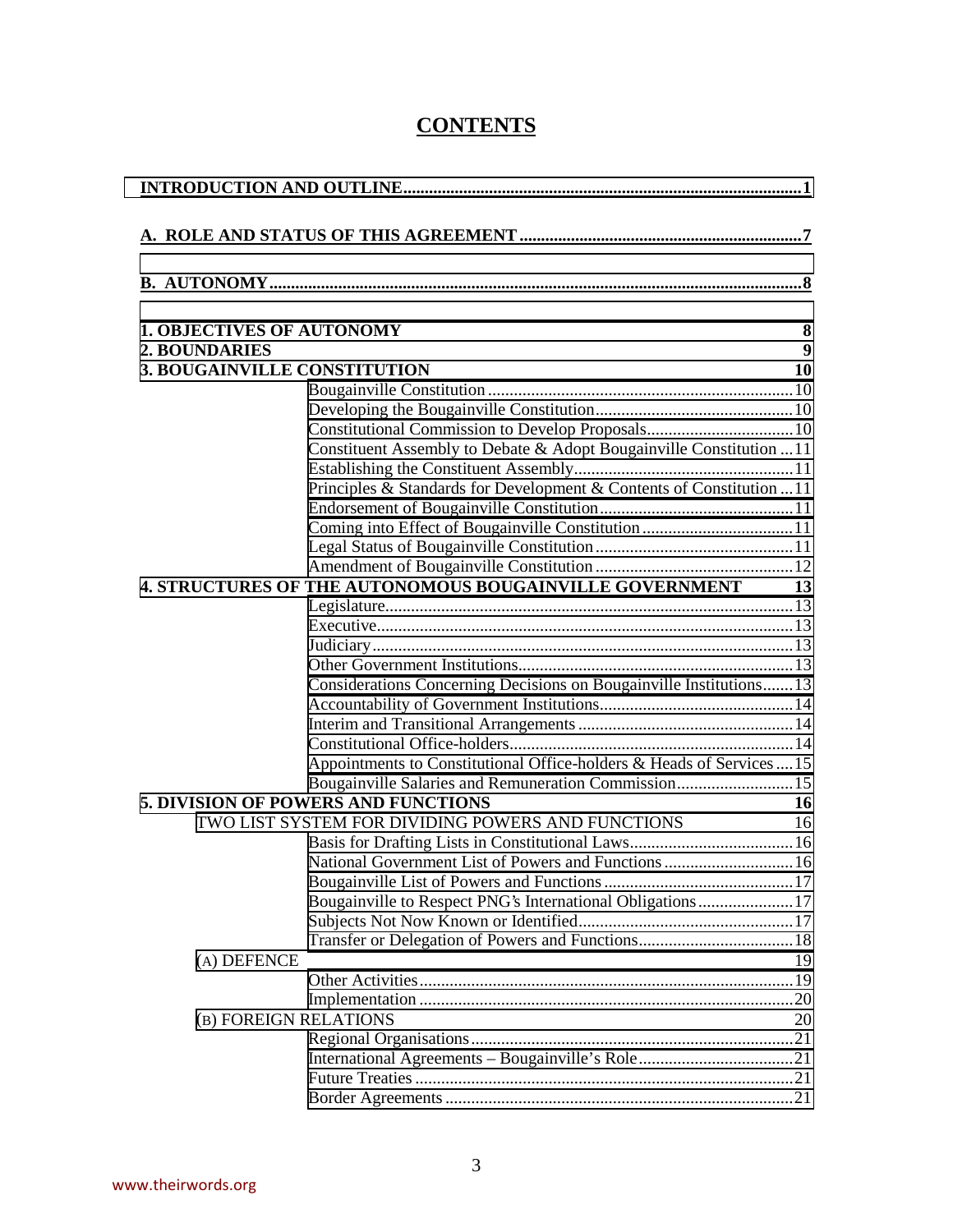|                                                              | (C) IMMIGRATION - VISAS AND WORK PERMITS                            | 22 |
|--------------------------------------------------------------|---------------------------------------------------------------------|----|
| (D) QUARANTINE                                               |                                                                     | 22 |
| (E) FISHERIES                                                |                                                                     | 22 |
|                                                              | (F) CENTRAL BANKING RESPONSIBILITIES                                | 23 |
|                                                              | (G) INTERNATIONAL CIVIL AVIATION, INTERNATIONAL SHIPPING,           |    |
|                                                              | <b>INTERNATIONAL TRADE, AND POSTS</b>                               | 23 |
| (H) TELECOMMUNICATIONS                                       |                                                                     | 23 |
|                                                              | 7. TRANSFER OF POWERS AND FUNCTIONS                                 | 25 |
| (A) PROCESS FOR TRANSFER                                     |                                                                     | 25 |
|                                                              |                                                                     |    |
|                                                              |                                                                     |    |
|                                                              |                                                                     |    |
|                                                              |                                                                     |    |
|                                                              |                                                                     |    |
|                                                              | Delegation of Powers over Public Service, Police and CIS27          |    |
|                                                              |                                                                     |    |
|                                                              | (B) ASSOCIATED ARRANGEMENTS                                         | 27 |
|                                                              |                                                                     |    |
|                                                              |                                                                     |    |
| <b>8. HUMAN RIGHTS</b>                                       |                                                                     | 29 |
| 9. FINANCIAL ARRANGEMENTS                                    |                                                                     | 31 |
| (A) BASIC PRINCIPLES                                         |                                                                     | 31 |
| (B) TAXATION                                                 |                                                                     | 31 |
|                                                              |                                                                     | 33 |
| (C) GRANTS SYSTEM<br>(D) RECURRENT GRANTS                    |                                                                     | 33 |
|                                                              |                                                                     | 34 |
|                                                              | (E) RESTORATION AND DEVELOPMENT GRANT                               | 34 |
| (F) CONDITIONAL GRANTS                                       |                                                                     |    |
| (G) BORROWINGS - REVENUE RAISINGS<br>(H) ESTABLISHMENT GRANT |                                                                     |    |
|                                                              |                                                                     | 35 |
| (I) FOREIGN AID                                              |                                                                     | 35 |
| (J) FISCAL ACCOUNTABILITY                                    |                                                                     | 36 |
| (K) FOLLOW-UP TO AUDITS                                      |                                                                     | 37 |
|                                                              | (A) PROVISIONS APPLYING GENERALLY TO PUBLIC SERVICE, POLICE         | 38 |
|                                                              |                                                                     |    |
|                                                              |                                                                     | 38 |
|                                                              |                                                                     |    |
|                                                              | Recruitment, Employment and Industrial Relations 38                 |    |
|                                                              |                                                                     |    |
|                                                              |                                                                     |    |
|                                                              |                                                                     |    |
| (B) PUBLIC SERVICE                                           |                                                                     | 39 |
|                                                              |                                                                     |    |
|                                                              |                                                                     |    |
|                                                              |                                                                     |    |
|                                                              |                                                                     |    |
|                                                              |                                                                     |    |
|                                                              |                                                                     |    |
|                                                              | Phased Implementation, Interim Arrangements & Transitional Period40 |    |
| (C) POLICE                                                   |                                                                     | 42 |
|                                                              |                                                                     |    |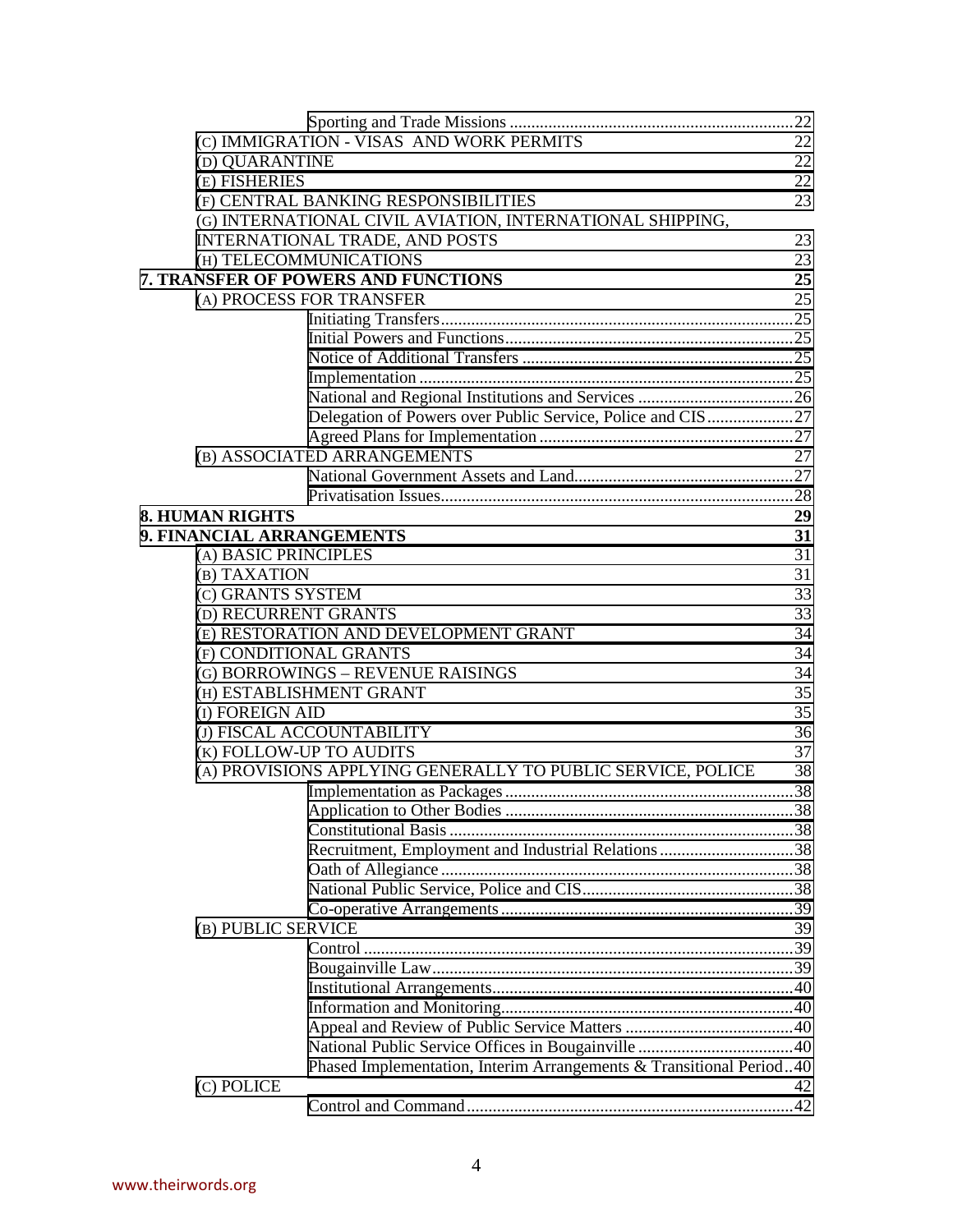|                                | Training, Rank Structure and Uniforms of Bougainville Police43 |    |
|--------------------------------|----------------------------------------------------------------|----|
|                                |                                                                |    |
|                                |                                                                |    |
|                                |                                                                |    |
|                                | Transitional Arrangements for Bougainville Policing45          |    |
|                                | (D) CORRECTIONAL INSTITUTIONAL SERVICES                        | 46 |
|                                |                                                                |    |
|                                |                                                                |    |
|                                |                                                                |    |
|                                | Training, Rank Structure and Uniforms of Bougainville CIS 47   |    |
|                                |                                                                |    |
|                                |                                                                |    |
|                                |                                                                |    |
|                                | <b>11. INTERGOVERNMENTAL RELATIONS</b>                         | 50 |
|                                |                                                                |    |
|                                |                                                                |    |
|                                |                                                                |    |
|                                |                                                                |    |
| <b>12. STATES OF EMERGENCY</b> |                                                                | 52 |
| <b>13. JUDICIARY</b>           |                                                                | 53 |
|                                |                                                                |    |
|                                |                                                                |    |
|                                |                                                                |    |
|                                |                                                                |    |
|                                |                                                                |    |
|                                |                                                                |    |
|                                |                                                                |    |
|                                |                                                                |    |
| <b>14. CRIMINAL LAW</b>        |                                                                | 55 |
|                                | <b>15. REGULAR REVIEWS OF AUTONOMY ARRANGEMENTS</b>            | 56 |
|                                |                                                                |    |
|                                |                                                                |    |
|                                |                                                                |    |
|                                |                                                                |    |
|                                |                                                                |    |
|                                |                                                                |    |
|                                |                                                                |    |
|                                |                                                                |    |
|                                | <b>1. ENDORSEMENT OF WEAPONS DISPOSAL PLAN</b>                 | 62 |
|                                | PEACE PROCESS CONSULTATIVE COMMITTEE (PPCC)                    | 63 |
|                                | <b>RESOLUTION ON WEAPONS DISPOSAL</b>                          | 63 |
|                                |                                                                |    |
|                                |                                                                |    |
|                                |                                                                |    |
|                                |                                                                |    |
|                                |                                                                |    |
|                                |                                                                |    |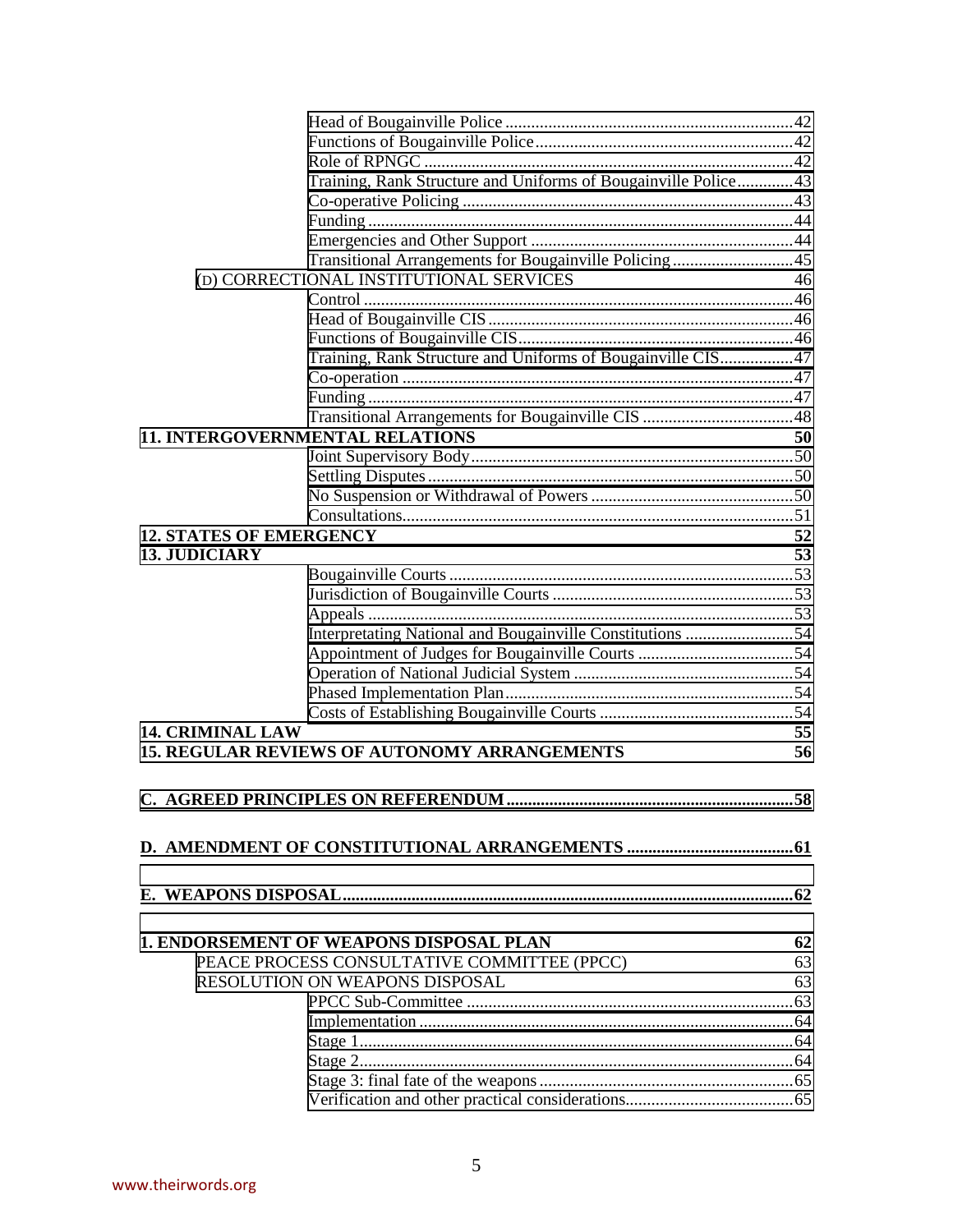|                                                            | .66 |
|------------------------------------------------------------|-----|
| 2. WEAPONS DISPOSAL - MANDATES OF UNOMB AND PMG            | 68  |
|                                                            | 69  |
|                                                            |     |
| <b>1. AMNESTY AND PARDON</b>                               | 69  |
| 2. RESOLVING DISPUTES DURING IMPLEMENTATION                | 70  |
| 3. RECONCILIATION, AND UNIFIED STRUCTURES FOR BOUGAINVILLE | 71  |
| (A) RECONCILIATION                                         | 71  |
| (B) BOUGAINVILLE COMMITMENT TO UNIFIED STRUCTURES          | 72  |
| STATEMENT OF COMMITMENT TO UNIFIED STRUCTURES              | 73  |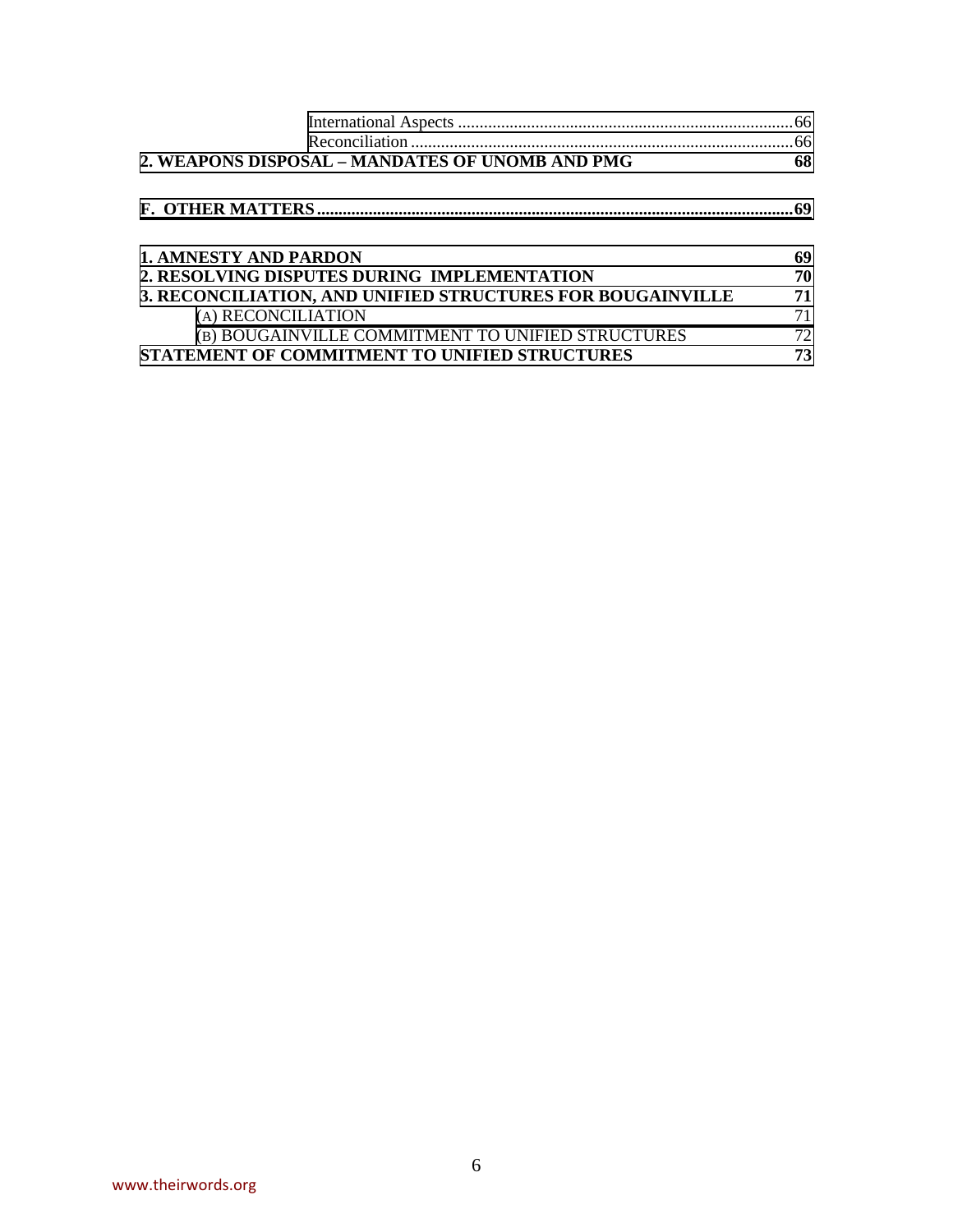# *THE PARTIES AGREE AS FOLLOWS:*

# **A. ROLE AND STATUS OF THIS AGREEMENT**

- 1.This Agreement is the basis for drafting the constitutional amendments and other laws, which the National Government will move to provide for implementation.
- 2. The implementing Constitutional and other laws will state that they are intended to give legal effect to this Agreement.
- 3. This Agreement:
	- (a) will be used as a guide for implementation and to assist the Courts in interpreting the Constitutional and other laws, which give legal effect to this agreement;
	- (b) is intended to be interpreted liberally, by reference to its intentions, and without undue reference to technical rules of construction.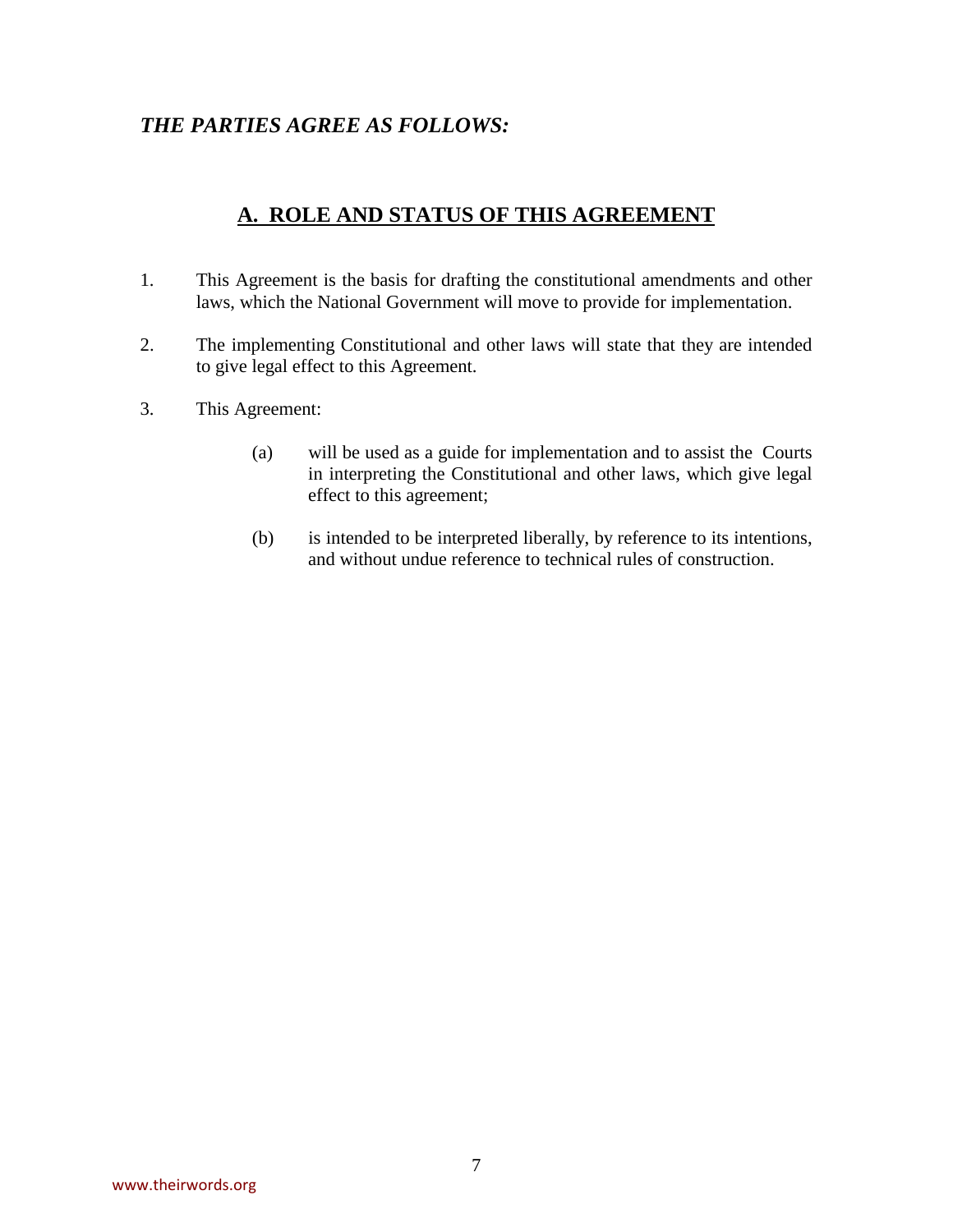# **B. AUTONOMY**

# **1. OBJECTIVES OF AUTONOMY**

- <span id="page-8-0"></span>4. On the basis of shared acceptance of the sovereignty of Papua New Guinea, the agreed autonomy arrangements are intended to:
	- (a) facilitate the expression and development of Bougainville identity and the relationship between Bougainville and the rest of Papua New Guinea;
	- (b) empower Bougainvilleans to solve their own problems, manage their own affairs and work to realize their aspirations within the framework of the *Papua New Guinea Constitution*;
	- (c) promote the unity of Papua New Guinea;
	- (d) provide for a democratic and accountable system of government for Bougainville that meets internationally accepted standards of good governance, including protection of human rights;
	- (e) ensure respect for the international obligations of Papua New Guinea, as well as the interests of Bougainville when Papua New Guinea enters into new international obligations;
	- (f) enable the National Government and the autonomous Bougainville Government to exercise their constitutional roles effectively and co-operatively;
	- (g) provide sufficient personnel and financial resources for the autonomous Bougainville Government to exercise its powers and functions effectively;
	- (h) maintain a mutually acceptable balance of interests between the interests of Bougainville and Papua New Guinea as a whole, including equity between different parts of the country.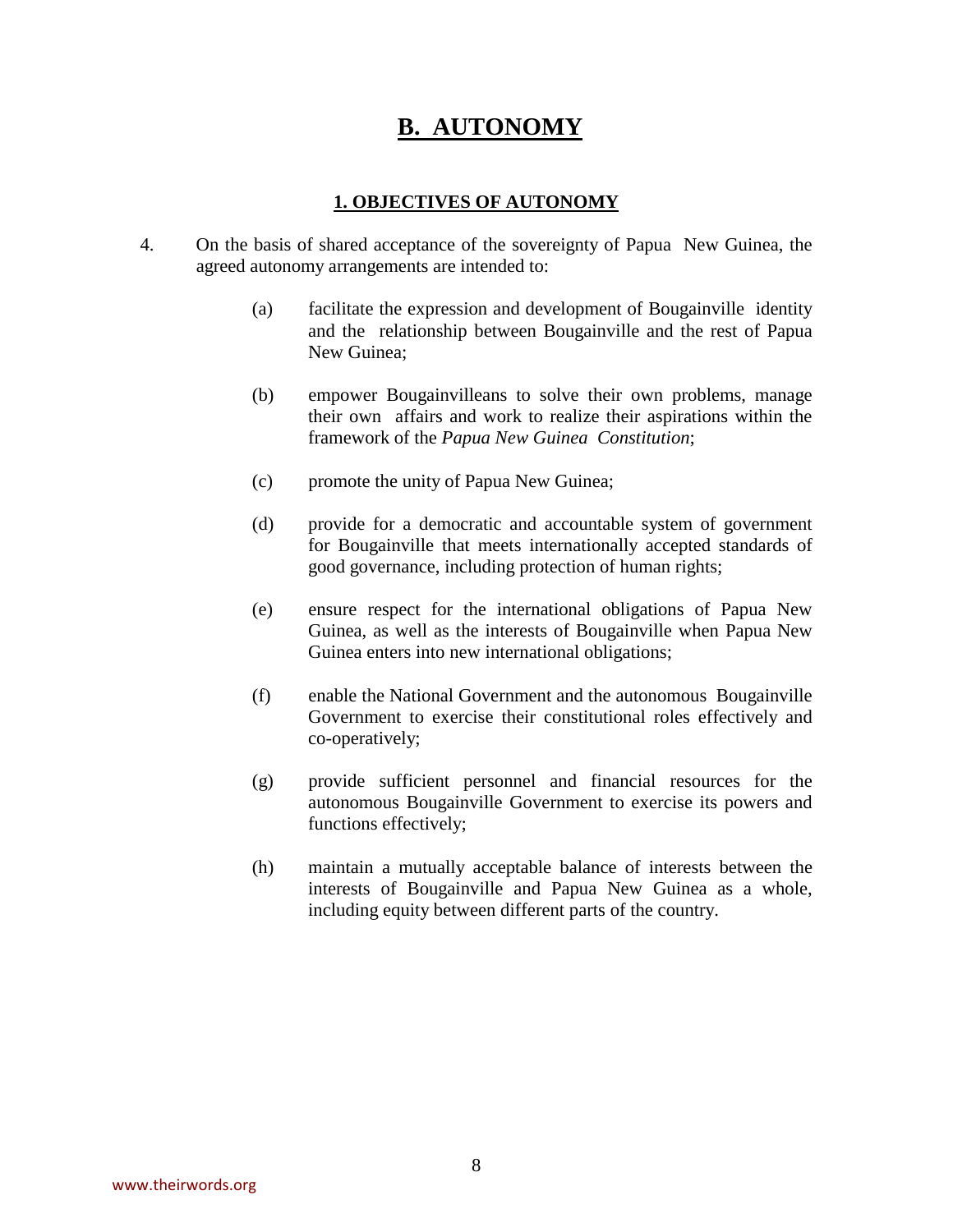#### **2. BOUNDARIES**

- <span id="page-9-0"></span>5. Bougainville's jurisdiction will extend to sea-areas where the National Government has power.
- 6. The Constitutional Laws implementing the agreed autonomy arrangements will define Bougainville territory as extending to three nautical miles out to sea from the coasts of islands within the boundaries specified in the *Organic Law on Provincial Boundaries*.
- 7. The National Government and the autonomous Bougainville Government will develop agreed arrangements for co-operation in the exercise of their respective powers and functions at sea.
- 8. The National Government and the autonomous Bougainville Government will agree to equitable arrangements (additional to those agreed for fishing) for sharing revenues from activities in areas of sea and seabed beyond the guaranteed three-mile limit and within the Exclusive Economic Zone and the continental shelf associated with Bougainville territory.
- 9. The question of whether Bougainville's maritime boundaries should be extended beyond those agreed above will be determined through consultation between the National Government and the autonomous Bougainville Government, bearing in mind:
	- (a) the mutual benefits that Bougainville and Papua New Guinea as a whole gain from Papua New Guinea's archipelagic status; and
	- (b) the agreed autonomy arrangements.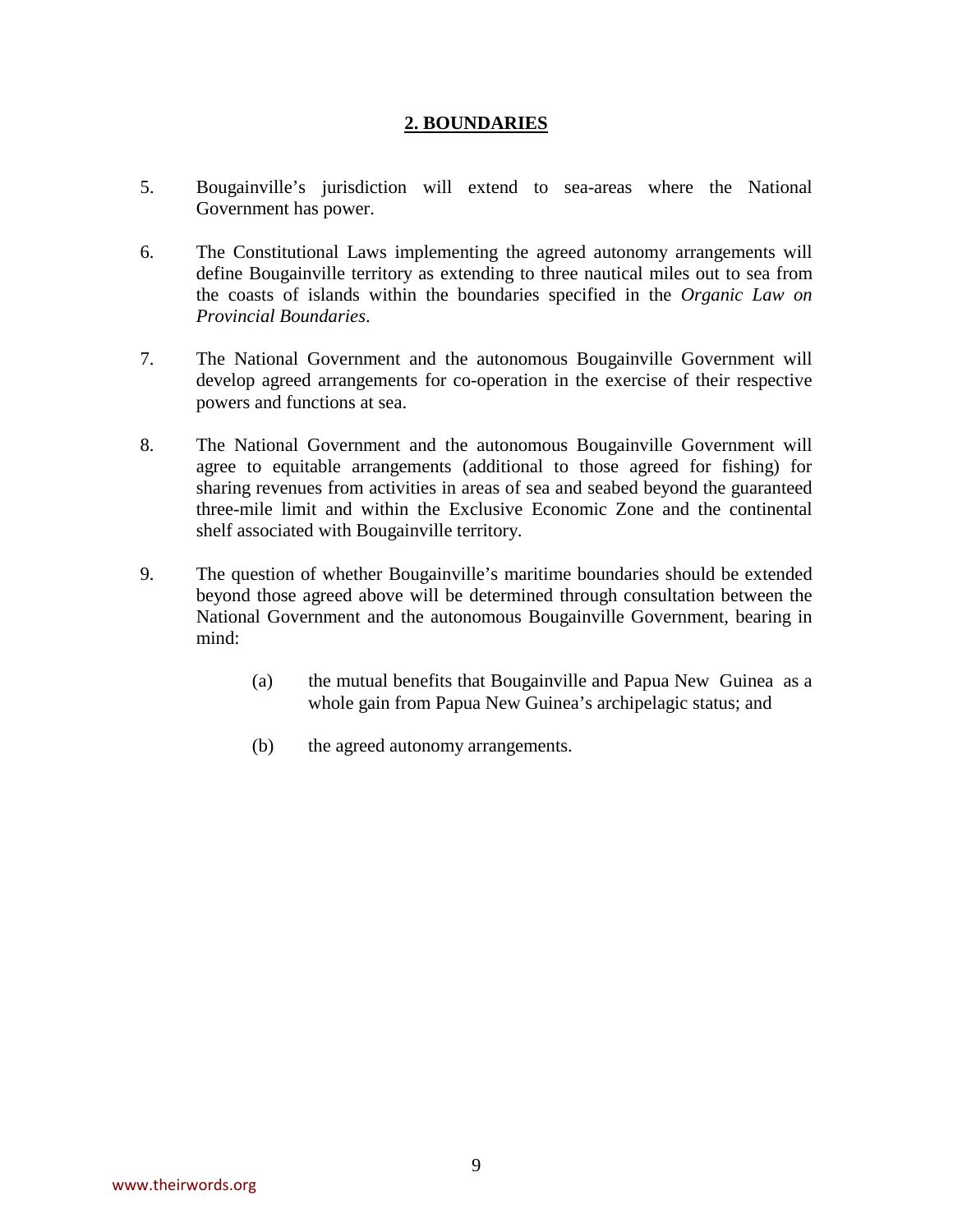# **3. BOUGAINVILLE CONSTITUTION**

# <span id="page-10-0"></span>**Bougainville Constitution**

- 10. There will be a constitution for Bougainville ('the Bougainville Constitution').
- 11. The Bougainville Constitution will provide for the organisation and structures of the government for Bougainville under the autonomy arrangements ('the autonomous Bougainville Government') in a manner consistent with this Agreement.
- 12. Relations between the National Government and the autonomous Bougainville Government will be regulated in accordance with the National *Constitution* and will not be the subject of provision in the Bougainville Constitution except as specifically provided elsewhere in this Agreement.
- 13. The Bougainville Constitution will provide for the names of Bougainville and the autonomous Bougainville Government.

# **Developing the Bougainville Constitution**

- 14. The Bougainville Interim Provincial Government in consultation with the Bougainville People's Congress will establish a Constitutional Commission and a Constituent Assembly to make the Bougainville Constitution.
- 15. (a) The National Government will be kept informed and allowed adequate opportunity to make its views known as proposals for the Bougainville Constitution are developed.
	- (b) Before the Bougainville Constitution is adopted by the Constituent Assembly, there will be consultation with the National Government about the contents of the draft Constitution.

#### **Constitutional Commission to Develop Proposals**

- 16. A Constitutional Commission broadly representative of the people of Bougainville will make proposals for a Bougainville Constitution.
- 17. The Constitutional Commission will consult widely with the people of Bougainville to understand their views on a Constitution for Bougainville, and will prepare a draft Bougainville Constitution for consideration by the Constituent Assembly.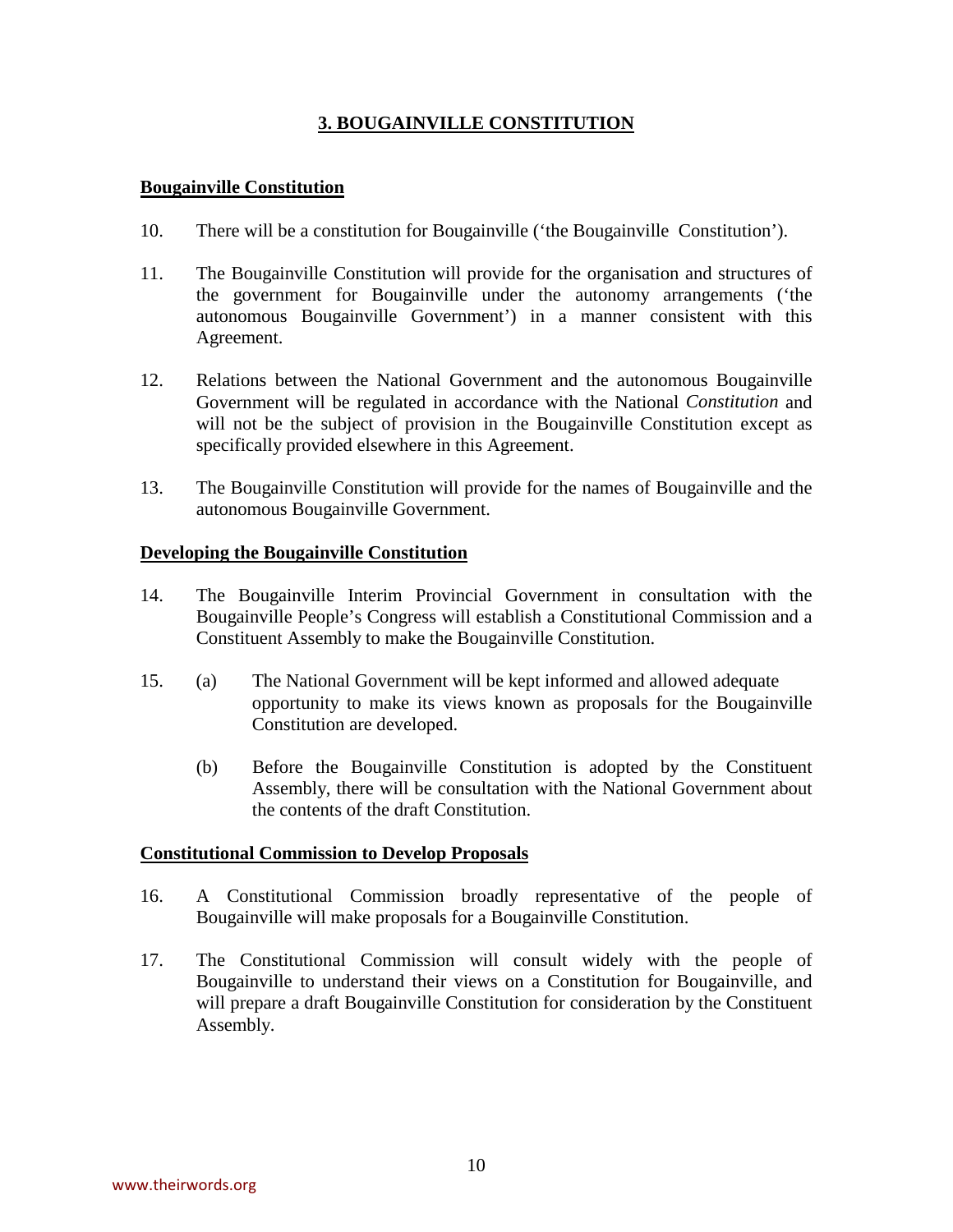# <span id="page-11-0"></span>**Constituent Assembly to Debate and Adopt Bougainville Constitution**

- 18. The people of Bougainville, through a representative Constituent Assembly, will consider the draft Bougainville Constitution.
- 19. The Constituent Assembly will debate and may amend the draft Bougainville Constitution, and will adopt the Constitution in the manner set out in this clause.

#### **Establishing the Constituent Assembly**

20. The parties will co-operate in facilitating the establishment of the Constituent Assembly.

# **Principles and Standards for Development and Contents of Constitution**

21. Subject to other provisions of this Agreement, the arrangements used to establish the Bougainville Constitution and the structures and procedures for the autonomous Bougainville Government established under it will meet internationally accepted standards of good governance.

#### **Endorsement of Bougainville Constitution**

- 22 (a) Following adoption of the Bougainville Constitution, the Constituent Assembly shall transmit a copy of that Constitution to the National Executive Council.
	- (b) Upon being satisfied that the requirements of the National *Constitution* for the Bougainville Constitution have been met, the National Executive Council shall advise the head of State to endorse that Constitution.
- 23. The National Government will gazette the Bougainville Constitution upon its endorsement by the Governor-General.
- 24. The constitutional amendments will include an agreed procedure to ensure that the Bougainville Constitution can be brought into effect without delay.

#### **Coming into Effect of Bougainville Constitution**

25. The Bougainville Constitution will come into effect on a date after its endorsement by the Head of State, and in the manner provided for in that Constitution.

#### **Legal Status of Bougainville Constitution**

26. The Bougainville Constitution will be supreme law as regards matters that fall within Bougainville's jurisdiction, and Bougainville laws and institutions will be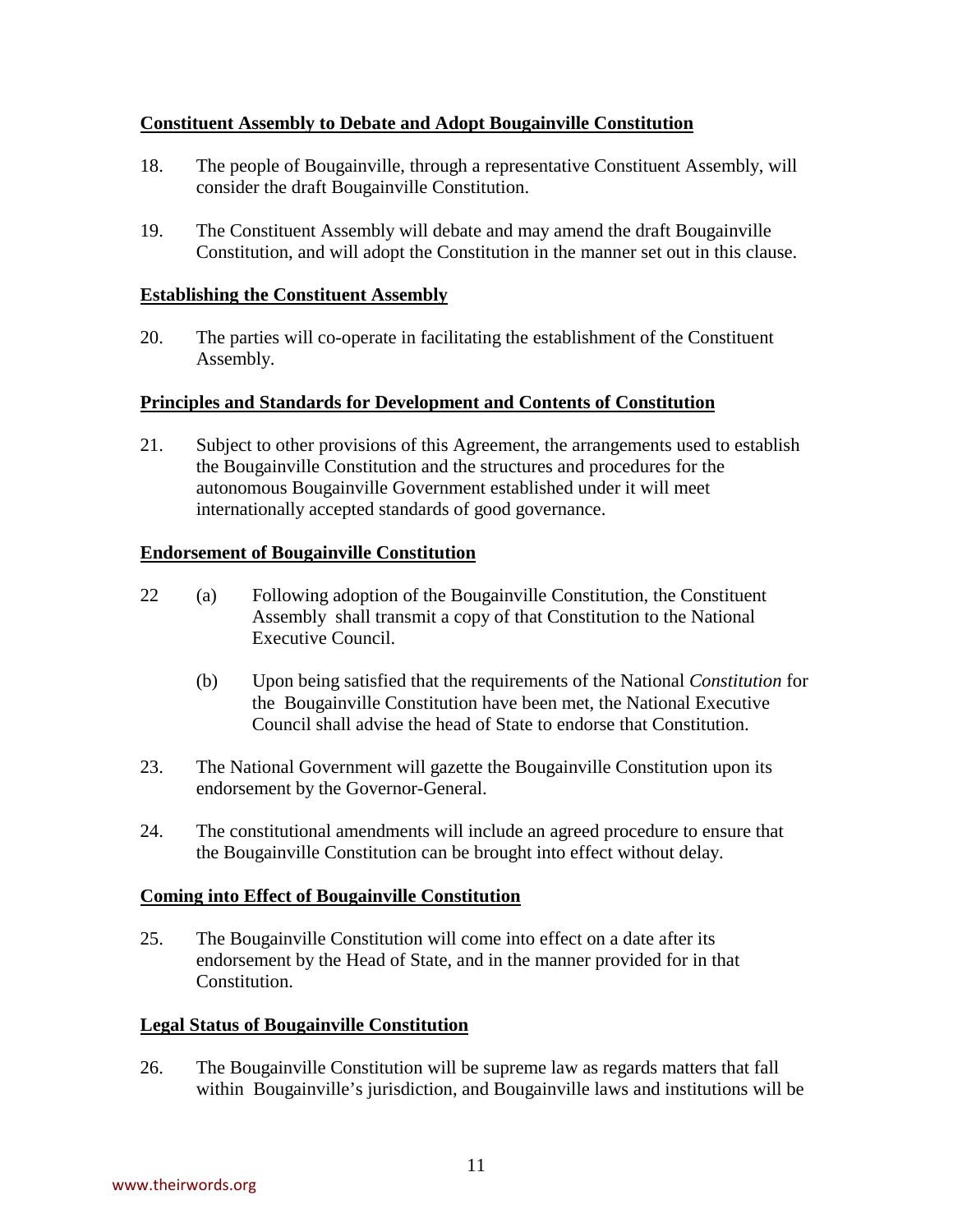<span id="page-12-0"></span>required to be consistent with the Bougainville Constitution. The Bougainville Constitution will be enforceable:

- (a) in the Supreme Court; and
- (b) the Bougainville courts, to the extent provided for in the Bougainville Constitution.

# **Amendment of Bougainville Constitution**

27. The Bougainville Constitution may be amended only by the Bougainville legislature following a procedure and requirements (inclusive of voting majority) as may be prescribed by the Bougainville Constitution.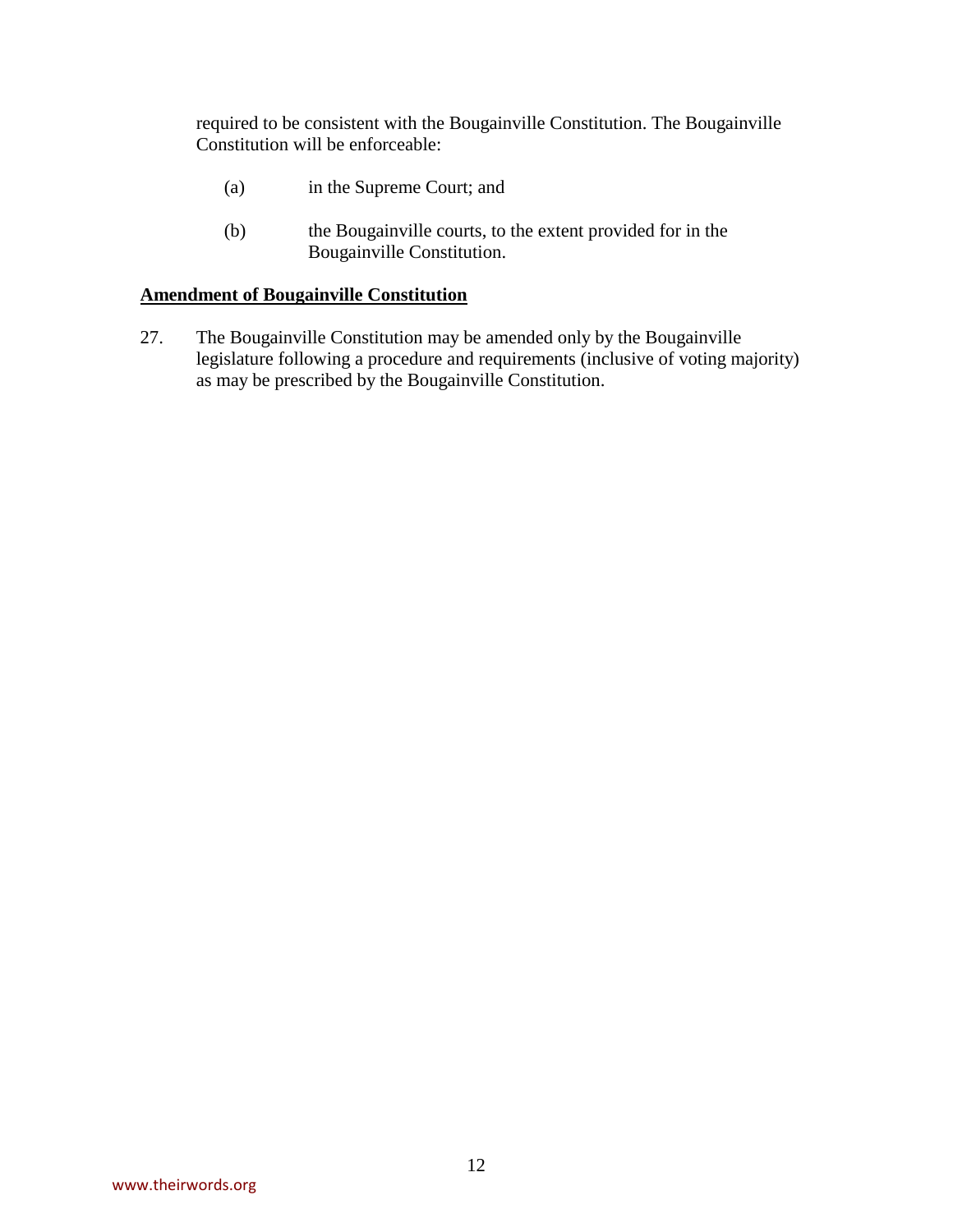# <span id="page-13-0"></span>**4. STRUCTURES OF THE AUTONOMOUS BOUGAINVILLE GOVERNMENT**

# **Legislature**

28. The Bougainville Constitution will provide that the institutions of the autonomous Bougainville Government will include a legislature which shall be a mainly elected body, but may also include members appointed or elected to represent special interests, such as women, youth, churches.

# **Executive**

- 29.The Bougainville Constitution will provide for the autonomous Bougainville Government to include an accountable executive body.
- 30. There will be a head of the executive whose title, method of appointment, and powers and functions will be specified in the Bougainville Constitution.

# **Judiciary**

31. The Bougainville Constitution may provide for an impartial judiciary for Bougainville, or may provide for Bougainville to operate either in full or in part under courts established under the national Constitution.

# **Powers and Functions of Legislature, etc.**

32.The powers, functions and procedures of the legislature, executive and judiciary will be as specified by or under the arrangements in this Agreement and the Bougainville Constitution.

# **Other Government Institutions**

33. The Bougainville Constitution may establish other institutions that may be required for the autonomous Bougainville Government to carry out its powers and functions effectively, including institutions responsible for public administration provided for elsewhere in this Agreement (such as bodies to administer separate public service, police, teaching service and correctional institutional services bodies) and local government bodies.

# **Considerations Concerning Decisions on Bougainville Institutions**

34. Decisions made by both the Constituent Assembly and the legislature of the autonomous Bougainville Government about establishing institutions proposed to be part of the autonomous Bougainville Government shall be made only after considering the costs likely to be involved in such decisions and the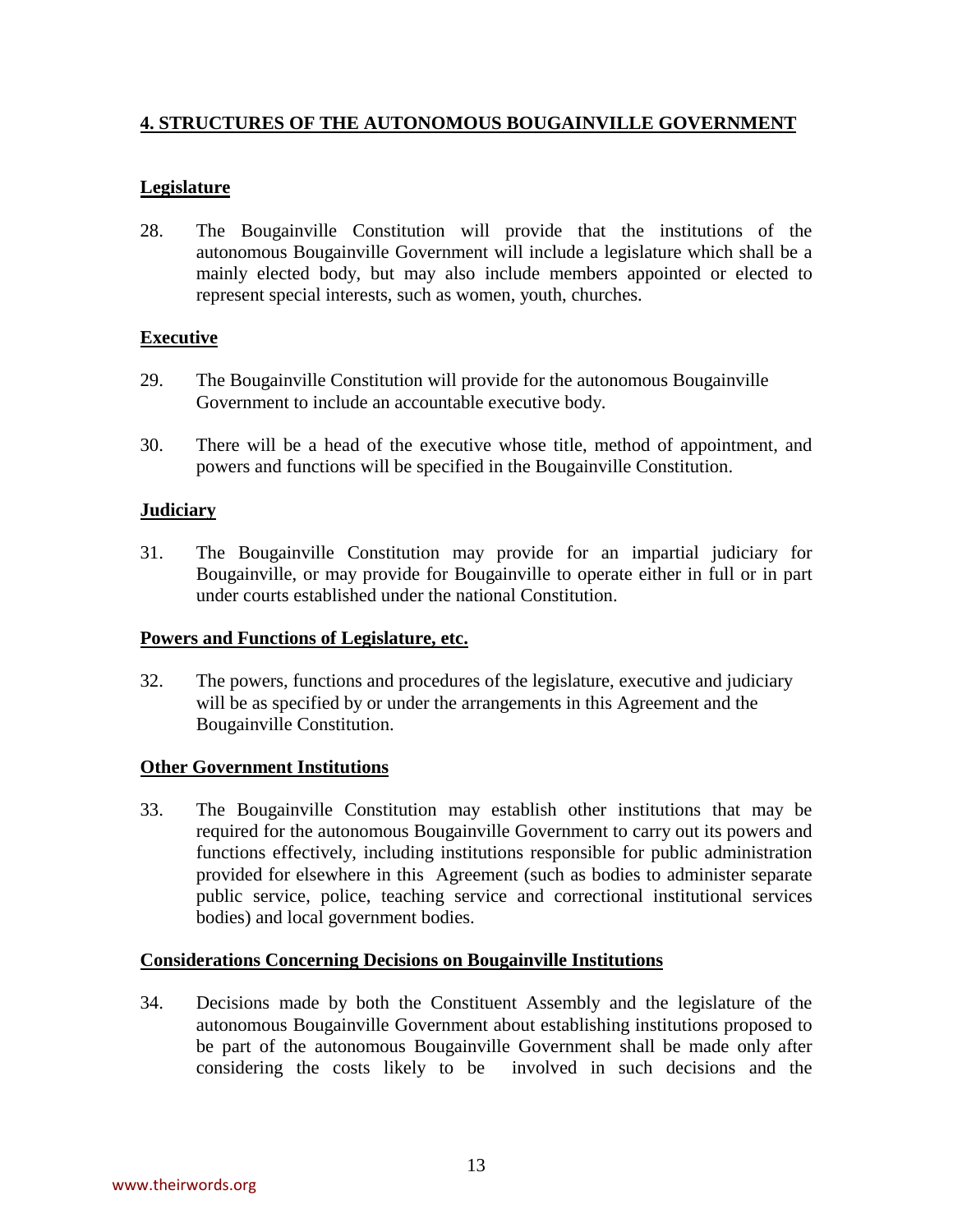<span id="page-14-0"></span>administrative capacity necessary to implement them. Such decisions include those about:

- (a) the number of seats in the Bougainville legislature from time to time;
- (b) the courts within the Bougainville judiciary;
- (c) provision in the Bougainville Constitution for institutions other than the legislature, the executive and the judiciary.

#### **Accountability of Government Institutions**

- 35. The Bougainville Constitution will make provision for the accountability of all institutions created under it.
- 36. Provision in relation to accountability will include arrangements concerning a public accounts committee of the legislature, audit of provincial accounts and management of the revenue funds and accounts of the autonomous Bougainville Government.

#### **Interim and Transitional Arrangements**

- 37. Until the autonomous Bougainville Government is established through elections, the Bougainville Interim Provincial Government will continue to operate in accordance with the *Organic Law on Provincial Governments and Local-level Governments* and also in accordance with arrangements already agreed between the Bougainville parties.
- 38. When the *Organic Law on Provincial Governments and Local-level Governments* ceases to apply in Bougainville and the autonomous Bougainville Government is established, the Bougainville Interim Provincial Government and the Bougainville People's Congress will cease to exist.

#### **Constitutional Office-holders**

- 39. Bougainville will have the power to create independent Constitutional Officeholders to carry out powers and functions within Bougainville's constitutional responsibilities.
- 40. National Constitutional Office-holders will continue to carry out their responsibilities in areas of national jurisdiction in Bougainville.
- 41. National Government and Bougainville Constitutional Office-holders may enter into cooperative or agency arrangements to avoid gaps and duplication and to encourage common standards.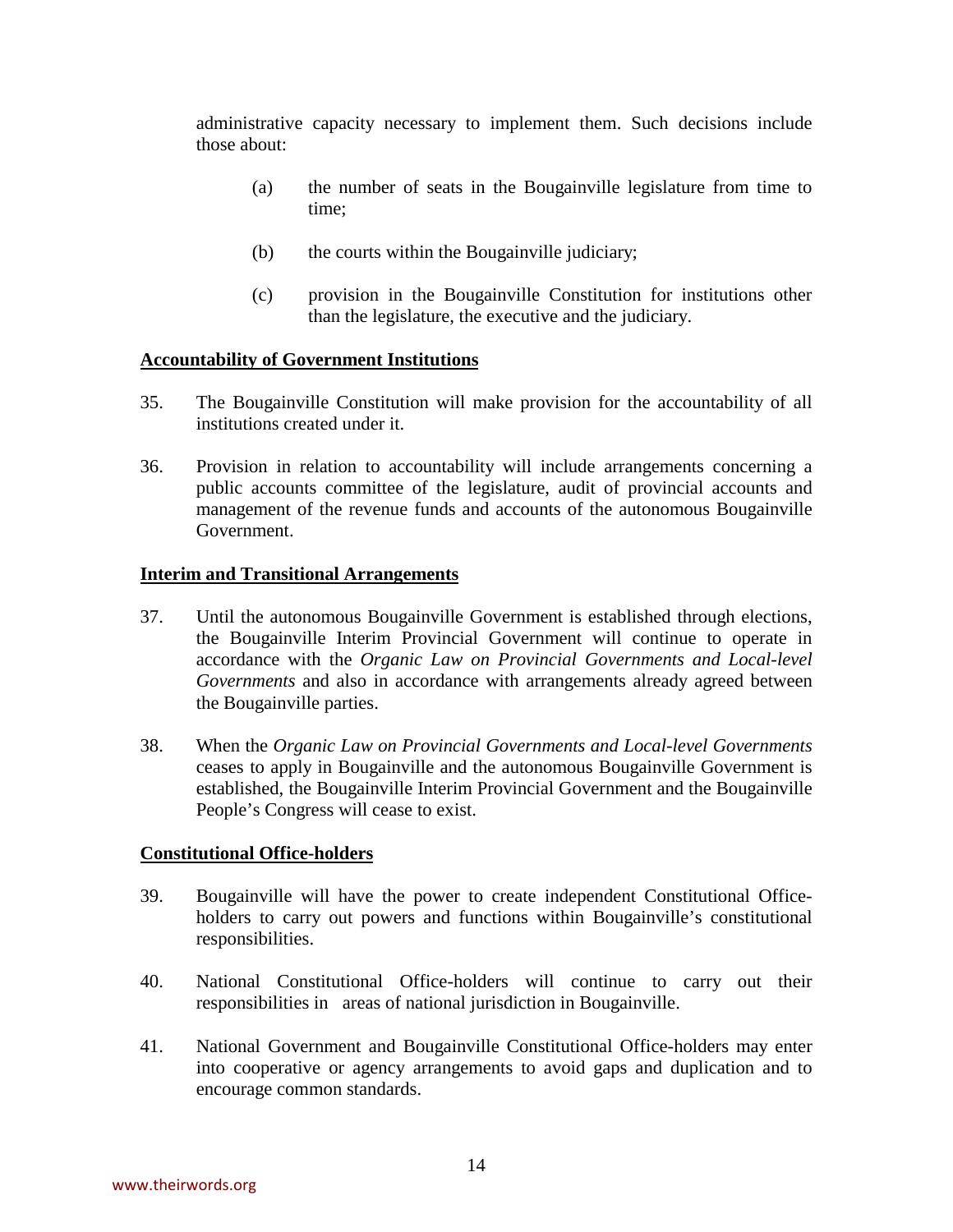<span id="page-15-0"></span>42. The autonomous Bougainville Government will bear the cost of creating and maintaining Constitutional Office-holders in Bougainville.

#### **Appointments to Constitutional Office-holders and Heads of Services**

43. The bodies established by or under the Bougainville Constitution to make appointments of Bougainville judges, other constitutional office-holders, and heads of the Bougainville Police and any body equivalent to the Correctional Institutional Services shall include two nominees of the National Government.

#### **Bougainville Salaries and Remuneration Commission**

- 44. (a) The autonomous Bougainville Government may establish its own independent Salaries and Remuneration Commission under the Bougainville Constitution to recommend the salaries and other conditions of elected leaders, Constitutional officeholders and statutory heads (including heads of the Bougainville Police and any body equivalent to the Correctional Institutional Services) appointed under that Constitution; the autonomous Bougainville Government will meet any additional costs.
	- (b) The recommendations made by the Bougainville Salaries and Remuneration Commission will take full account of advice from the National Salaries and Remuneration Commission concerning the maintenance of relativities of pay and conditions with those for similar offices in other parts of Papua New Guinea and at the National level.
	- (c) The Bougainville legislature will have the power to accept or reject (but not to amend) recommendations from the Bougainville Salaries and Remuneration Commission.
- 45. (a) The National Salaries and Remuneration Commission will continue to recommend the salaries and other conditions of elected leaders, Constitutional officeholders and statutory heads appointed under the Bougainville Constitution until and unless the autonomous Bougainville Government establishes its own Salaries and Remuneration Commission.
	- (b) The autonomous Bougainville Government will be represented on the National Commission when it deals with positions under the Bougainville Constitution.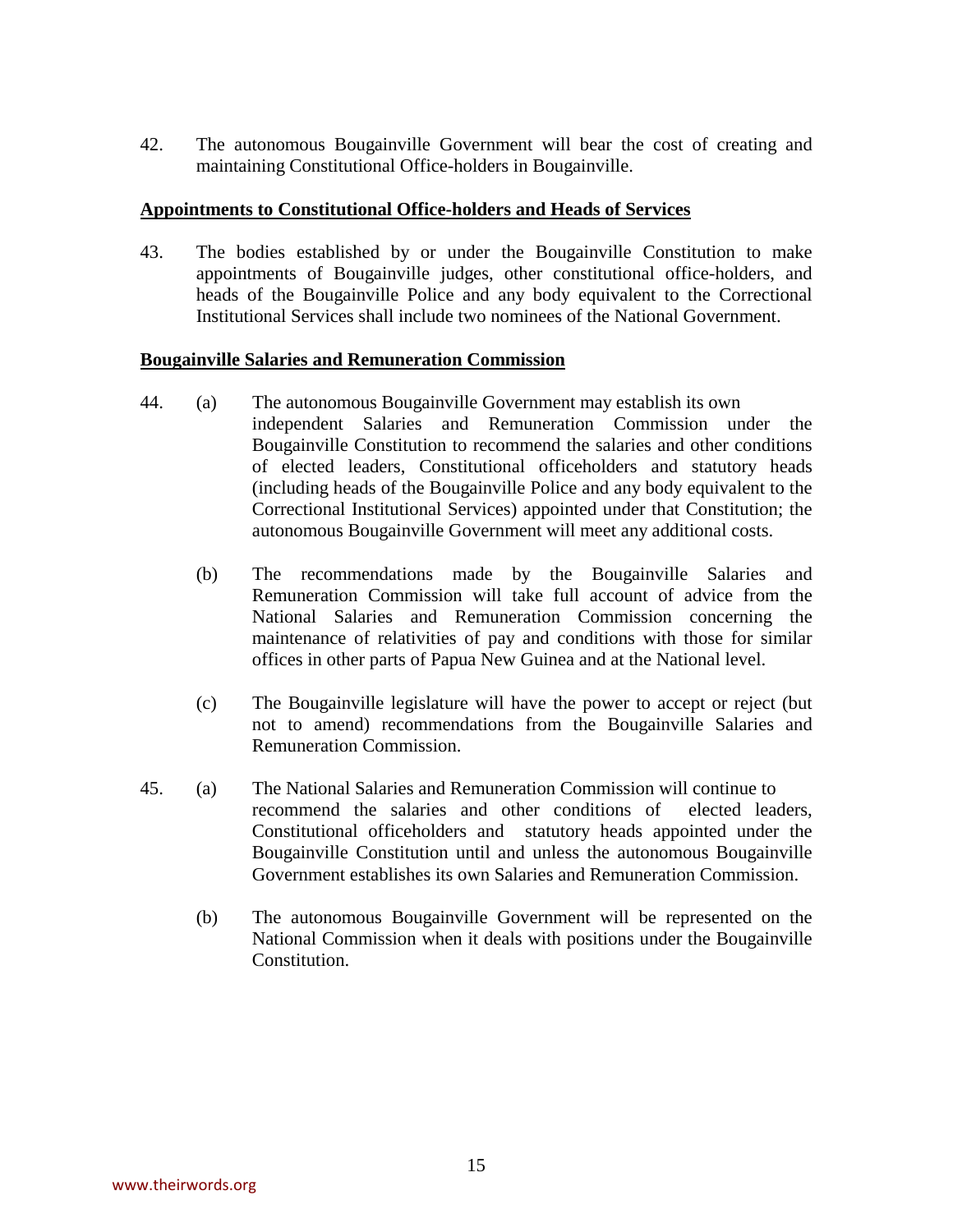# **5. DIVISION OF POWERS AND FUNCTIONS**

# <span id="page-16-0"></span>**TWO LIST SYSTEM FOR DIVIDING POWERS AND FUNCTIONS**

#### **Basis for Drafting Lists in Constitutional Laws**

- 46.Powers and functions will be divided between the National Government and the autonomous Bougainville Government by allocation to two comprehensive lists.
- 47. Those lists will be as exhaustive as possible of known and identifiable powers and functions of government.
- 48. The parties may be required to further consult and agree on issues that arise during the drafting of the constitutional amendments relating to how particular powers are to be described and where particular aspects of powers and functions belong.
- 49. The Constitutional Laws implementing this Agreement will provide an agreed mechanism to deal with possible overlap or conflict between the two lists.

#### **National Government List of Powers and Functions**

- 50. Consistent with national sovereignty, the National Government will exercise powers and functions on the National Government list in relation to Papua New Guinea as a whole, including Bougainville.
- 51. The agreed National Government list is as follows:
	- Defence:
	- Foreign relations;
	- Immigration;
	- Highly migratory and straddling fish stocks;
	- Central Banking;
	- Currency:
	- International civil aviation:
	- International shipping
	- International trade;
	- Posts:
	- Telecommunications;
	- Powers required for direct implementation of the National *Constitution*, as amended in implementation of this Agreement (for example, citizenship, national elections);
	- All other powers for which the National Government is responsible under other provisions of this Agreement.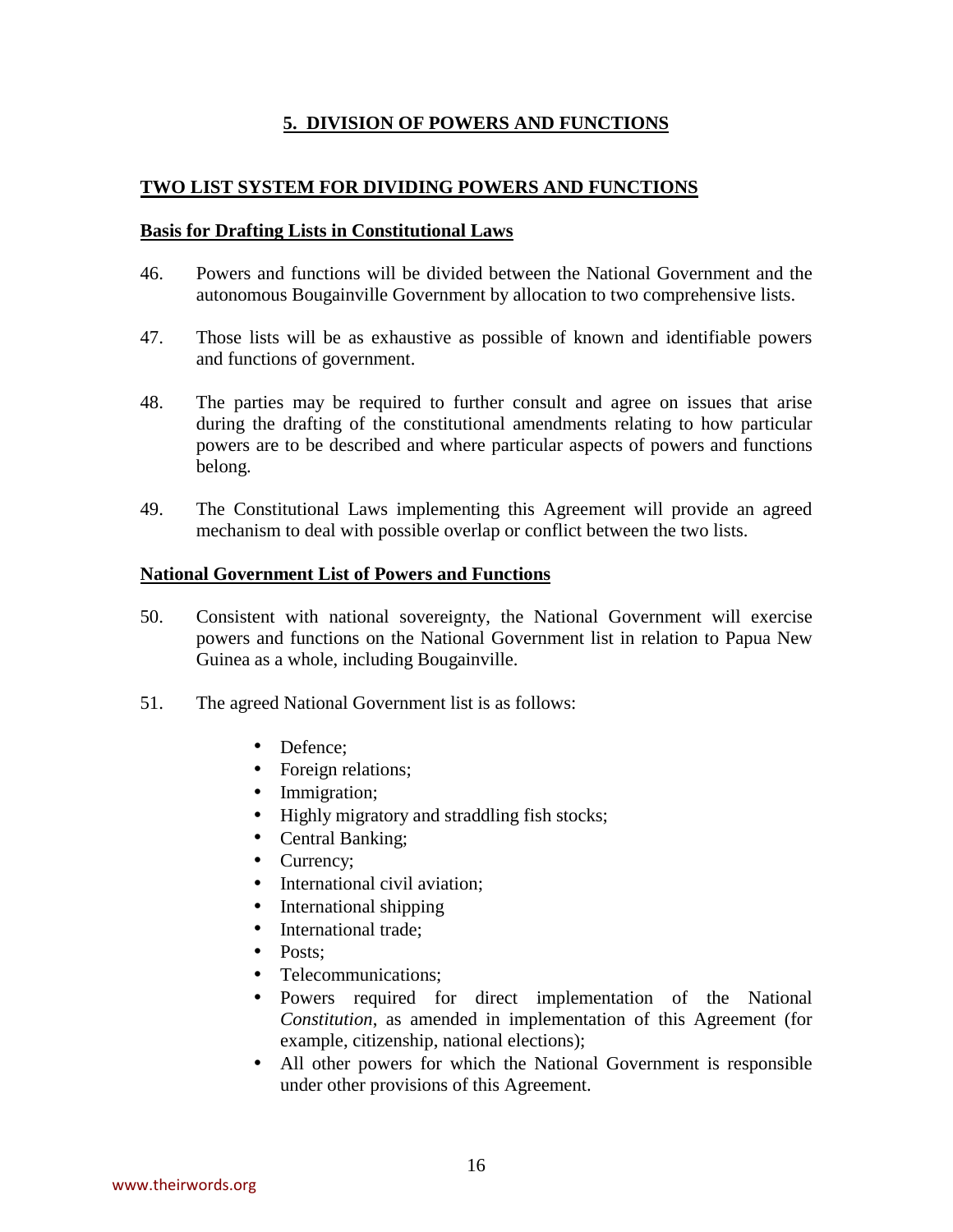# <span id="page-17-0"></span>**Bougainville List of Powers and Functions**

- 52. The list of powers and functions of the autonomous Bougainville Government will:
	- (a) include all known or identifiable powers not on the National Government list, beginning with the powers that have been available to provincial governments under the National *Constitution*;
	- (b) be developed during the drafting of the Constitutional Laws implementing this Agreement.
- 53. The Bougainville list will include the power to decide on foreign investment applications for Bougainville, and the autonomous Bougainville Government may establish its own administrative mechanism in relation to foreign investment matters for Bougainville.

# **Bougainville to Respect National Government's International Obligations**

- 54. The powers and functions of the autonomous Bougainville Government will be subject to Papua New Guinea's international obligations and human rights:
	- (a) existing international obligations of the National Government will remain in place;
	- (b) the National Government will consult the autonomous Bougainville Government before new obligations are entered into.
- 55. For the sake of clarity, the parties agree that the international obligations which apply to Bougainville include treaties and other written international agreements to which the National Government is or becomes a party.
- 56. The National Government and the autonomous Bougainville Government will resolve any differences over Papua New Guinea's obligations arising from generally accepted rules of international law through the agreed dispute resolution procedures.

#### **Subjects Not Now Known or Identified**

- 57. Consistent with the agreed process for the transfer of powers, any subject not listed on either list will remain initially with the National Government, provided that:
	- (a) where either of the Governments wishes to legislate on a subject which is not clearly on either list, it will consult the other with a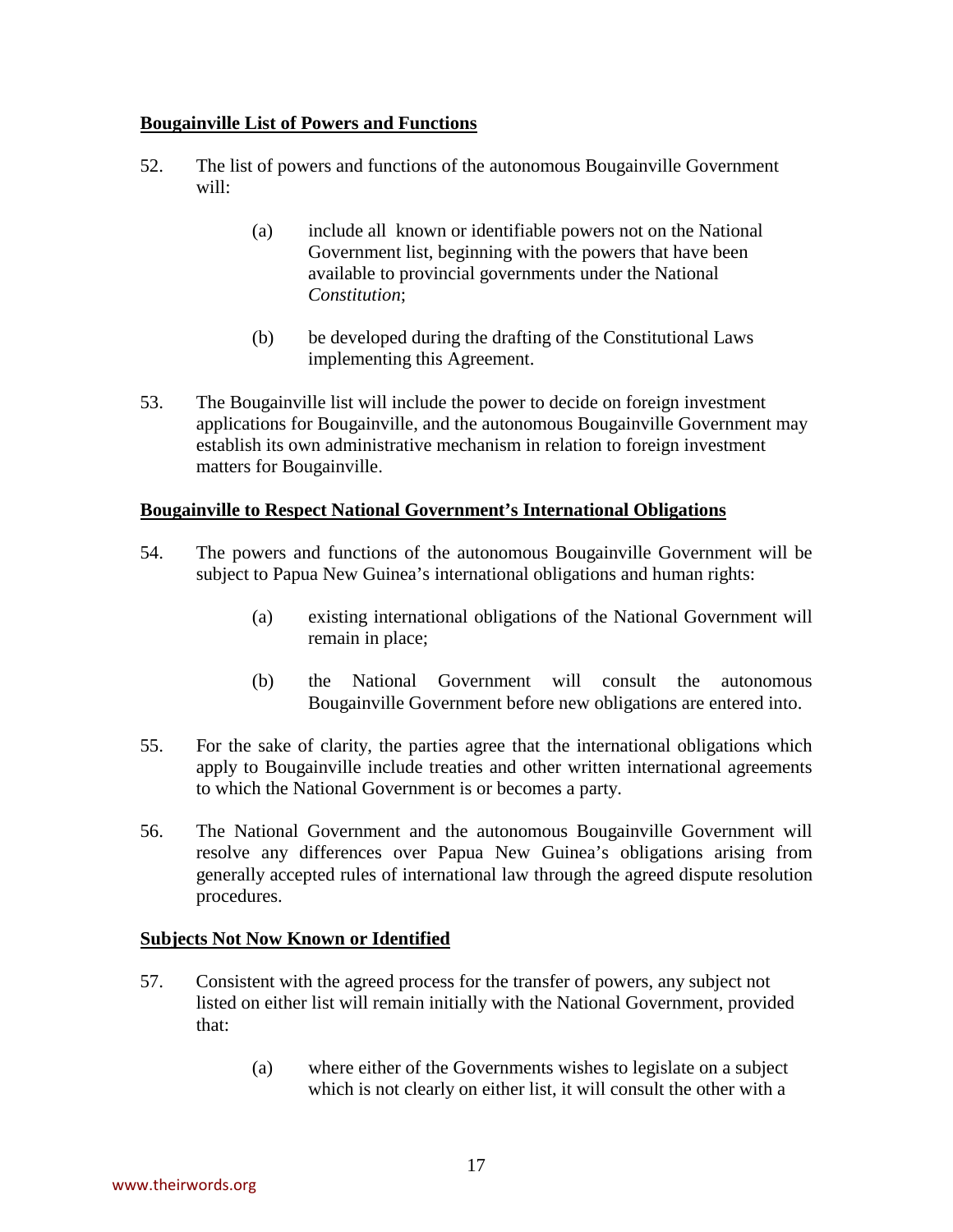view to reaching agreement on which government should be responsible for the subject;

- <span id="page-18-0"></span>(b) if either Government passes a law on an unlisted subject, then the other may, if it disagrees, contest it through the agreed dispute settlement procedures;
- (c) any dispute over which of the Governments is responsible for a power or function will be resolved by applying the principles governing the division of powers in this Agreement.

#### **Transfer or Delegation of Powers and Functions**

58. Either Government may, by agreement, transfer or delegate powers and functions, including financial powers and functions, to the other.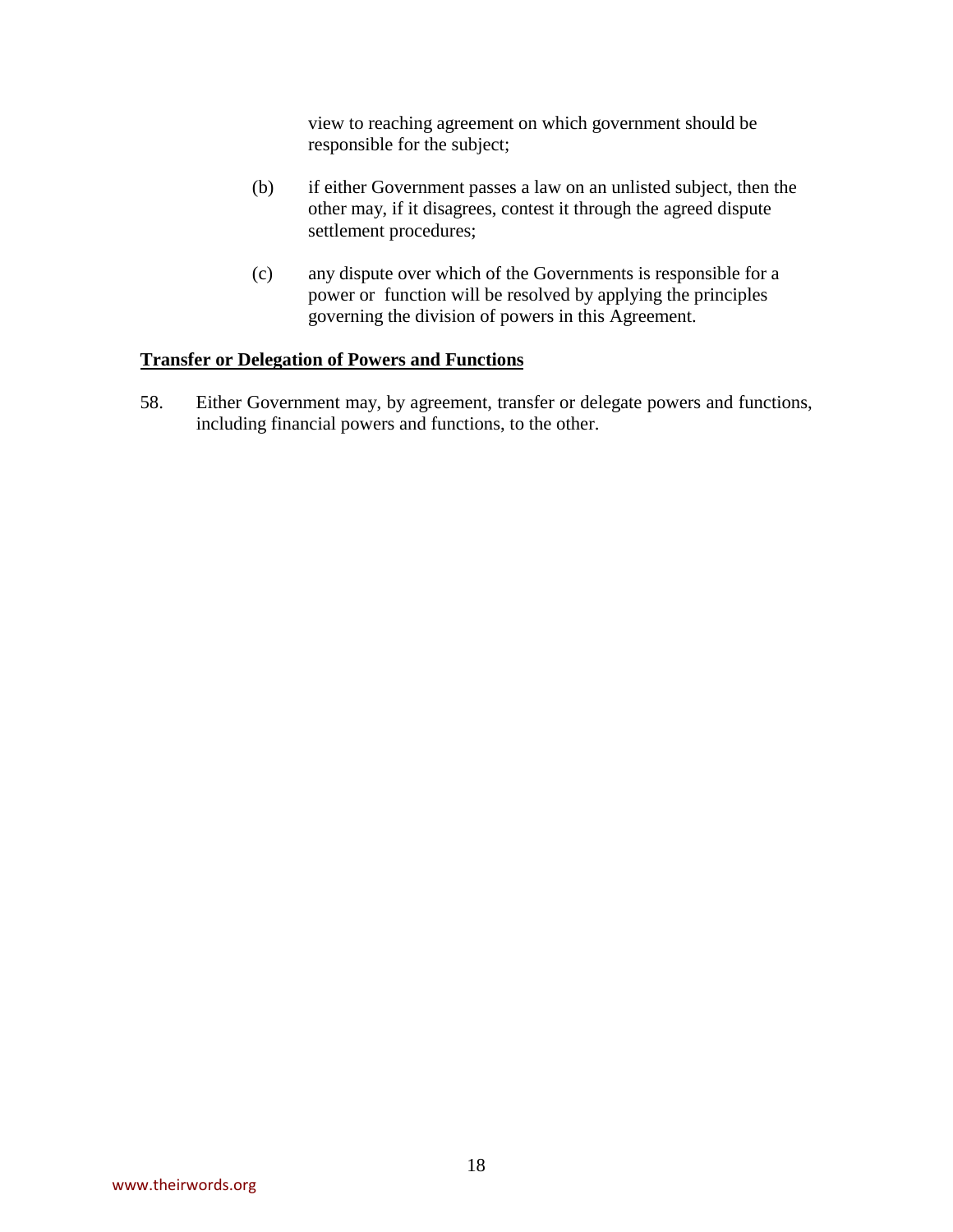# <span id="page-19-0"></span>**6. AGREED ARRANGEMENTS CONCERNING EXERCISE OF NATIONAL GOVERNMENT POWERS IN RELATION TO BOUGAINVILLE**

59. Powers and functions on the National Government list shall be exercised in relation to Bougainville in accordance with the arrangements set out in this Agreement.

# **(a) DEFENCE**

- 60. The National Government will exercise this responsibility in Bougainville in accordance with this agreement and arrangements made under it.
- 61. The Papua New Guinea Defence Force (PNGDF) remains a national organization which recruits throughout Papua New Guinea.

# **Maritime and Border Surveillance, Search and Rescue, Assistance in Natural Disasters, etc.**

- 62. (a) The PNGDF will continue to assist in meeting Papua New Guinea's international obligations as well as carrying out maritime and border surveillance and enforcement.
	- (b) The National Government will be able to send PNGDF personnel to Bougainville for purposes of search and rescue and assistance in natural disasters and other humanitarian emergencies in response to requests from the autonomous Bougainville Government, or by giving prior notice to agreed points of contact in Bougainville.
- 63. (a) The parties will co-operate in assisting the PNGDF to carry out the above activities.
	- (b) In the interests of transparency and mutual confidence-building, the National Government and the autonomous Bougainville Government will make arrangements for officials of the autonomous Bougainville Government to participate actively in the Bougainville-based aspects (including maritime aspects) of the above activities.

#### **Other Activities**

64. After the withdrawal of the PNGDF from Bougainville in accordance with the agreed weapons disposal plan, other PNGDF activities in Bougainville will be on a co-operative basis following consultation between the autonomous Bougainville Government and the National Government.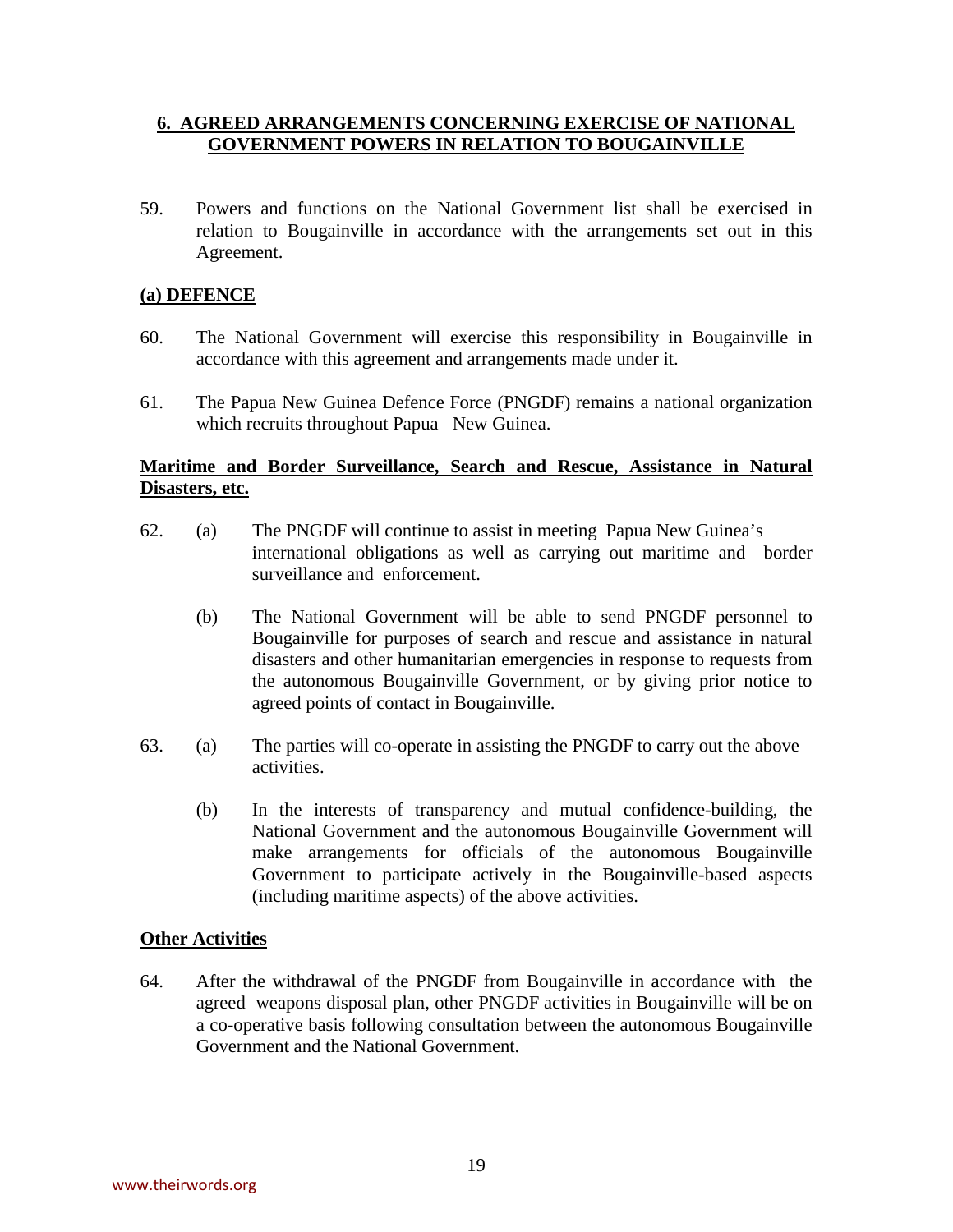- <span id="page-20-0"></span>65. (a) The parties will conclude an agreed arrangement that, in respect of landbased activities and facilities in Bougainville, they accept that -
	- (i) the PNGDF requires immediate access to wharves, airfields, refueling, stores and associated facilities;
	- (ii) the National Government has no immediate plans for the PNGDF to have facilities, a base or a permanent presence in Bougainville after phased withdrawal in implementation of the agreed plan for weapons disposal;
	- (iii) the National Government will consult the autonomous Bougainville Government before finalising any plans to develop any of the above for the PNGDF in Bougainville; and
	- (iv) PNGDF personnel in Bougainville after phased withdrawal in implementation of the agreed weapons disposal plan will be unarmed.
	- (b) While the agreed arrangement will not be embodied in the National *Constitution* or an Act of the National Parliament, any disputes over it may be subject to the agreed disputes resolution procedures.
- 66. The parties will meet at an early, mutually convenient time to consider developing an agreed plan for civic action by the PNGDF to assist in restoration and development in Bougainville.
- 67. The need for any additional PNGDF facilities in Bougainville will be addressed in the agreed five-yearly reviews.

#### **Implementation**

- 68 (a) The National Government and the autonomous Bougainville Government will establish agreed procedures to give effect to the above.
	- (b) Consultations and resolution of any disputes over defence will be in accordance with these provisions and the agreed dispute resolution procedures.

#### **(b) FOREIGN RELATIONS**

69. The two Governments will establish mechanisms for consultation in agreed areas of foreign affairs.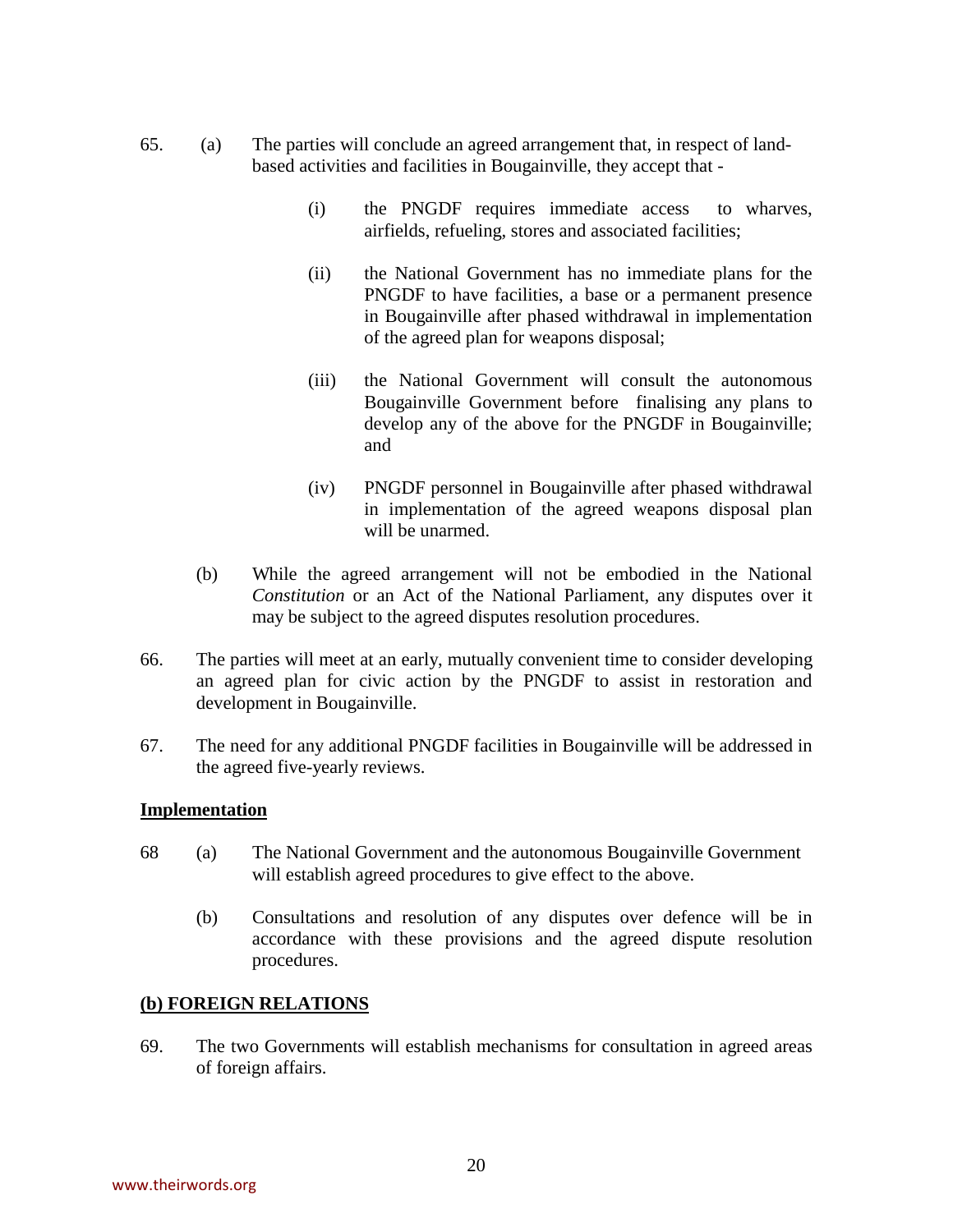# <span id="page-21-0"></span>**Regional Organisations**

- 70. The National Executive Council may allow Bougainville to send a representative or observer to regional meetings and organisations.
- 71. The autonomous Bougainville Government may nominate a representative to be included in National Government delegations to regional meetings and organisations of clear special interest to Bougainville.
- 72. The autonomous Bougainville Government will meet any additional costs arising from its participation.

# **International Agreements – Bougainville's Role**

- 73.The autonomous Bougainville Government may request the National Government's assistance or concurrence through an agreed mechanism for the autonomous Bougainville Government to participate or engage directly in the negotiation of international agreements of particular relevance to Bougainville.
- 74. The autonomous Bougainville Government will respect the National Government's authority regarding international agreements.

# **Future Treaties**

- 75.An international agreement negotiated or signed with a purpose of altering the agreed autonomy arrangements will take effect only with the agreement of both the National Government and the autonomous Bougainville Government.
- 76. If a disagreement arises between the National Government and the autonomous Bougainville Government as to whether an international agreement has been negotiated or signed with such a purpose, the matter will be resolved through the agreed dispute resolution procedures.

#### **Border Agreements**

- 77. The autonomous Bougainville Government will have a representative in National Government Delegations engaged in the negotiation of new border agreements with Solomon Islands.
- 78. Future border agreements (other than those concerning defence or national security aspects) which affect the jurisdiction of the autonomous Bougainville Government will take effect only by agreement between the National Government and the autonomous Bougainville Government.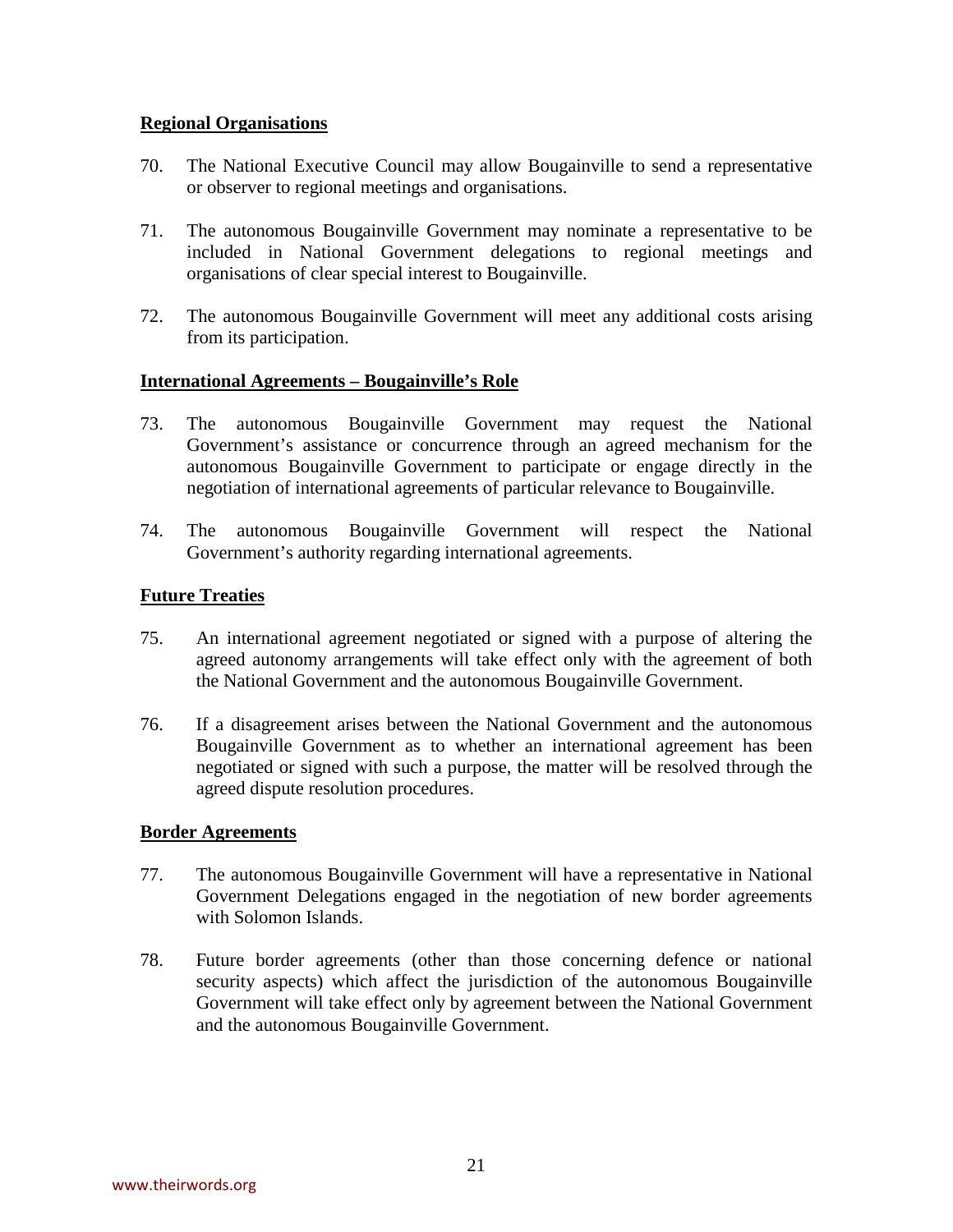#### <span id="page-22-0"></span>**Sporting and Trade Missions**

79. The two Governments will consult over appropriate forms of cooperation for Bougainville to participate or engage in international cultural exchanges; trade, investment and tourism promotion; and sport.

# **(c) IMMIGRATION - VISAS AND WORK PERMITS**

- 80. The autonomous Bougainville Government may recommend names to the National Government for inclusion on or removal from the Visa Warning List
- 81. Applications for Work Permits and Employment Visas for Bougainville will be referred by the relevant National Government agency to the autonomous Bougainville Government for recommendation.
- 82. The autonomous Bougainville Government may submit lists of occupations and industries for which Work Permits and Employment Visas should not be issued for Bougainville.
- 83. The autonomous Bougainville Government will establish appropriate machinery for implementation, including the sharing of information.

# **(d) QUARANTINE**

84. The autonomous Bougainville Government may act as agent for the National Government in providing quarantine services

# **(e) FISHERIES**

- 85. The National Government will provide for the autonomous Bougainville Government to be represented on:
	- (a) delegations negotiating access and other fisheries agreements regarding Bougainville waters and waters beyond the guaranteed three nautical mile limit and within the Exclusive Economic Zone and the continental shelf associated with Bougainville territory; and
	- (b) bodies responsible for determining total allowable catches, licence numbers and reservation of licenses for domestic fishers in such waters.
- 86. An agreed formula (based on derivation less costs) will provide for National Government fishing revenues from fishing in those waters to be distributed to the autonomous Bougainville Government.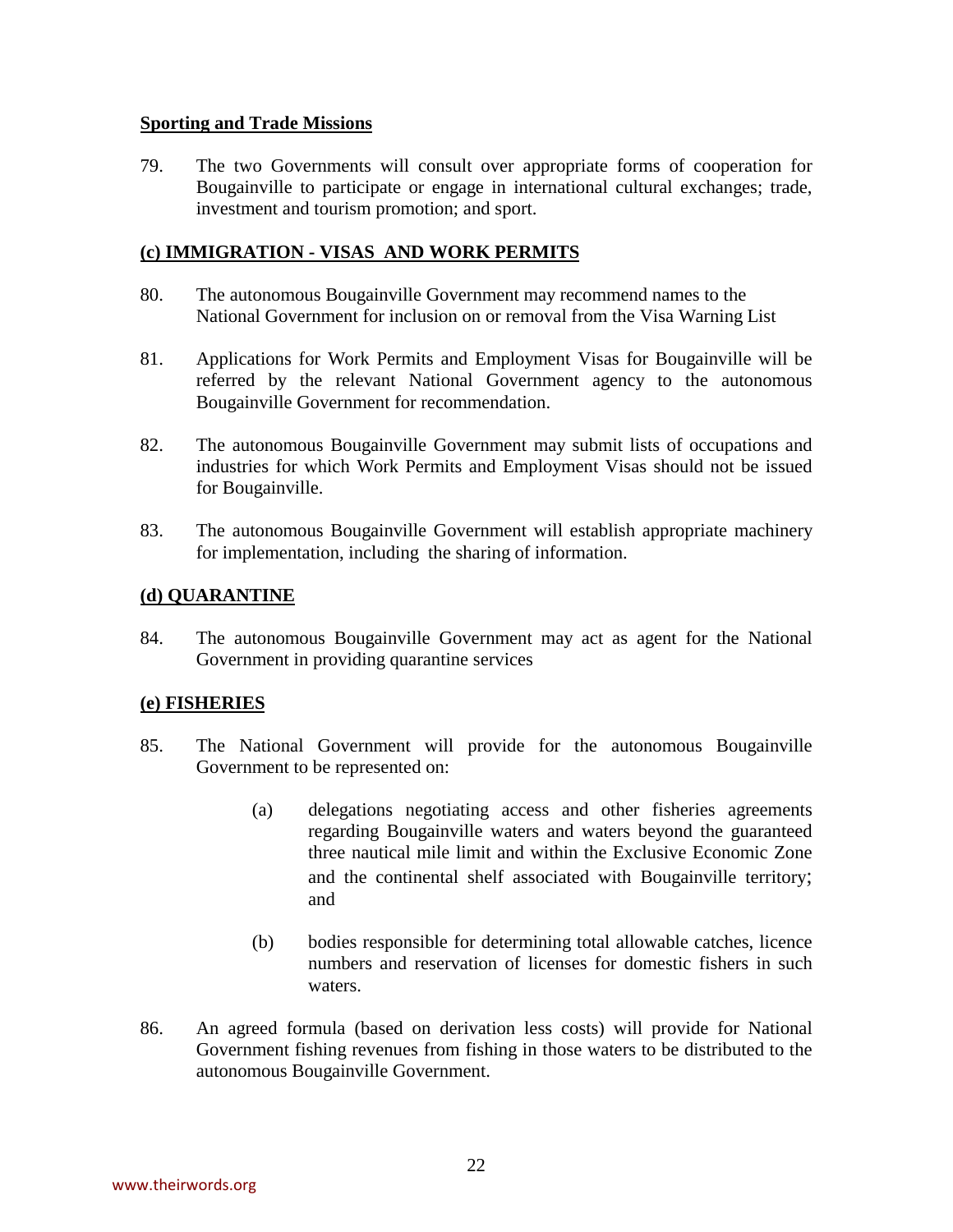- <span id="page-23-0"></span>87. The autonomous Bougainville Government will decide on the allocation of an agreed quota of domestic fishing licenses for highly migratory and straddling fish stocks.
- 88. The autonomous Bougainville Government will be responsible for the sustainable management of other fisheries in Bougainville's waters.

# **(f) CENTRAL BANKING RESPONSIBILITIES**

- 89. The National Government will makes its best efforts to assist the autonomous Bougainville Government assume powers to supervise non-banking financial institutions.
- 90. The National Government will make its best efforts to assist in the establishment of a commercial bank in Bougainville.
- 91. As part of the agreed review process, the National Government and the autonomous Bougainville Government will consult on what other central banking responsibilities it might be appropriate for Bougainville to assume after fiscal self-reliance. The National Government will then make its best efforts to assist Bougainville assume those powers agreed upon.

# **(g) INTERNATIONAL CIVIL AVIATION, INTERNATIONAL SHIPPING, INTERNATIONAL TRADE, AND POSTS**

- 92. The National Government will delegate control of aspects of international civil aviation, international shipping, international trade, and posts to the autonomous Bougainville Government, including:
	- (a) management of non-aviation aspects of airport terminals in Bougainville;
	- (b) management of postal services;
	- (c) issuing of Bougainville stamps, provided they display the words "Papua New Guinea"; and
	- (d) other aspects as may be agreed from time to time.

#### **(h) TELECOMMUNICATIONS**

93. The parties agree on the need to facilitate the development of a telecommunications system capable of reaching people throughout Bougainville, and will co-operate to bring about the development of such a system, including such private sector participation as may be appropriate and agreed.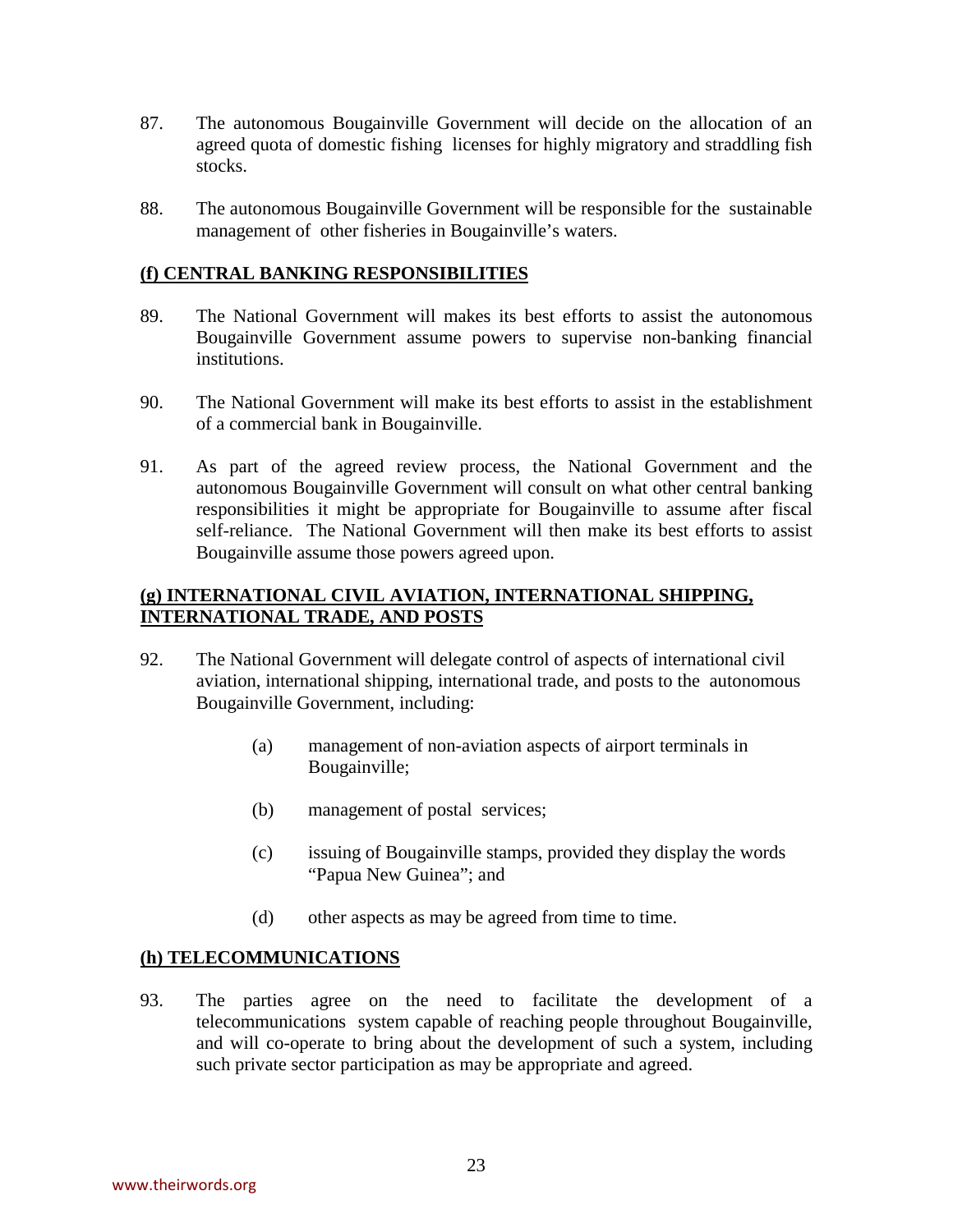- 94. The regulatory and legislative regime, including licensing, administered by PANGTEL will apply to the development of telecommunications in Bougainville, unless the National Government and the autonomous Bougainville Government otherwise agree.
- 95. Within the PANGTEL legislative and regulatory regime, the autonomous Bougainville Government may itself or by agreement with a third-party telecommunications carrier provide telecommunications services in Bougainville.
- 96. The National Government and the autonomous Bougainville Government will consult with a view to ensuring that Bougainville's interests are taken into account –
	- (a) in respect of privatization or changes to the legislative and regulatory regime for telecommunications; and
	- (b) if the autonomous Bougainville Government wishes to increase the powers and functions available to it in relation to telecommunications in Bougainville,

bearing in mind available technology, the economic interests of other parts of Papua New Guinea, and relevant aspects of national security.

- 97. In the event that the autonomous Bougainville Government sees a need to change existing laws and policy or wishes to assume additional powers and functions in respect of telecommunications, the autonomous Bougainville Government or the National Government may refer the matter to the joint supervisory body.
- 98. The joint supervisory body may, by agreement, appoint a panel of experts to prepare a report, bearing in mind the mutual benefits Bougainville and the rest of Papua New Guinea seek to pursue through their joint creation of the agreed autonomy arrangement as a whole.
- 99. The membership of the panel will be mutually agreed; the costs will be shared; the report, which will be submitted by an agreed date, may be tabled in the National Parliament and the Bougainville legislature.
- 100. (a) Any proposal for a telecommunications carrier in Bougainville to develop its own international links will be subject to the national legislative and regulatory regime.
	- (b) Any differences between the autonomous Bougainville Government and the National Government over such a proposal or a relevant provision of the legislative and regulatory regime will be resolved through consultation, the expert panel and, if differences persist, through the agreed dispute resolution procedure.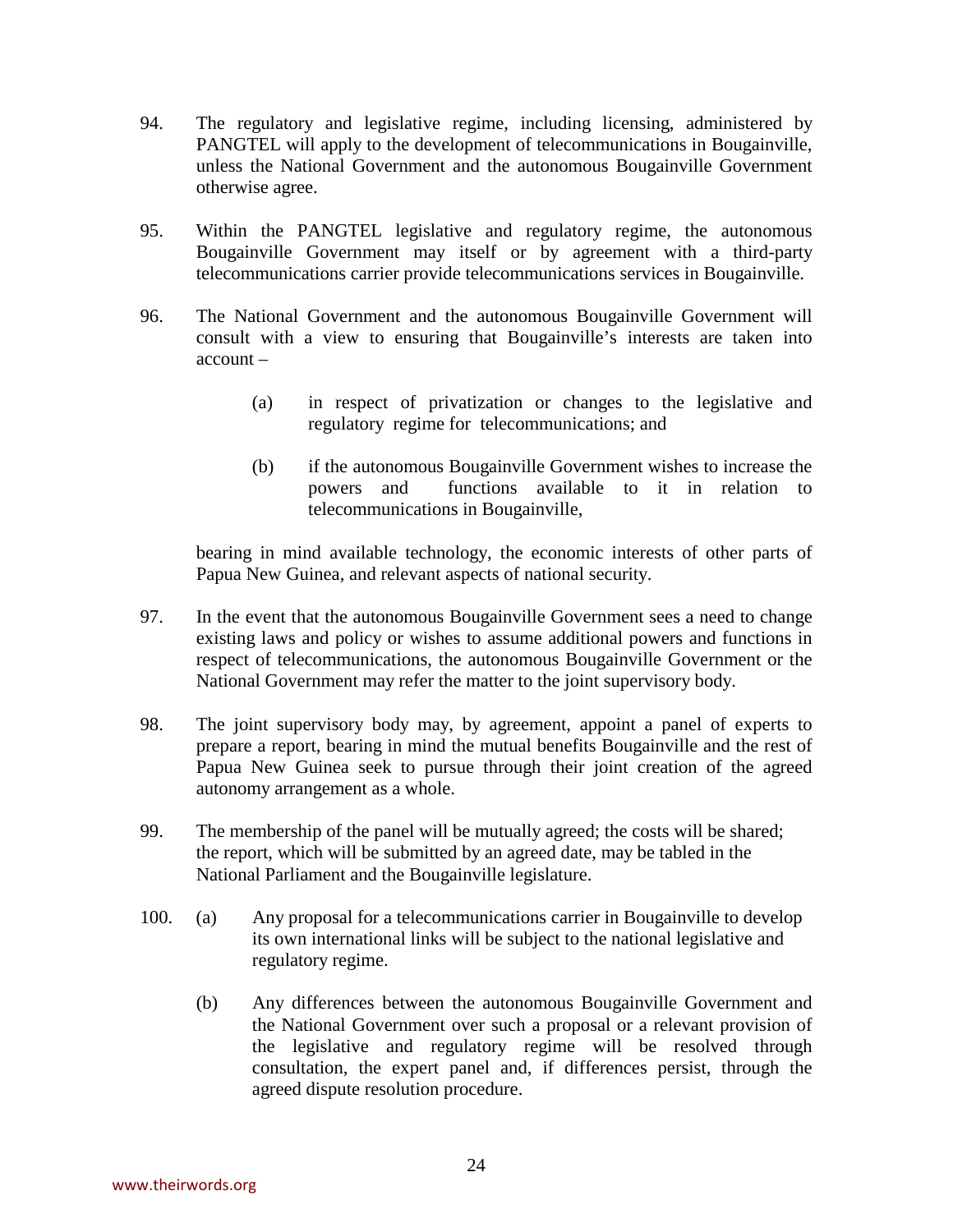# **7. TRANSFER OF POWERS AND FUNCTIONS**

#### <span id="page-25-0"></span>**(a) PROCESS FOR TRANSFER**

#### **Initiating Transfers**

101. Powers and functions will be transferred from the National Government to the autonomous Bougainville Government, which will initiate the process, taking full account of needs and capacity, by notifying and consulting the National Government in advance.

#### **Initial Powers and Functions**

- 102. The autonomous Bougainville Government will be established with at least the same powers and functions as the Bougainville Interim Provincial Government.
- 103. The Bougainville Interim Provincial Government will give the National Government reasonable advance notice of any powers or functions to be transferred or institutions to be established by or under the Bougainville Constitution in the first twelve months after the establishment of the autonomous Bougainville Government.

#### **Notice of Additional Transfers**

104. The autonomous Bougainville Government will give the National Government at least twelve months notice of its intention to seek the transfer of any additional power or function.

#### **Implementation**

- 105. (a) Closely linked powers and functions will be transferred together.
	- (b) Any differences over such links or transfers will be resolved through the agreed dispute resolution procedure.
- 106. National laws will continue to apply in Bougainville until replaced by Bougainville laws.
- 107. If the capacity or economic circumstances affecting the resources necessary for a transfer of a power or function are such as to prevent effective exercise of that power or function, then the National Government and the autonomous Bougainville Government will consult with a view to preparing an agreed plan for overcoming any difficulties.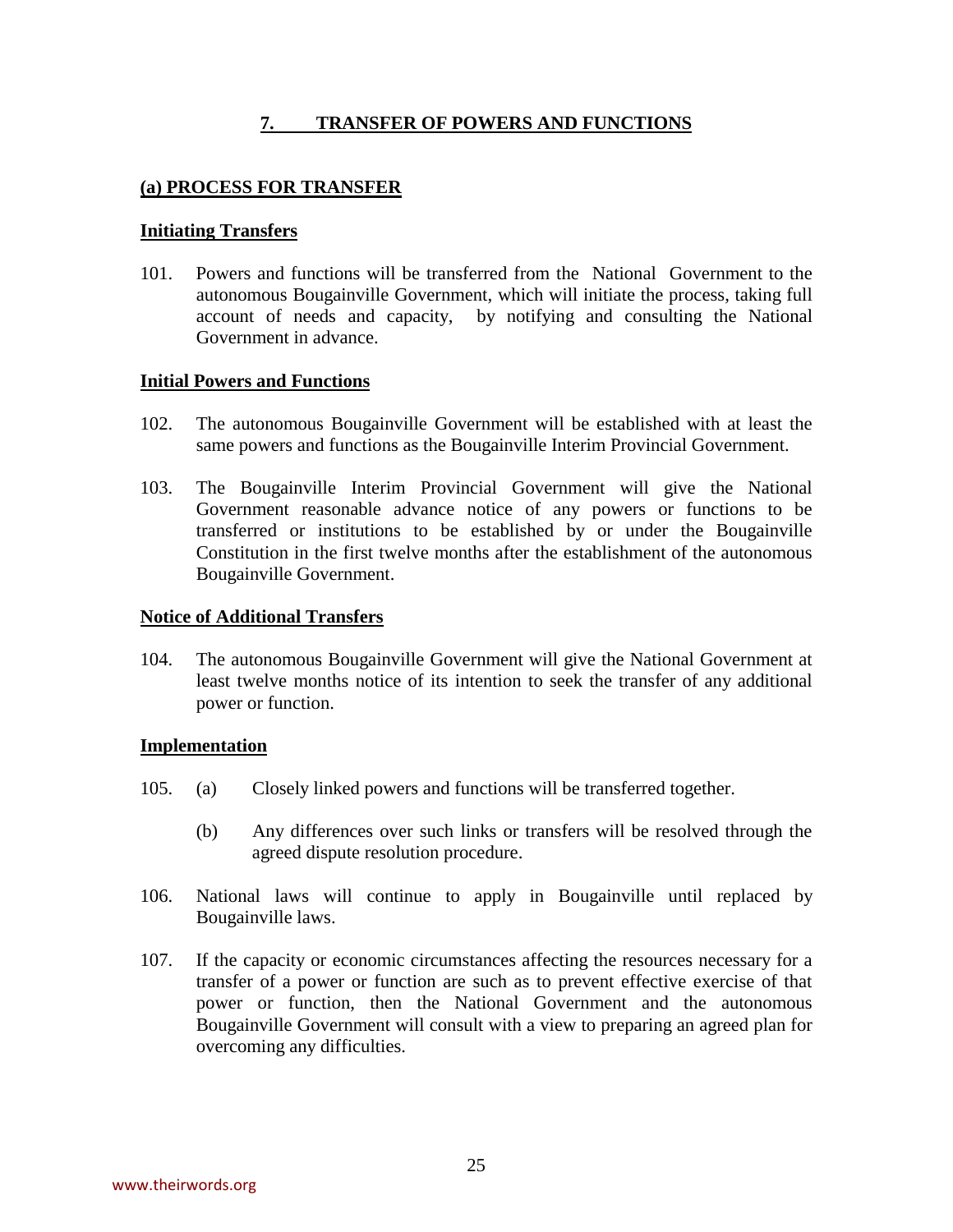- <span id="page-26-0"></span>108. If differences arise in reaching agreement, implementing a plan, or as to whether the capacity or circumstances should delay the transfer, then either Government may seek to resolve the issues in dispute through the agreed dispute resolution procedures.
- 109. In addition to other agreed dispute resolution procedures, such procedures may include an agreement to appoint a panel of independent experts to make recommendations on issues concerning capacity or economic circumstances or the content or implementation of a plan.
- 110. The panel of experts may make recommendations on whether failure to reach agreement on capacity or economic circumstances or to implement a plan is on reasonable grounds.
- 111. The report of the panel of experts may then be taken into account in the dispute settlement process.

#### **National and Regional Institutions and Services**

- 112. (a) In any case of an institution or service which is organised on a regional or National basis and either the National Government or the autonomous Bougainville government believes that the personnel, assets or funding associated with the institution or service cannot be readily divided on a basis which is viable regionally, nationally and in Bougainville, then the National Government and the autonomous Bougainville Government will agree to:
	- (i) a plan for achieving a mutually acceptable division; and/or
	- (ii) an arrangement which ensures the existing organization continues, together with guaranteed access for the autonomous Bougainville Government and Bougainvilleans.
	- (b) An arrangement to share access to or use of an institution or service organised on a regional or National basis may make provision for costsharing.
	- (c)The above is not intended to prevent the autonomous Bougainville Government from establishing and supporting similar institutions or services of its own.
- 113. If differences arise over whether personnel, assets or funding of an institution or service can be readily divided or in agreeing or implementing a plan or agreement for shared access or use, they will be resolved through the agreed dispute resolution procedure.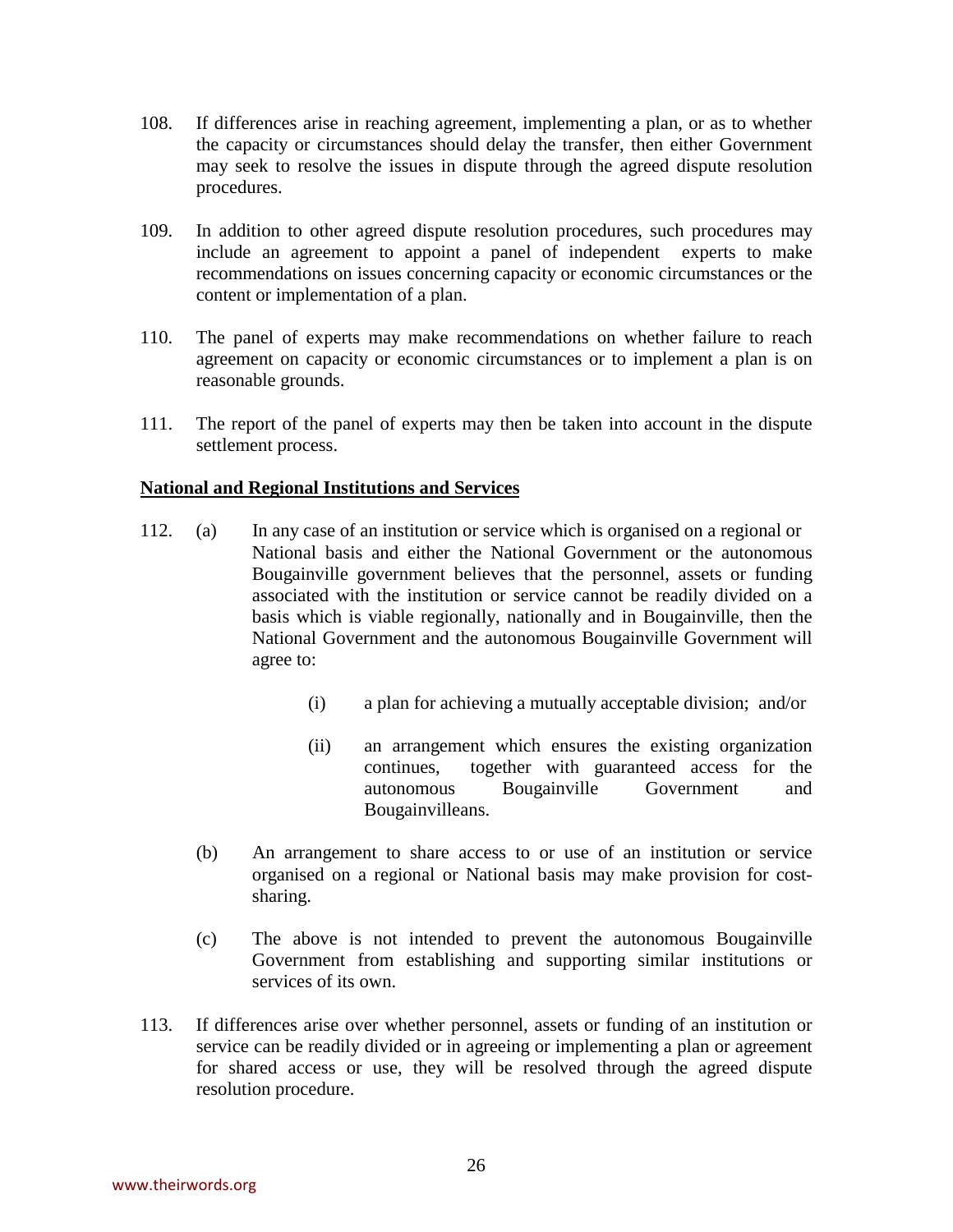# <span id="page-27-0"></span>**Delegation of Powers over Public Service, Police and CIS**

- 114. (a) Agreed arrangements for the delegation of powers over the Public Service, Police and CIS in Bougainville will be implemented by the National Government immediately on request from the Bougainville Interim Provincial Government (in consultation with the Bougainville People's Congress) or, when it is established, the autonomous Bougainville Government.
	- (b) The autonomous Bougainville Government may exercise its powers to establish a Bougainville Public Service, Police and CIS when agreed plans have been implemented.

# **Agreed Plans for Implementation**

- 115. The National Government and the autonomous Bougainville Government will jointly prepare agreed plans for co-operating in implementing the transfer of powers and functions for which the autonomous Bougainville Government will become responsible.
- 116. (a) The agreed plans will be made up of criteria, indicators and targets of capacity and resources available to or required by the autonomous Bougainville Government that should be taken into account in making proper preparations for the transfer of particular powers and functions.
	- (b) Agreed plans in relation to the transfer of powers and functions over Police may provide for transfer to be gradual.

# **(b) ASSOCIATED ARRANGEMENTS**

#### **National Government Assets and Land**

- 117. National Government assets and land will be transferred to the autonomous Bougainville Government at the same time as the powers and functions with which they are associated.
- 118. The National Government will have the right to retain such assets and land as may be required for its continuing responsibilities in relation to the same powers and functions.
- 119 The future of other National Government assets and land will be subject to future negotiation.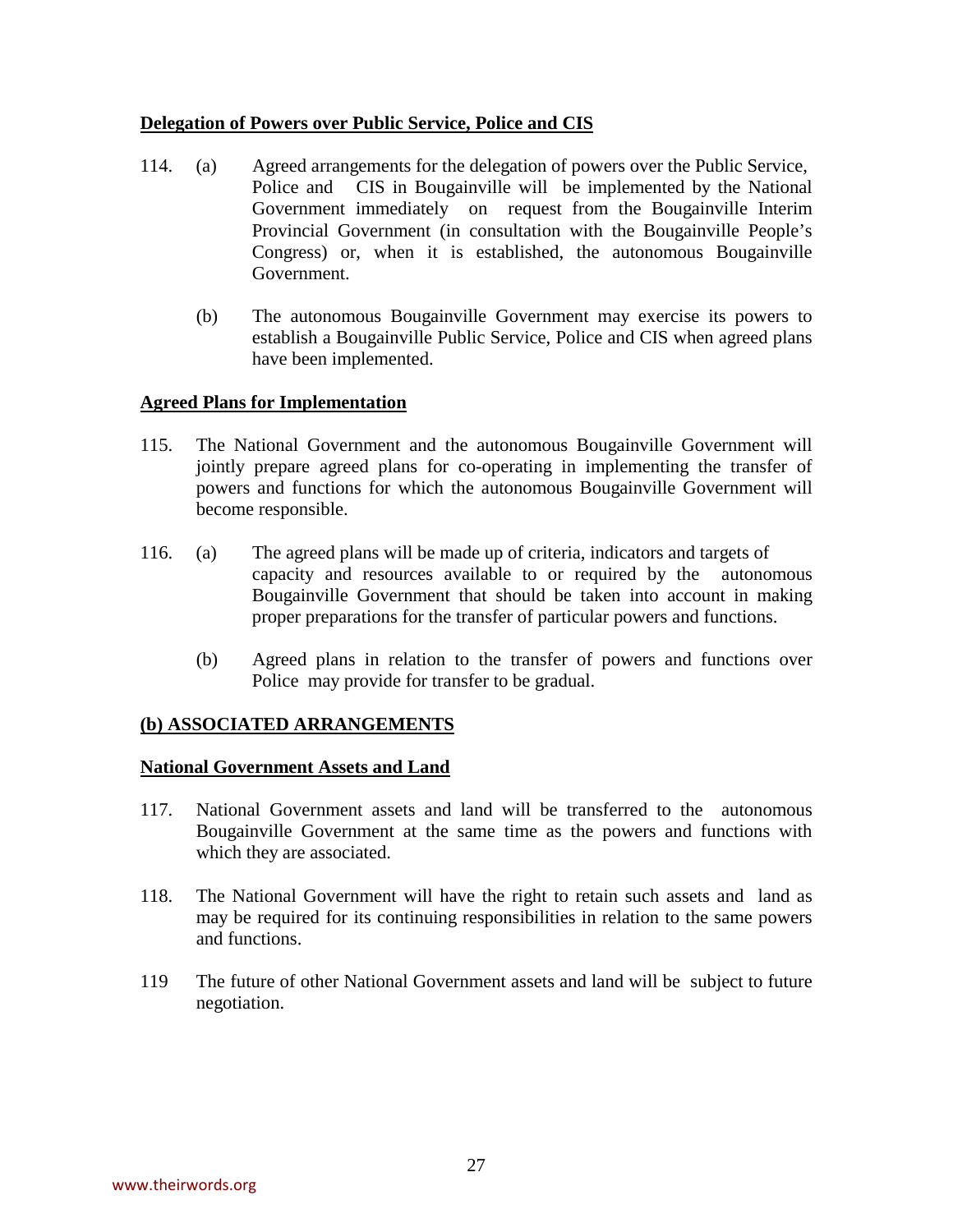#### <span id="page-28-0"></span>**Privatisation Issues**

- 120. The National Government will use its best endeavours to ensure that any future privatisation takes account of the agreed autonomy arrangements.
- 121. The National Government will use its best endeavours to ensure that any future privatisation takes account of the need to rebuild the infrastructure of Bougainville following the crisis, and may take steps to ensure that community service obligations relating to Bougainville, including restoration and development, are recognised by purchasers of privatised assets in Bougainville.
- 122. The National Government will use its best endeavours to ensure that potential purchasers are made aware of the capacity of the autonomous Bougainville Government to develop laws and policies that might impact on the operation of proposed privatised enterprises, and of the sensitive nature of unresolved issues regarding the economic and property rights of Bougainvilleans and their ability to participate in economic activity in Bougainville.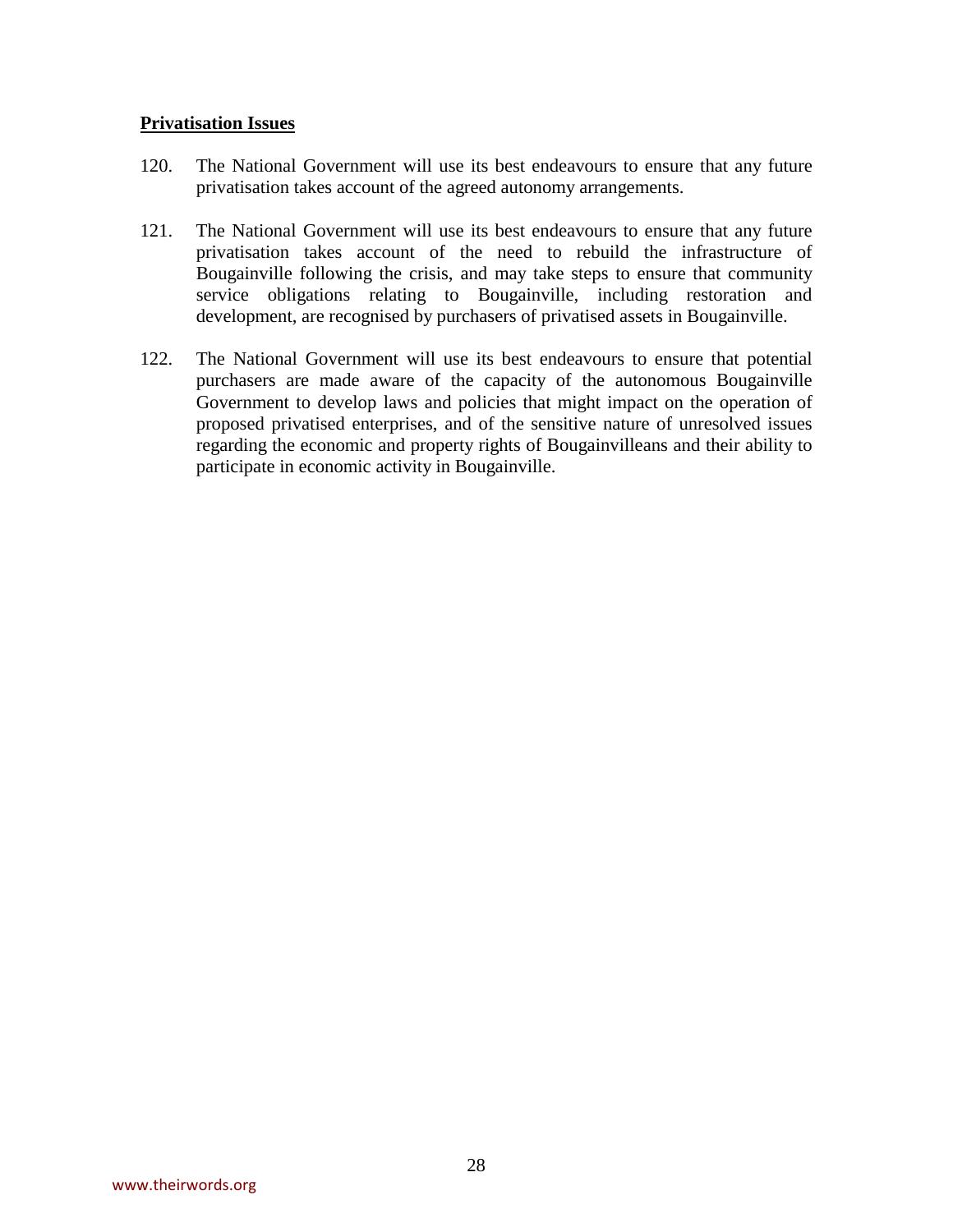# **8. HUMAN RIGHTS**

- <span id="page-29-0"></span>123. The autonomous Bougainville Government will have the power to provide additional guarantees of human rights in Bougainville, which do not abrogate the human rights provisions in the National *Constitution.*
- 124. The autonomous Bougainville Government will have the power to establish mechanisms for enforcement of human rights that do not abrogate the human rights provisions in the National *Constitution*.
- 125. The autonomous Bougainville Government will have the power to qualify human rights incidental to the exercise of its powers and functions under Section 38 of the National *Constitution*, except in relation to 'defence'.
- 126. Proceedings for the enforcement of human rights by residents of Bougainville may be commenced in Bougainville courts or institutions or the National Court.
- 127. The Supreme Court will remain the final court of appeal on human rights matters.
- 128. The National Government and the autonomous Bougainville Government will establish a joint commission to examine and report on the issues that would be involved in giving the autonomous Bougainville Government power to make laws permitting courts or Councils of Elders to require clan-groups to which persons convicted of criminal offences belong to meet customary, non-custodial obligations.
- 129. The terms of reference for the commission will direct it to have full regard for:
	- (a) the aspirations of Bougainvilleans for the integration of custom and introduced law;
	- (b) the national human rights regime;
	- (c) the justice system in Bougainville and Papua New Guinea as a whole; and
	- (d) the international human rights system and other relevant aspects of international law.
- 130. The joint commission will be established at the initiative of either Government; its membership will be mutually agreed; the costs of the commission will be shared.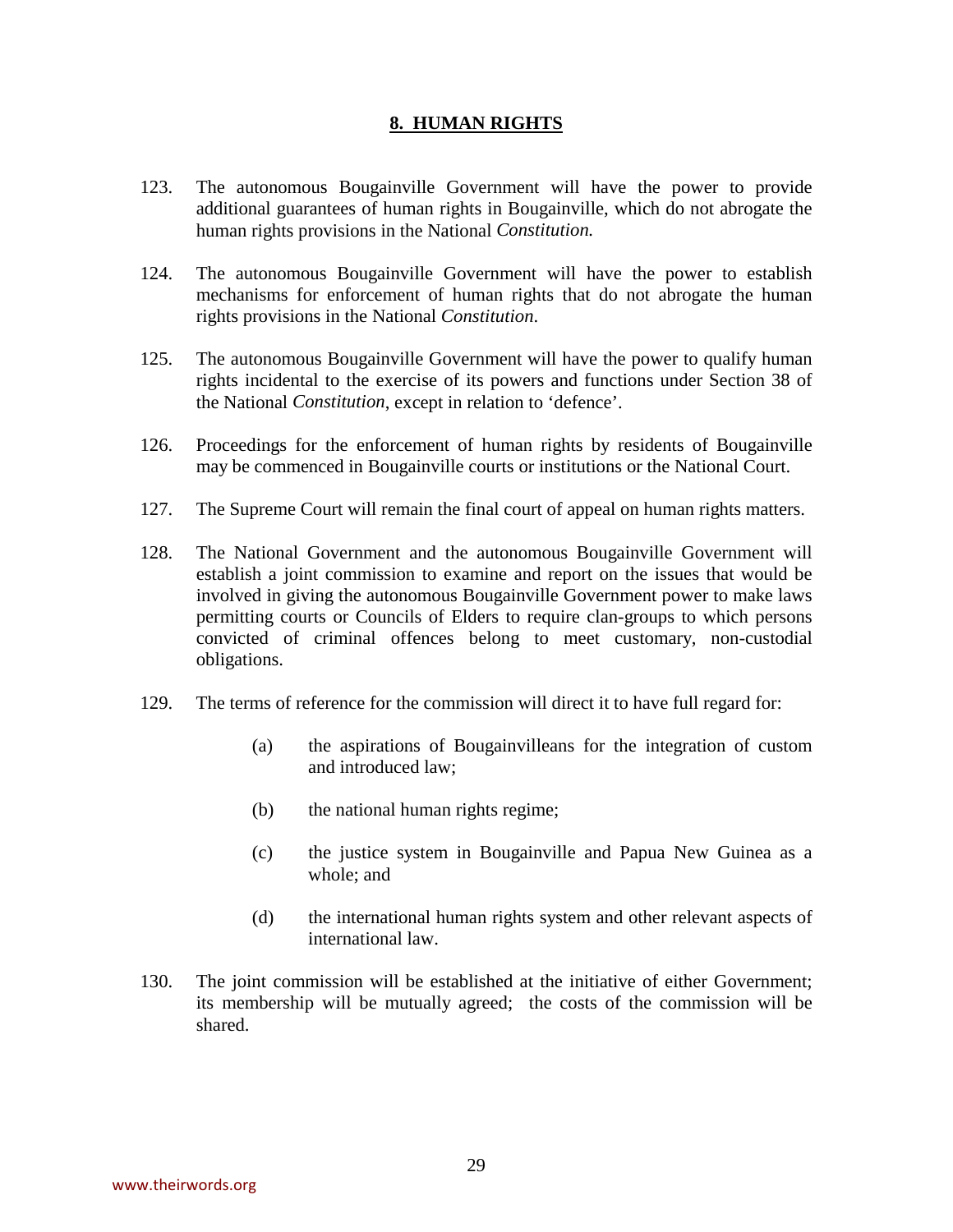- 131. The commission's report, which will be submitted by an agreed date, will be tabled for consideration in the National Parliament and the Bougainville legislature.
- 132. The National Government and the autonomous Bougainville Government will inform one another of the outcome of the debates in their respective legislatures, and co-operate in giving effect to mutually acceptable, practical follow-up action, as may be appropriate, through consultation, the joint supervisory body or the agreed five-yearly reviews.
- 133. The above procedures may also be used to follow-up on doubts about whether the autonomous Bougainville Government has power under the existing human rights provisions to make laws regulating or restricting the qualified rights other than laws made in accordance with Section 38 of the National *Constitution*.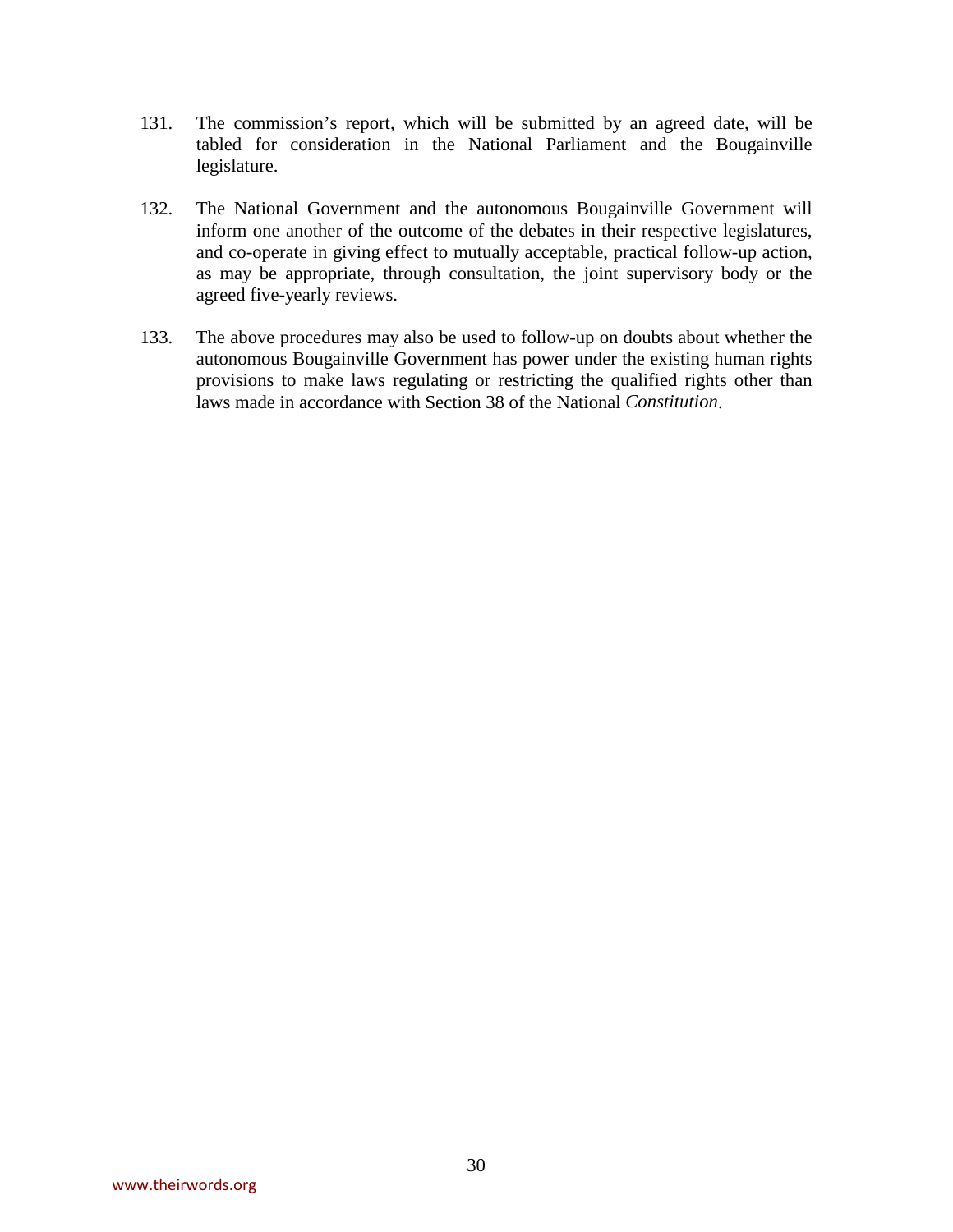# **9. FINANCIAL ARRANGEMENTS**

# <span id="page-31-0"></span>**(a) BASIC PRINCIPLES**

- 134. The autonomous Bougainville Government will have sufficient revenue-raising powers available to it to become financially self-reliant.
- 135. Bougainville will continue to make a fair contribution to National Government costs – before fiscal self-reliance, through the National Government retaining control over company tax, Value Added Tax and customs duties in Bougainville; and after self-reliance, through a revenue-sharing formula.
- 136. Except as otherwise provided the additional costs involved in establishing and maintaining the agreed autonomy arrangements will be shared between the autonomous Bougainville Government and the National Government.

# **(b) TAXATION**

- 137. The National Government will support the autonomous Bougainville Government in moving towards the goal of fiscal self-reliance, defined as the year in which the revenue from company tax, 70 per cent of Value Added Tax and customs duties is equal to the value of the recurrent grant on a sustainable basis.
- 138. (a) Revenue from company tax, customs duties and 70 per cent of Value Added Tax collected in Bougainville will go to a trust account for Bougainville and be credited against the recurrent grant at least until Bougainville achieves financial self-reliance.
	- (b) "Company tax" is understood for this purpose as tax on profits of companies whose principal place of business or main business activity is in Bougainville.
- 139. (a) When the autonomous Bougainville Government achieves fiscal selfreliance, revenues from these sources (in excess of the costs of recurrent activities calculated in accordance with the recurrent grant formula) will be shared between the National Government and the autonomous Bougainville Government so as contribute to both National and Bougainville development.
	- (b) The 5-yearly reviews of financial arrangements should be used to consider the issues involved in revenue sharing.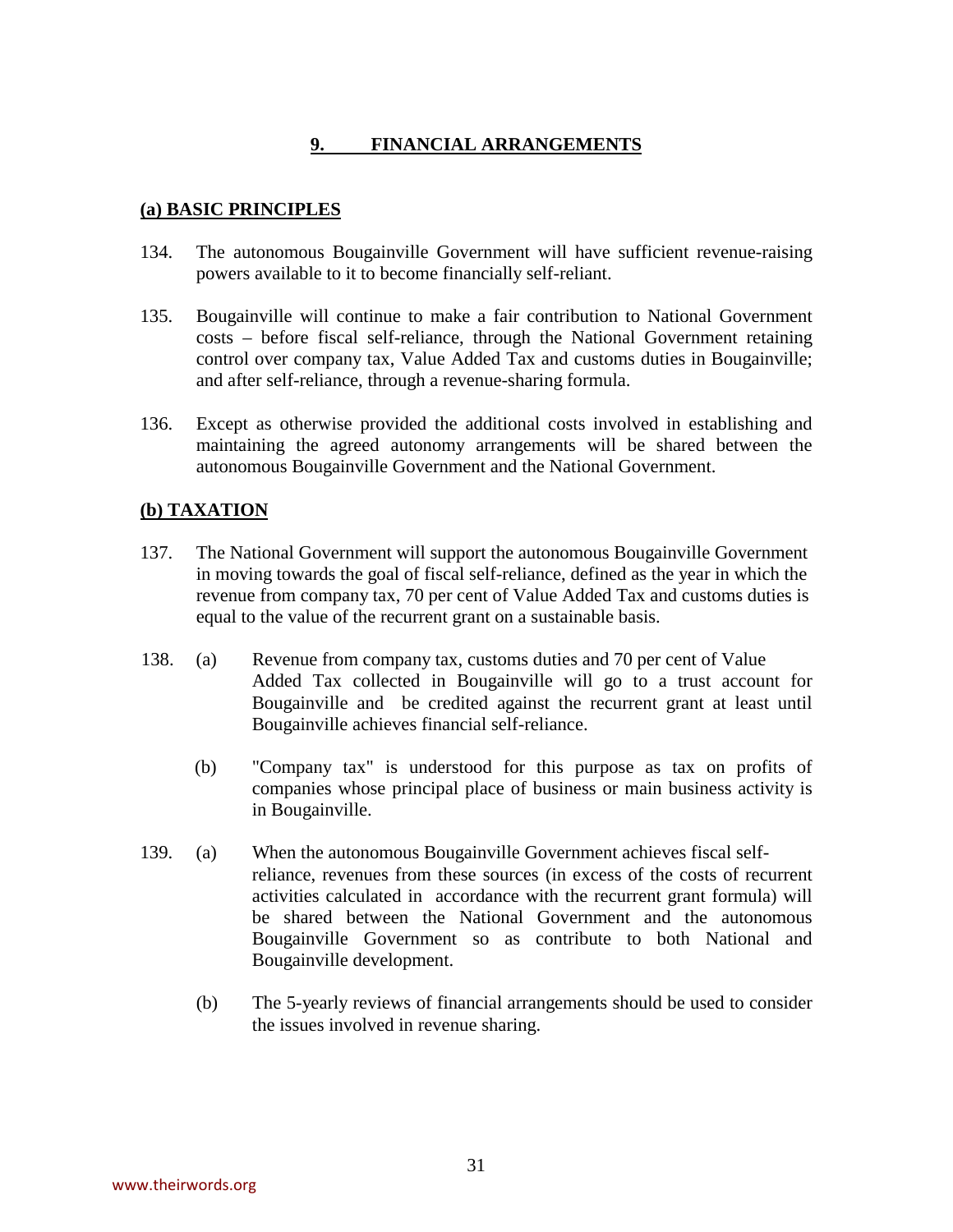- 140. The National Government will continue to impose and collect personal income tax in accordance with the provisions below until such time as restoration is achieved.
- 141. (a) Revenue from personal income tax collected from Bougainville will be paid directly to a trust account for the autonomous Bougainville Government and distributed to the autonomous Bougainville Government on its request to be used to support development in Bougainville.
	- (b) The autonomous Bougainville Government will have the power to adjust the rate of personal income tax to apply in Bougainville by no more than five per cent.
- 142. The autonomous Bougainville Government will assume the powers and functions to impose, set rates of, and collect personal income tax when restoration is achieved.
- 143. Revenues from all other existing National Government taxes (including 30 per cent of Value Added Tax) collected in Bougainville will be paid direct to the autonomous Bougainville Government
- 144. The National Government will retain the power to set rates for company tax, Value Added Tax and customs. But after fiscal self reliance the autonomous Bougainville Government will have power to set rates and collect company tax; provided that the effective rates of company tax will not vary from the National Government's rate by more than five percentage points.
- 145. The autonomous Bougainville Government will have power to set rates or establish its own tax regime for all other existing National Government taxes (e.g. export tax, excise) and all taxes that have been available to provincial governments under the National *Constitution*.
- 146. The Internal Revenue Commission will initially collect all taxes for the autonomous Bougainville Government but the autonomous Bougainville Government will have the power to establish its own tax office to collect Bougainville taxes as well as, by agreement, company tax, Value Added Tax, and customs duties.
- 147. The autonomous Bougainville Government will be eligible for tax incentives available in the *Income (Company) Tax Act*.
- 148. Both the National Government and the autonomous Bougainville Government will have the right to audit taxes paid into the above trust accounts or collected on behalf of the other.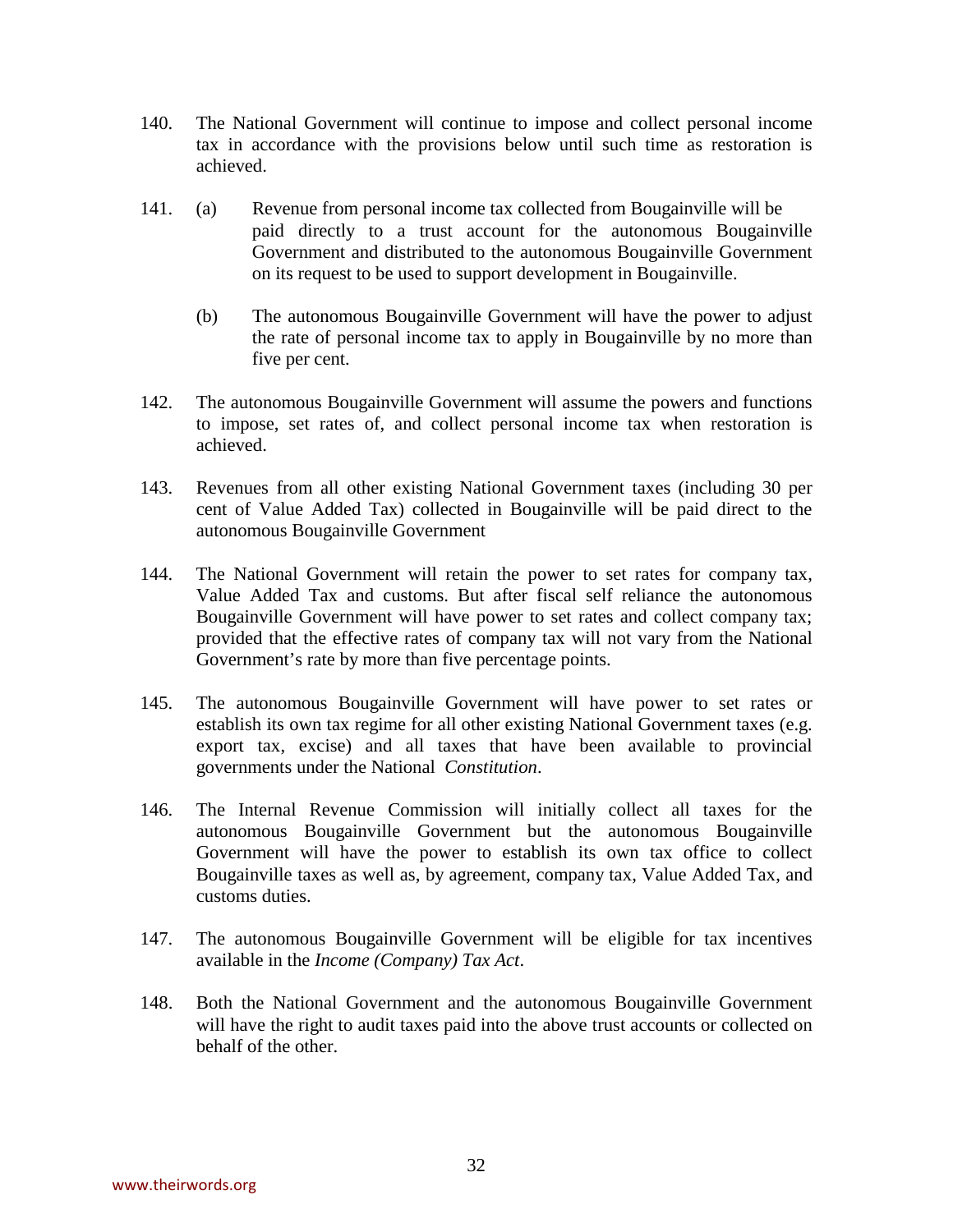#### <span id="page-33-0"></span>**(c) GRANTS SYSTEM**

- 149. Until the autonomous Bougainville Government becomes fiscally self-reliant, the National Government will provide grants to the autonomous Bougainville Government, including the following kinds of grants:
	- (a) recurrent unconditional grants;
	- (b) restoration and development grants;
	- (c) specific purpose conditional grants, including the recurrent grant for policing; and
	- (d) the one-off Establishment Grant.
- 150. As the autonomous Bougainville Government's revenue increases, grants will decrease according to an agreed set of factors.

#### **(d) RECURRENT GRANTS**

- 151. The autonomous Bougainville Government will receive an annual unconditional grant to cover the recurrent costs of functions for which it is responsible including funding of newly transferred powers and functions, based on their costs.
- 152. The funding of maintenance and operational costs of former development projects will be subject to consultation when funding is sought for new projects.
- 153. These consultations will be based on mutual recognition of constraints on the National Government, the particular situation in Bougainville during the early phases of restoration, and cost sharing
- 154. The grant will be adjusted annually in the same manner as annual grants for a provincial government activity under the *Organic Law on Provincial Governments and Local-level Governments* - that is, by the percentage increase or decrease in the cost of living or by the percentage increase or decrease in the payments to the Consolidated Revenue Fund in the year two years before the year of grant.
- 155. The calculation and timely payment of the grant will be guaranteed by law (debt servicing and salary obligations must be paid first).
- 156. The grant will be cut only if seriously adverse economic conditions arise, requiring "across the board" cuts to the National Budget and by no more than the average of these cuts.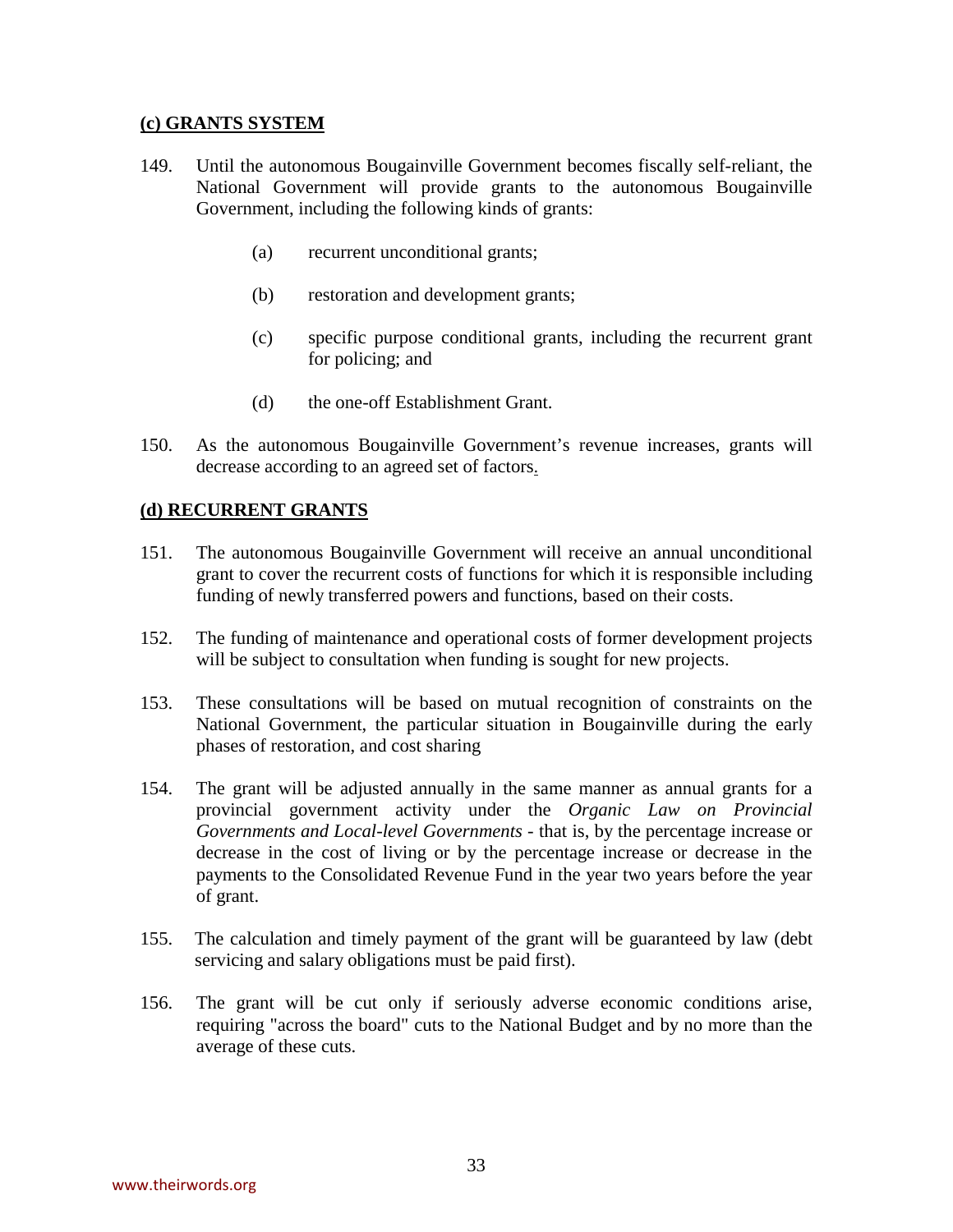- <span id="page-34-0"></span>157. In years when overall public expenditures increase, the National Government will do its best to increase the recurrent grant to balance any cuts in previous years.
- 158. The autonomous Bougainville Government will have full control over use of this grant.
- 159. The autonomous Bougainville Government will prepare plans and consult the National Government in cases where it wants to reallocate funds in ways which affect the continued employment of public servants or other forward commitments.

#### **(e) RESTORATION AND DEVELOPMENT GRANT**

- 160. The autonomous Bougainville Government will receive an annual restoration and development grant no less than the 2001 Public Investment Programme (PIP) and adjusted upwards pro rata in accordance with the National PIP averaged over a rolling five year period.
- 161. An agreed Bougainville-controlled mechanism, including both Bougainville and National Government representation, will be established to coordinate the restoration and development program in Bougainville.
- 162. The National Government representation in that mechanism will be subject to review in the future review process.

#### **(f) CONDITIONAL GRANTS**

- 163. The National Government may offer to the autonomous Bougainville Government, conditional grants, for purposes:
	- (a) proposed by the National Government after consultation with the autonomous Bougainville Government and implemented after consultation and agreement between the Governments; or
	- (b) provided for in this Agreement.

#### **(g) BORROWINGS – REVENUE RAISINGS**

- 164 The autonomous Bougainville Government will have the power to raise loans after consultation with the National Government.
- 165. Domestic borrowing by the autonomous Bougainville Government will comply with Central Bank regulation of the banking system.
- 166. Overseas borrowings will require Central Bank approval.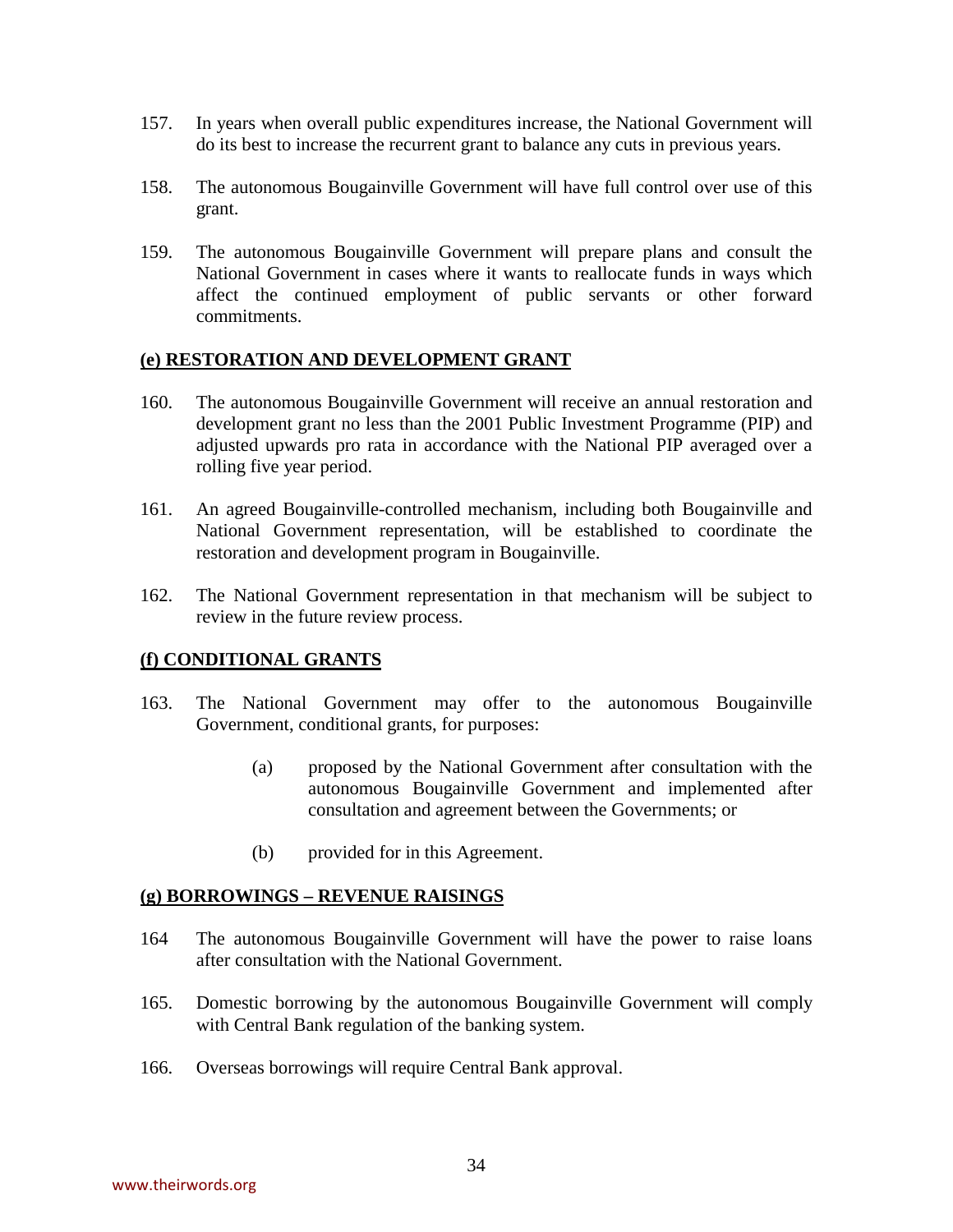<span id="page-35-0"></span>167. Any proposed deficit in the Bougainville budget will require approval of the National Government Minister responsible for financial matters.

#### **(h) ESTABLISHMENT GRANT**

- 168. The National Government will mobilise funds for a 'one-off' establishment grant to the autonomous Bougainville Government, which may disburse it over more than one year.
- 169. The establishment grant will be additional to all other grants.
- 170. The autonomous Bougainville Government will use the revenue raised from personal income tax and excise in Bougainville in the first year of autonomy as counterpart funding for the establishment grant.
- 171. This revenue will be used for development purposes decided by the autonomous Bougainville Government.

#### **(i) FOREIGN AID**

- 172. The agreed arrangements for foreign relations will also apply to foreign aid (consultation mechanism, and Bougainville representation on delegations).
- 173. The National Government will do its best to obtain foreign aid to support restoration and development in Bougainville, and to facilitate the autonomous Bougainville Government's participation in managing aid projects.
- 174. The autonomous Bougainville Government will be able to obtain foreign aid.
- 175. The National Government will approve foreign aid secured by the autonomous Bougainville Government, which does not reduce the value of aid already available to Papua New Guinea – and subject to overriding foreign policy considerations.
- 176. The autonomous Bougainville Government will keep the National Government fully informed of its efforts to obtain foreign aid.
- 177. The National Government will co-operate with the autonomous Bougainville Government by negotiating such international agreements as may be required to finalise foreign aid prospects identified by the autonomous Bougainville Government.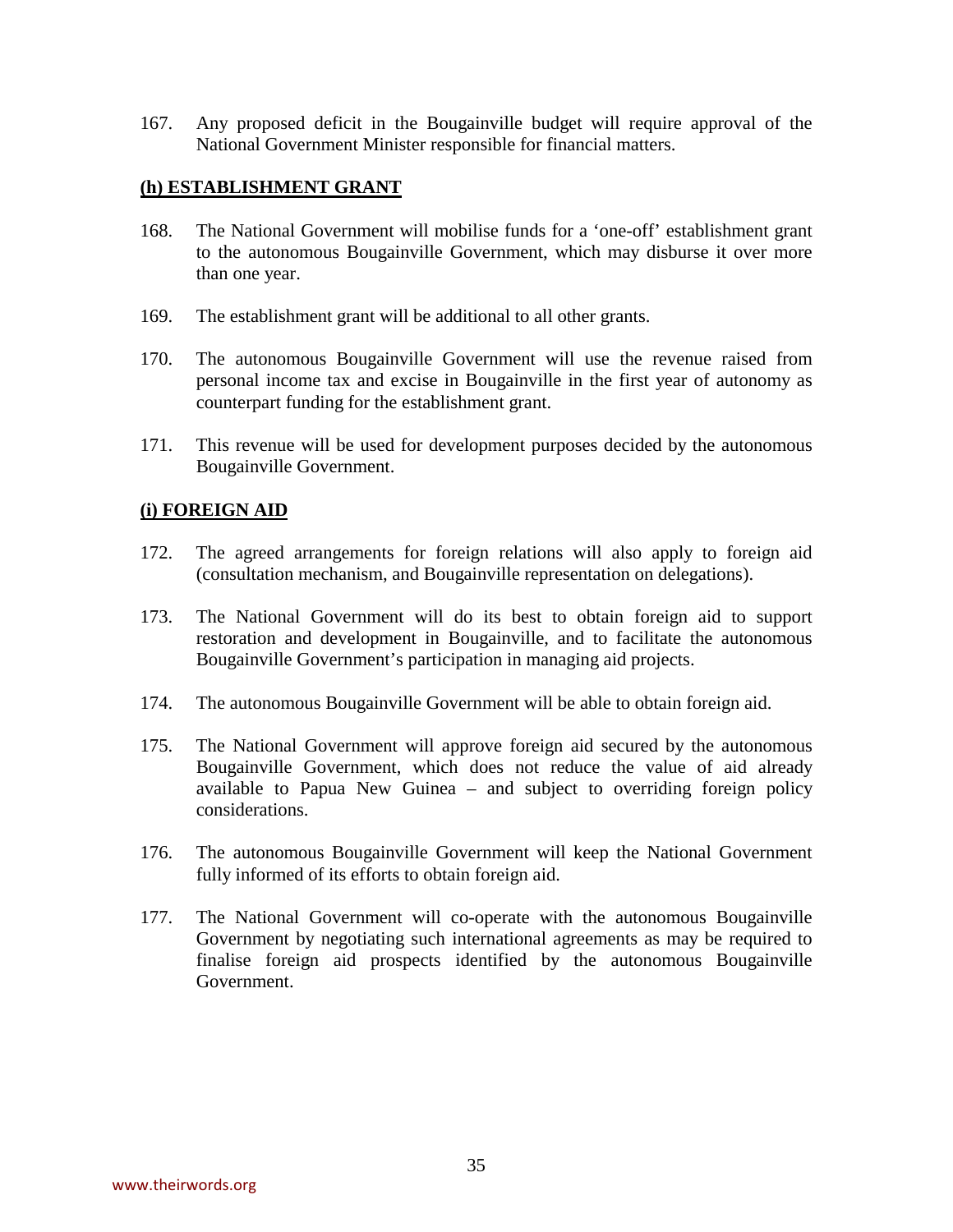# **(j) FISCAL ACCOUNTABILITY**

- 178. The National *Constitution* will set out the requirements within which the Bougainville Constitution will establish a framework for orderly management of the autonomous Bougainville Government's financial and other resources.
- 179. This framework will include requirements that the autonomous Bougainville Government will do the following in accordance with law:
	- (a) raise revenues, including loans, and manage National Government grants;
	- (b) approve and administer annual budgets (and, where appropriate, supplementary budgets), comprising estimates of revenue and expenditure, and appropriations for the main functions of government;
	- (c) make expenditures;
	- (d) maintain proper transparent and accurate accounts, compatible with international standards;
	- (e) ensure that accounts are subject to regular audits additional to audits by the National Auditor-General (or his agents); and
	- (f) provide for a public accounts committee in the Bougainville legislature, which shall receive, consider and make recommendations on auditors' reports.
- 180. The National *Public Finance Management Act* will continue to apply to the autonomous Bougainville Government's finances until and unless the autonomous Bougainville Government makes a Bougainville law (or laws) in accordance with the framework for management of financial and other resources.
- 181. The Bougainville Constitution may make provision for exceptional circumstances in which the autonomous Bougainville Government may find it necessary to raise revenues or make public expenditures without the Bougainville legislature's prior approval (for example, if the budget for a particular year is not passed in good time).
- 182. Grants provided to the autonomous Bougainville Government will be subject to audit by the Auditor-General established under the National *Constitution*.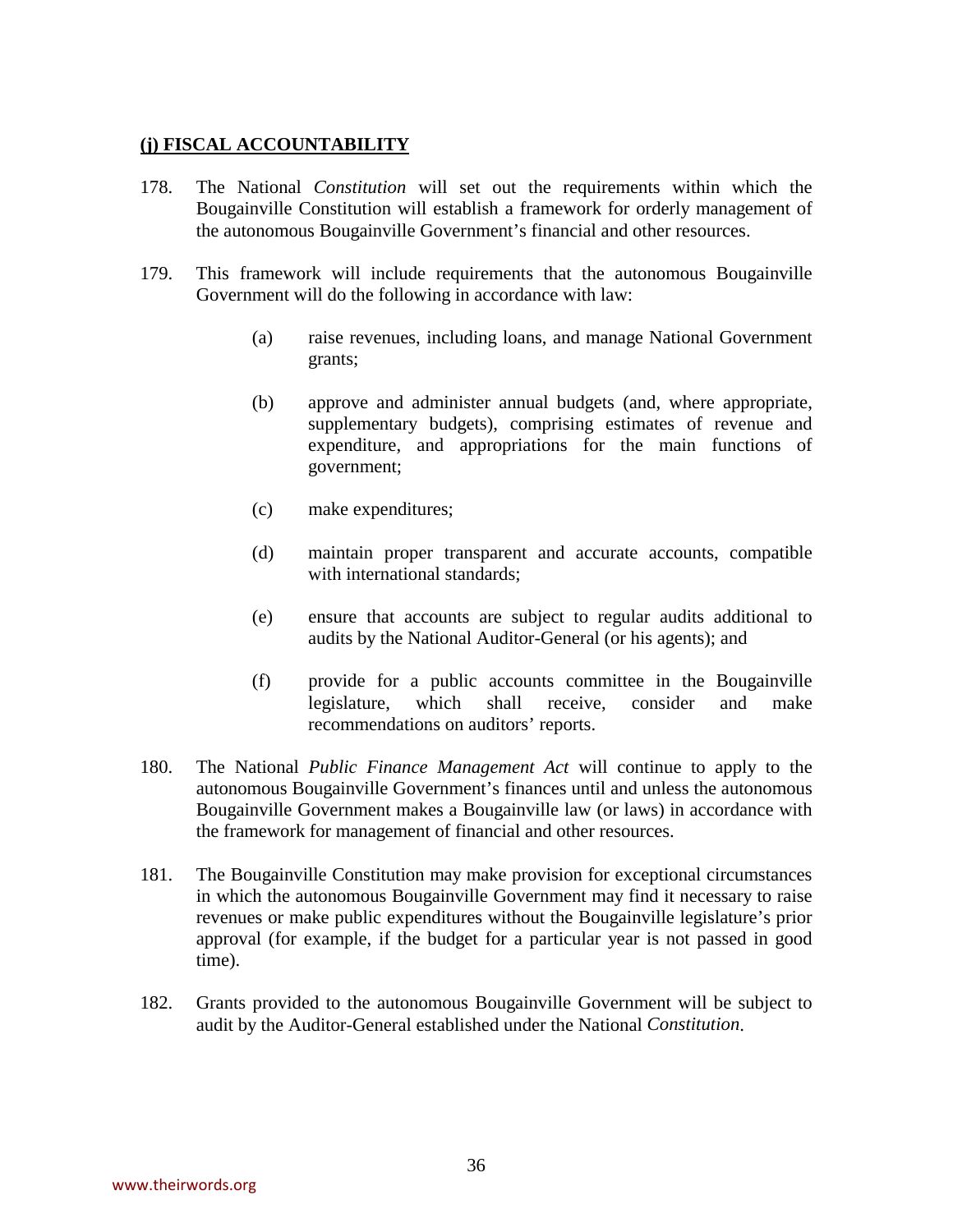# **(k) FOLLOW-UP TO AUDITS**

- 183. Should any audit carried out by the National Government pursuant to this agreement disclose systematic and widespread abuse (or misuse) of funding provided to the autonomous Bougainville Government by way of Recurrent or Conditional Grant then the following steps will take place -
	- (a) the National Government will advise the autonomous Bougainville Government of the details of the abuse;
	- (b) the autonomous Bougainville Government will immediately investigate the concerns raised by the National Government and will take appropriate steps to remedy the situation as soon as is reasonably possible;
	- (c) should the autonomous Bougainville Government, after investigation, disagree with the National Government's concerns or if the National Government is not satisfied with the response of the Bougainville Government they will consult with each other to resolve the differences;
	- (d) if the consultations do not resolve the matter the National Auditor General and the auditor responsible for auditing accounts on behalf of the autonomous Bougainville Government will consider the matters in question and provide a report making joint recommendations to resolve these matters;
	- (e) the autonomous Bougainville Government will implement the reasonable joint recommendations of both auditors to their satisfaction;
	- (f) if the autonomous Bougainville Government fails to attend to the recommendations within a reasonable time, the National Government may withhold the further release of funds (other than the costs of essential services, such as salaries and medical supplies) until such time as the recommendations have been attended to;
	- (g) should the National Government or the autonomous Bougainville Government disagree on reasonable grounds as to the recommendations, or should there be a dispute as to whether the autonomous Bougainville Government has implemented the recommendations, recourse may be had to the agreed dispute resolution procedures.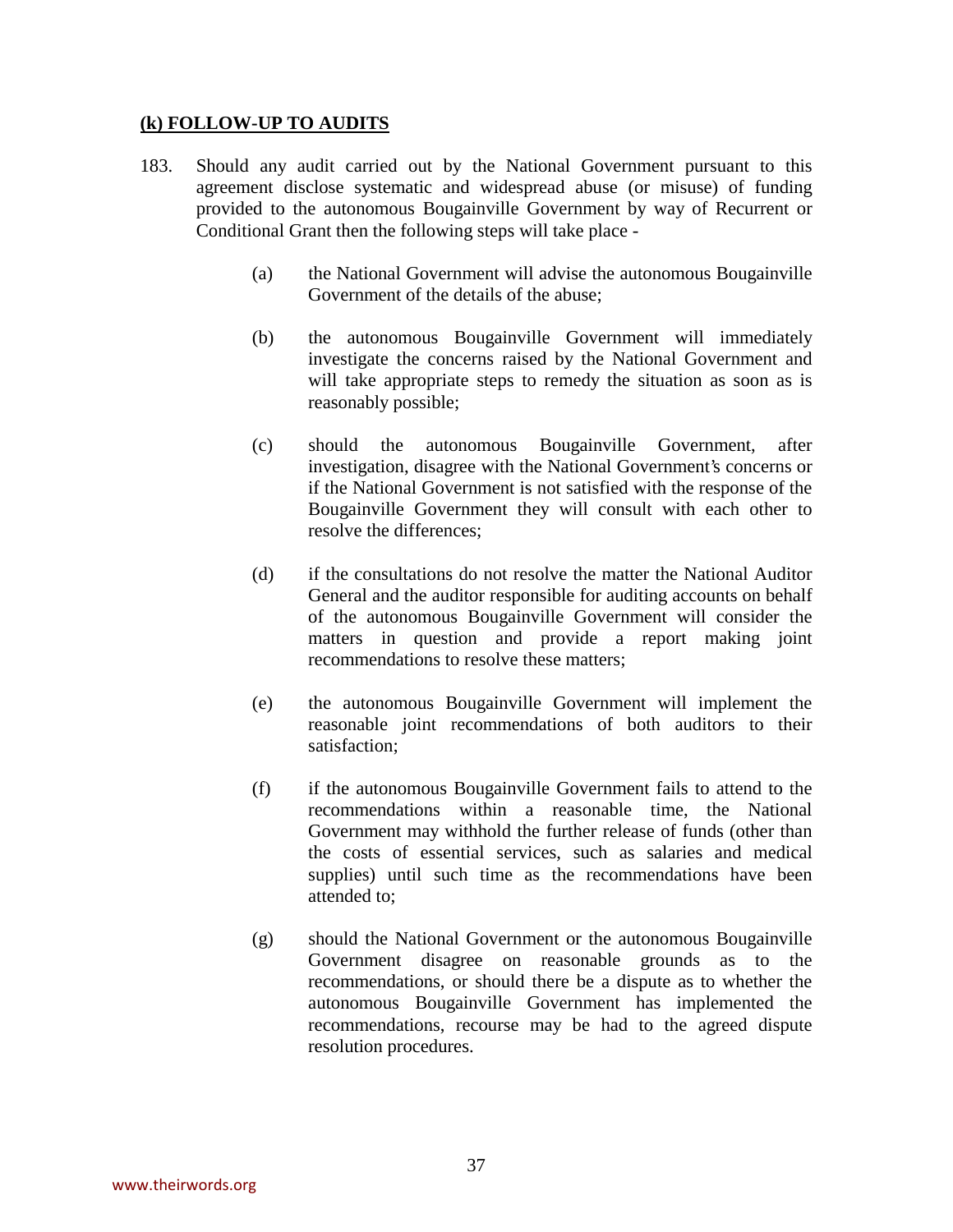# **10. PERSONNEL**

# **(a) PROVISIONS APPLYING GENERALLY TO PUBLIC SERVICE, POLICE AND CORRECTIONAL INSTITUTIONAL SERVICES**

#### **Implementation as Packages**

184. The agreed arrangements for the Public Service, Police and Correctional Institutional Services (CIS) in Bougainville will each be implemented as a package.

# **Application to Other Bodies**

185. The arrangements applying to the Bougainville Public Service will also apply to the Teaching Service and all public authorities established by the autonomous Bougainville Government (except where special arrangements have been agreed to apply to Police and CIS).

#### **Constitutional Basis**

- 186. The National *Constitution* will be amended to allow the autonomous Bougainville Government to establish and to make laws regarding a Bougainville Public Service, Police and Bougainville equivalent to the CIS ('Bougainville CIS') consistent with this Agreement.
- 187. The Heads of the Bougainville Public Service, Police and CIS will be responsible to the autonomous Bougainville Government through a Minister (or equivalent) appointed under the Bougainville Constitution.

# **Recruitment, Employment and Industrial Relations**

- 188. Bougainville law will provide for recruitment and terms and conditions of employment for the Bougainville Public Service, Police and CIS to be based on individual merit.
- 189. Bougainville will accept the National industrial relations system.

# **Oath of Allegiance**

190. Members of the Bougainville Public Service, Police and CIS will swear allegiance to the Head of State of Papua New Guinea.

# **National Public Service, Police and CIS**

191. The Papua New Guinea Public Service, Police and CIS will remain national organizations, which recruit throughout Papua New Guinea.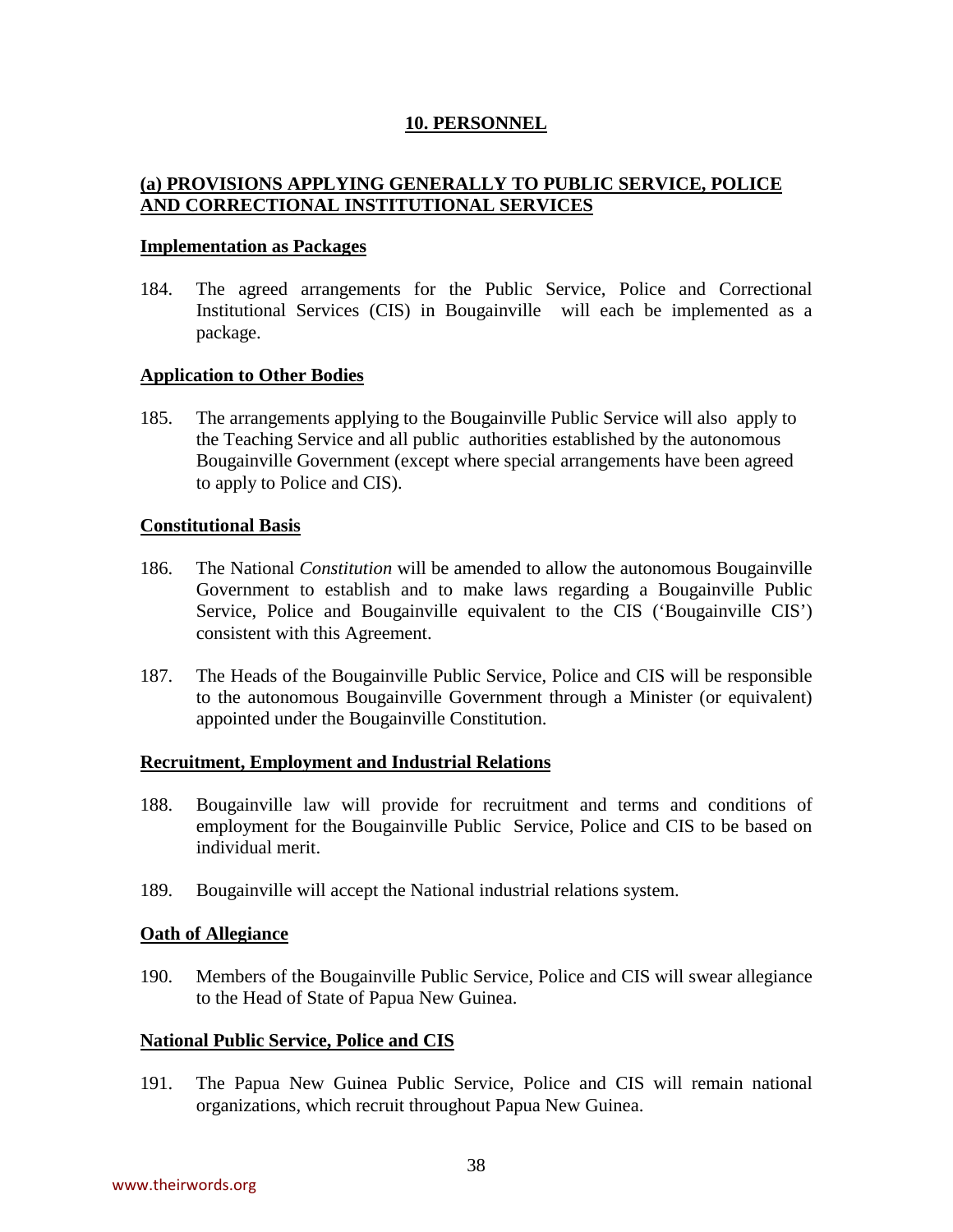# **Co-operative Arrangements**

- 192. The National Government and the autonomous Bougainville Government will agree to arrangements to:
	- (a) facilitate transfers, secondment and exchanges of personnel;
	- (b) provide for core training and personnel development programmes, together with utilization of common training facilities throughout Bougainville and the rest of Papua New Guinea; and
	- (c) provide for regular consultations between the most senior officers responsible for Public Service, Police and CIS matters in the National Government, the autonomous Bougainville Government and Provincial Governments, and other senior officers.

# **(b) PUBLIC SERVICE**

# **Control**

193. The Bougainville Public Service will be subject only to the control of the autonomous Bougainville Government through a Minister (or equivalent) of that Government.

# **Bougainville Law**

- 194. (a) Bougainville law will provide for standards for management and control of public servants, work value criteria and standards for pay determination, as well as classification and grade structure compatible with those of the National Public Service.
	- (b) Bougainville laws on the above will be made following consultations with the National Government.
- 195. The National Government and the autonomous Bougainville Government, through their respective Ministers and responsible Public Service Heads, will consult with a view to reaching agreement before general pay increases which will impact on the National and Bougainville budgets.
- 196. The autonomous Bougainville Government will consult the National Government before making or amending the Bougainville Public Service General Orders (or their equivalent).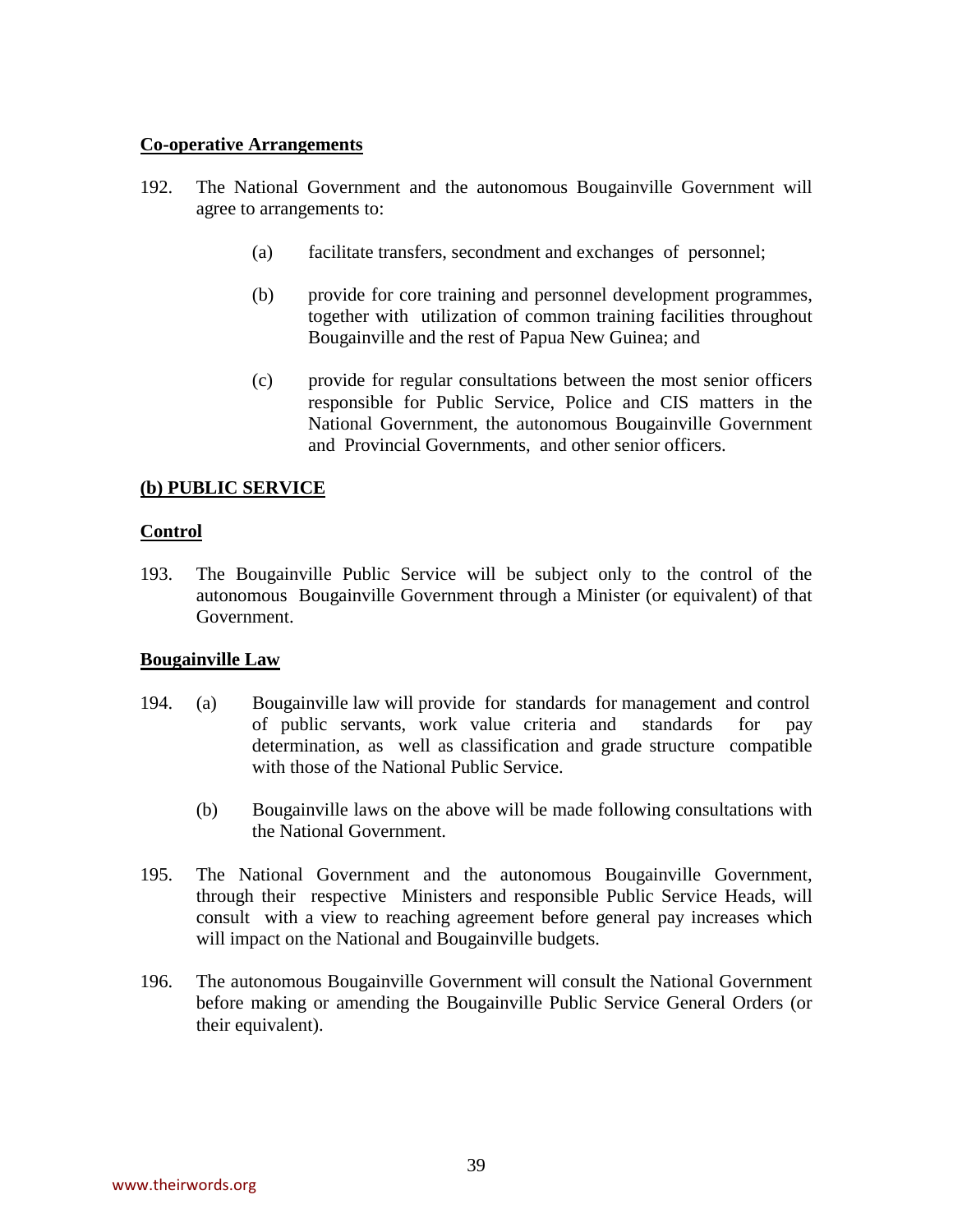# **Institutional Arrangements**

197. The autonomous Bougainville Government will consult the Head of the National Government Department responsible for National Public Service personnel matters before appointing the most senior Public Servant responsible for Public Service matters in Bougainville.

# **Information and Monitoring**

- 198. (a) The National Government will monitor developments in the Bougainville Public Service.
	- (b) The autonomous Bougainville Government will keep the National Government informed about developments in the Bougainville Public Service, including proposed changes of policy and budgetary allocations for personnel, and facilitate monitoring by the National Government.

#### **Constitutional Provisions for Appeal and Review of Public Service Matters**

- 199 (a) The Bougainville Constitution will make provision for an independent body which will be responsible for reviewing decisions on personnel matters in relation to the Bougainville Public Service.
	- (b) The autonomous Bougainville Government will meet the costs of this body.

#### **National Public Service Offices in Bougainville**

- 200. The National Public Service will continue to establish positions and transfer personnel to Bougainville to carry out National powers and functions.
- 201. The autonomous Bougainville Government will co-operate with the National Government to ensure that such positions and personnel can be filled and operate efficiently and effectively.

#### **Phased Implementation Plan, Interim Arrangements and Transitional Period**

202. Until such time as the autonomous Bougainville Government establishes the Bougainville Public Service, the National Government will facilitate progress towards greater autonomy in the management of the Public Service in Bougainville through delegations by the Departmental Head responsible for Personnel Management matters in the National Public Service, to the Bougainville Administrator under current legislation.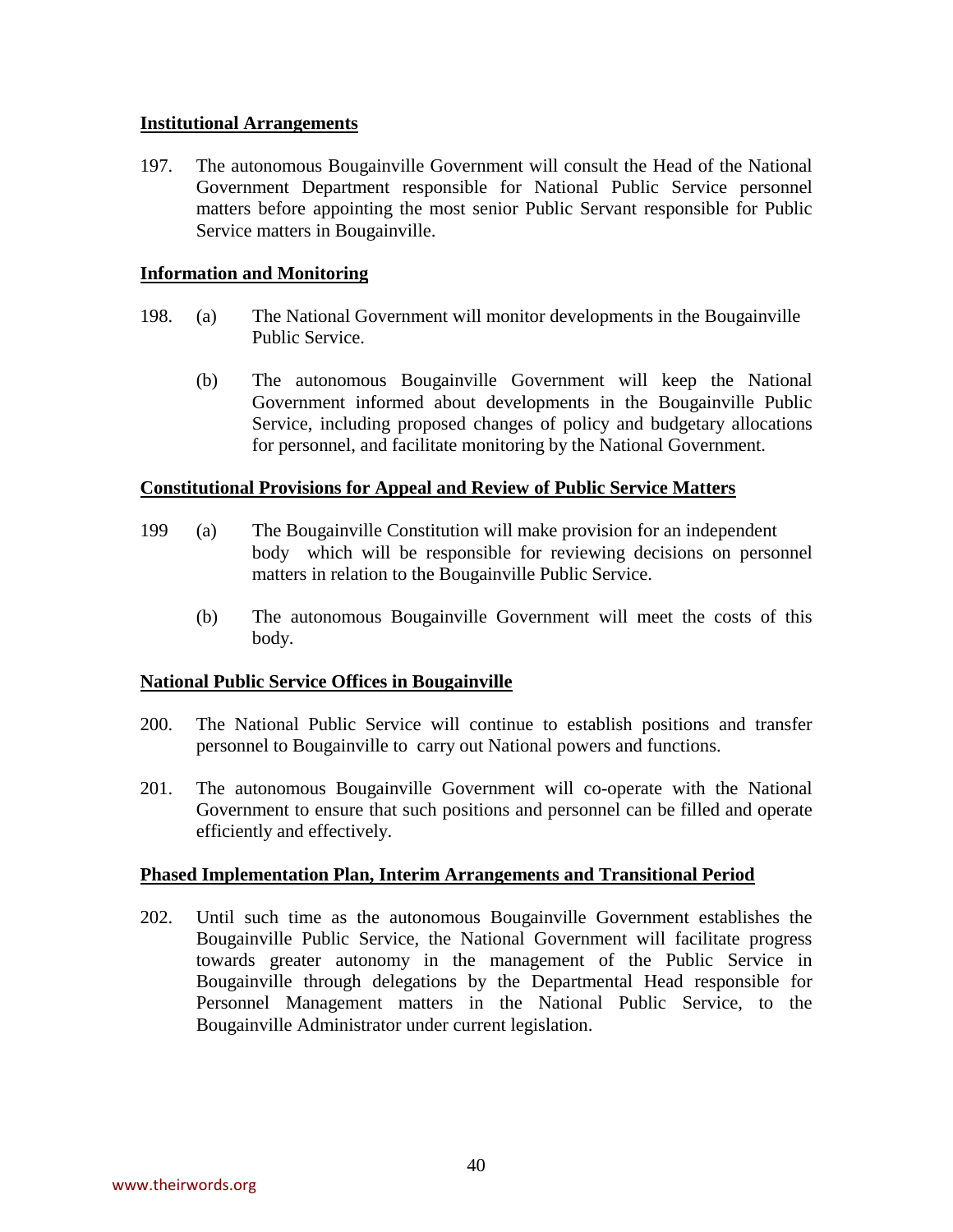- 203. These transitional arrangements will be implemented on receipt of a request from the Bougainville Interim Provincial Government or the autonomous Bougainville Government.
- 204. The National Government and the autonomous Bougainville Government will develop a recruitment and training plan for building Public Service capacity in Bougainville.
- 205. On the coming into force of the law establishing the Bougainville Public Service, a mutually agreed transitional period will be effected by the Act, during which period serving public servants will remain as members of the National Public Service. On conclusion of the transitional period, all of those public servants will become members of the Bougainville Public Service, other than any who choose not to leave the National Public Service**.** The National Government will be responsible for the accrued rights and entitlements of transferred public servants to the point of transfer. Those rights and entitlements will be fully portable.
- 206. During the transitional period, the National Public Service and the Bougainville Public Service will give proper consideration to the transfer of public servants in Bougainville who may wish to serve elsewhere in Papua New Guinea and the integration or secondment into the Bougainville Public Service of those members of the National Public Service who wish to continue to serve in the Bougainville Public Service.
- 207. (a) During the transitional period, the Bougainville Administrator, in consultation with the Secretary of the Department of Personnel Management, will plan for implementation of the Bougainville Public Service, including determination of:
	- (i) organization structures;
	- (ii) terms and conditions;
	- (iii) General Orders; and
	- (iv) manpower budgets.
	- (b) The transitional arrangements will include the development and publication of Bougainville General Orders to be executed by the Bougainville Administrator under powers of delegation granted under the *Public Services (Management) Act*.
- 208. The plan will be subject to the authority of the autonomous Bougainville Government.
- 209. The National *Public Services (Management) Act*, together with Bougainville General Orders, will apply in Bougainville until the autonomous Bougainville Government makes and implements equivalent legislation or General Orders of its own.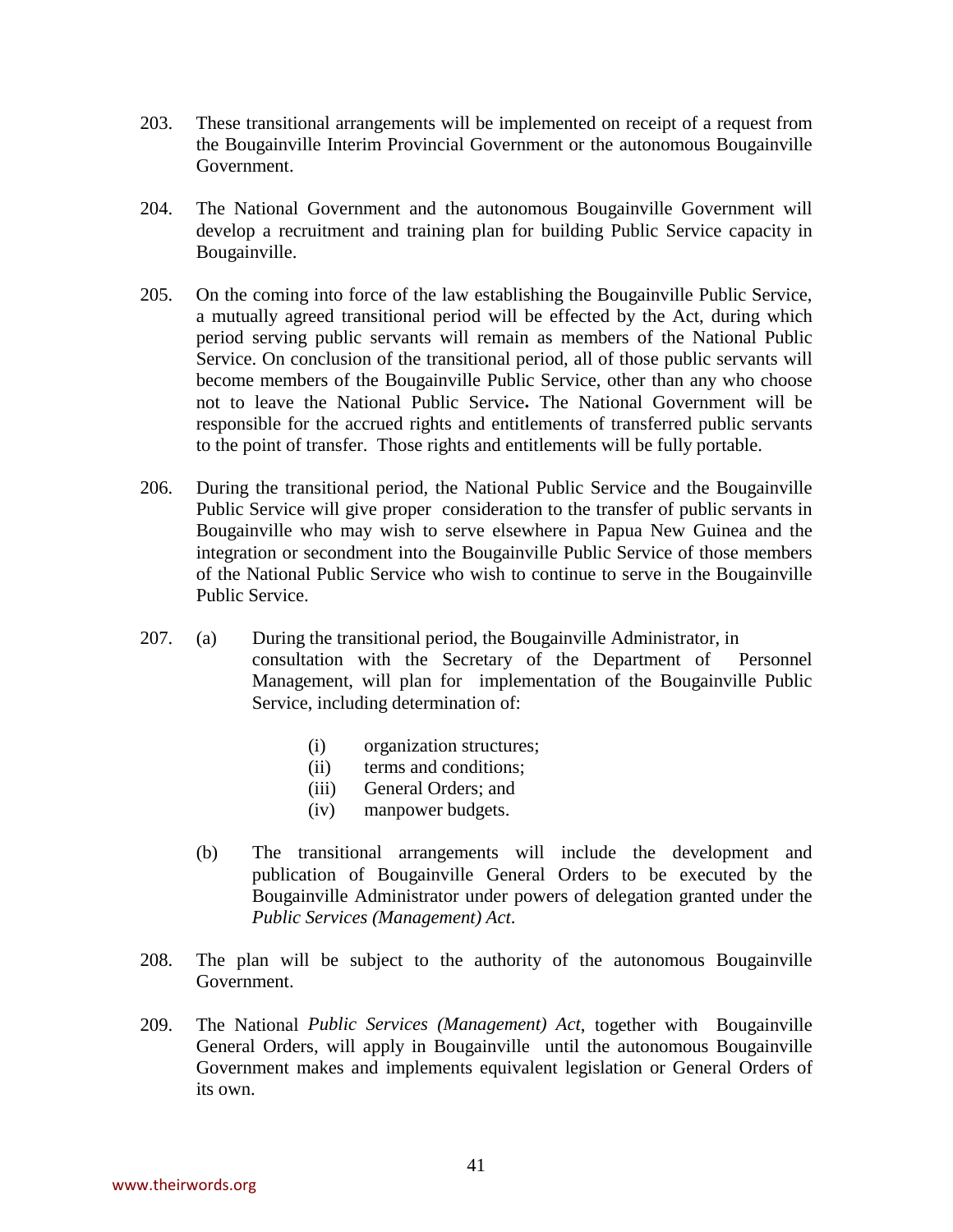# **(c) POLICE**

# **Control and Command**

- 210. The Bougainville Police will be subject only to the control of the autonomous Bougainville Government through a Minister (or equivalent) of that Government.
- 211. The Bougainville Police will not be subject to command except in accordance with Bougainville law.

# **Head of Bougainville Police**

- 212.(a) The Head of the Bougainville Police will be appointed and subject to removal for just cause by an independent commission established under the Bougainville Constitution, which will include two representatives of the National Government, one of whom will be the Commissioner of the Royal Papua New Guinea Constabulary (RPNGC) or his nominee.
	- (b) The head of the Bougainville Police will have a title other than Commissioner, and hold a rank below that of Commissioner of the RPNGC.

#### **Functions of Bougainville Police**

- 213.The Bougainville Police will be responsible for preserving peace and good order and maintaining and, as necessary, enforcing both National and Bougainville laws in an impartial and objective manner, and with full regard for human rights.
- 214. The National Government and the autonomous Bougainville Government will agree to arrangements for maintaining and enforcing National laws.
- 215. The National Government (working, where appropriate, through the RPNGC) will inspect and audit compliance of the Bougainville Police in respect of maintaining and enforcing National laws.
- 216. The autonomous Bougainville Government will facilitate these inspections and audits.
- 217. Any differences about agreed arrangements will be resolved through the agreed dispute resolution procedures.

# **Role of RPNGC**

218. The RPNGC may itself exercise its functions in Bougainville.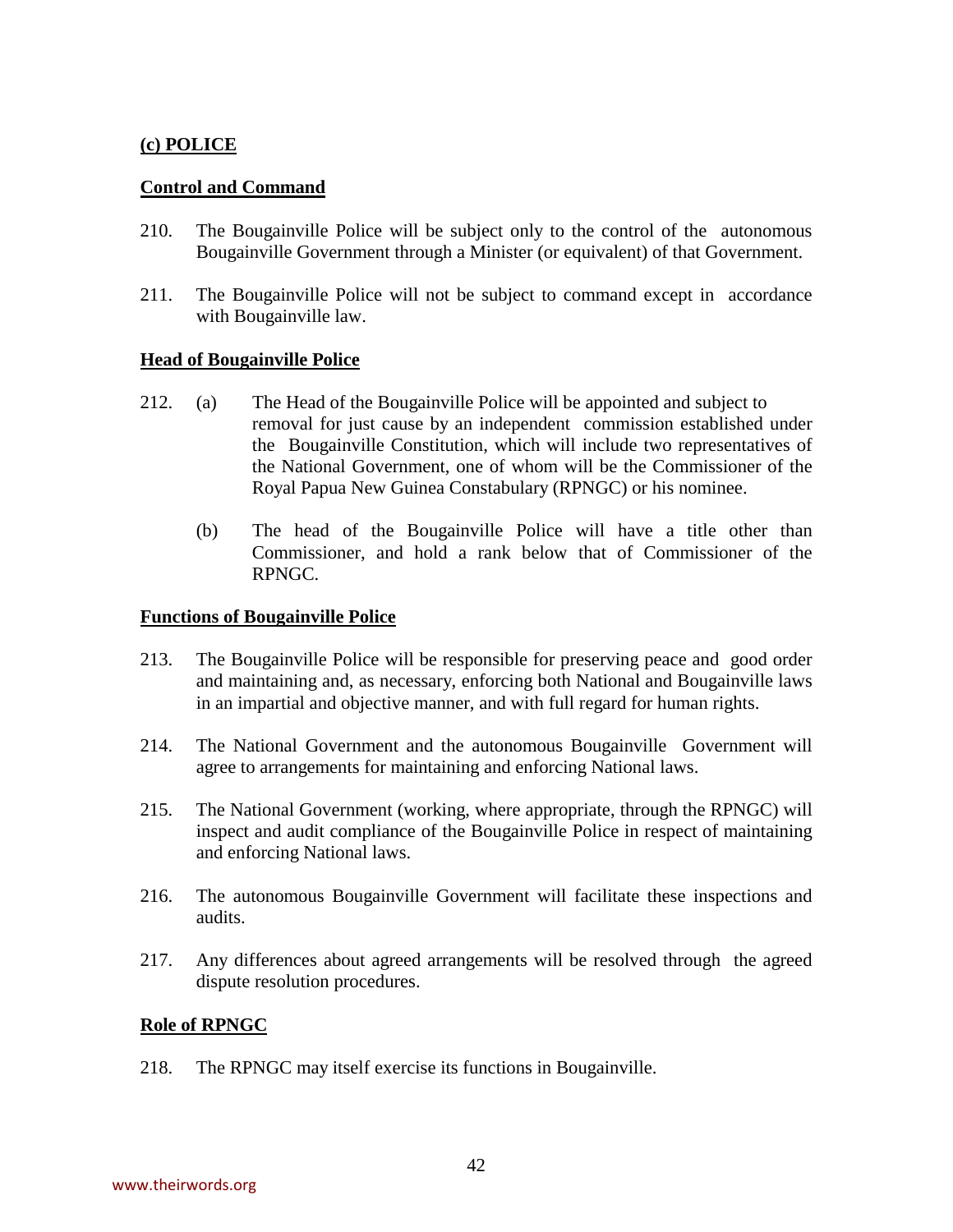- 219. The autonomous Bougainville Government and the Bougainville Police, and the National Government and the RPNGC, will develop appropriate agreed arrangements to facilitate the exercise of those functions.
- 220. The autonomous Bougainville Government and the Bougainville Police will provide all reasonable assistance to the RPNGC in the exercise of those functions.
- 221. The parties accept that the National Government has no immediate plans to redeploy Police Mobile Units or similar units to Bougainville after they have been withdrawn in accordance with the agreed weapons disposal plan.
- 222. After phased withdrawal, RPNGC Police Mobile Units or similar units will be deployed to Bougainville only after consultation (through procedures appropriate to the urgency of the particular situation) and consensus is reached between the National Government and the autonomous Bougainville Government in support of that deployment.
- 223. The Bougainville Police will not develop the equivalent of an armed Police Mobile Unit.

# **Training, Rank Structure and Uniforms of Bougainville Police**

- 224. Bougainville law for the Bougainville Police will provide for the following:
	- (a) core training and personnel development arrangements consistent with those of the RPNGC; and
	- (b) rank structure, and terms and conditions of employment consistent with those of the RPNGC.
- 225. The uniforms, vehicles, premises and stationery of the Bougainville Police will include the National Emblem or name.

# **Co-operative Policing**

- 226.The co-operative arrangements for the Bougainville Police will include:
	- (a) mutual assistance in law enforcement;
	- (b) compatible policing standards, procedures and equipment, including co-operative procurement arrangements.
- 227. The Bougainville Police and the RPNGC will develop agreed arrangements for continuing access by the Bougainville Police to specialist services (for example, forensic, criminal investigation, etc.) and other support from the RPNGC.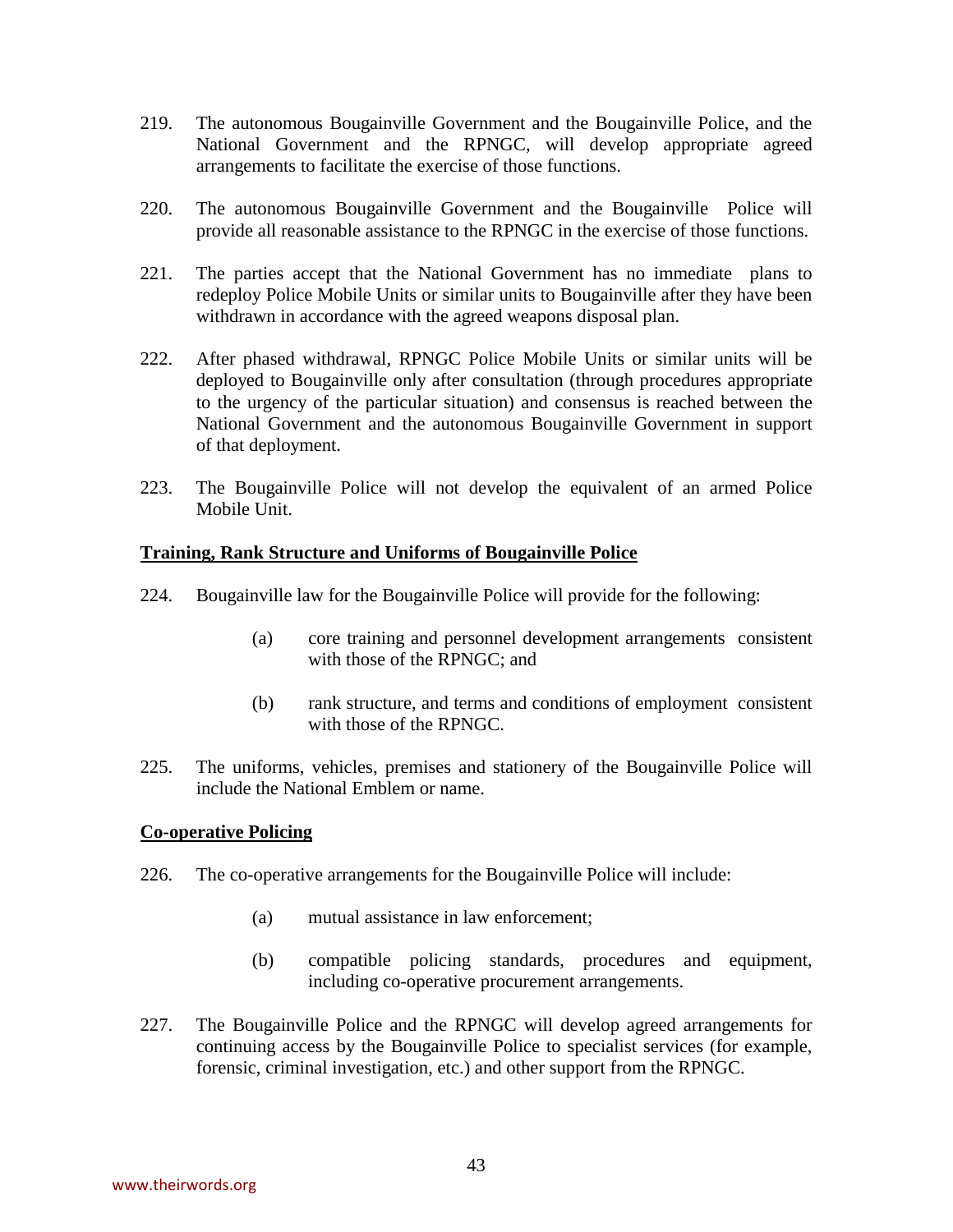- 228. The parties recognise that these agreed policing arrangements will require a balance between the following needs:
	- (a) for the fundamentals of criminal law to be consistent and capable of consistent enforcement throughout Papua New Guinea; and
	- (b) for Bougainville to be able to develop its own approaches to criminal law.

# **Funding**

- 229.(a) The National Government will provide the autonomous Bougainville Government with funding by way of guaranteed annual conditional grants for the specific purpose of meeting the recurrent costs of policing in Bougainville.
	- (b) The minimum grant will be sufficient to support existing levels of police activities in Bougainville.
	- (c) The grant will be adjusted annually on the same basis as the adjustment of the recurrent grant.
- 230. The National Government will provide the autonomous Bougainville Government with guaranteed conditional grants intended to:
	- (a) restore civilian peacetime policing in Bougainville, one measure to be the reaching of normal levels of policing elsewhere in Papua New Guinea, such funding to be taken into account in the calculation of the amount of the grant for recurrent costs of policing in subsequent years;
	- (b) provide for further development of policing services in Bougainville.
- 231. Grants to the autonomous Bougainville Government in relation to policing will be taken into account when determining progress towards fiscal self-reliance by the autonomous Bougainville Government.
- 232.The additional costs of establishing and maintaining the Bougainville Police outside the RPNGC will be equitably shared between the National Government and the autonomous Bougainville Government.

# **Emergencies and Other Support**

233.The Bougainville Police and the autonomous Bougainville Government will maintain order and enforce the law on behalf of Bougainville and the State as a whole and shall seek support and assistance from other appropriate state agencies to deal with threats or situations in which that support or assistance is required.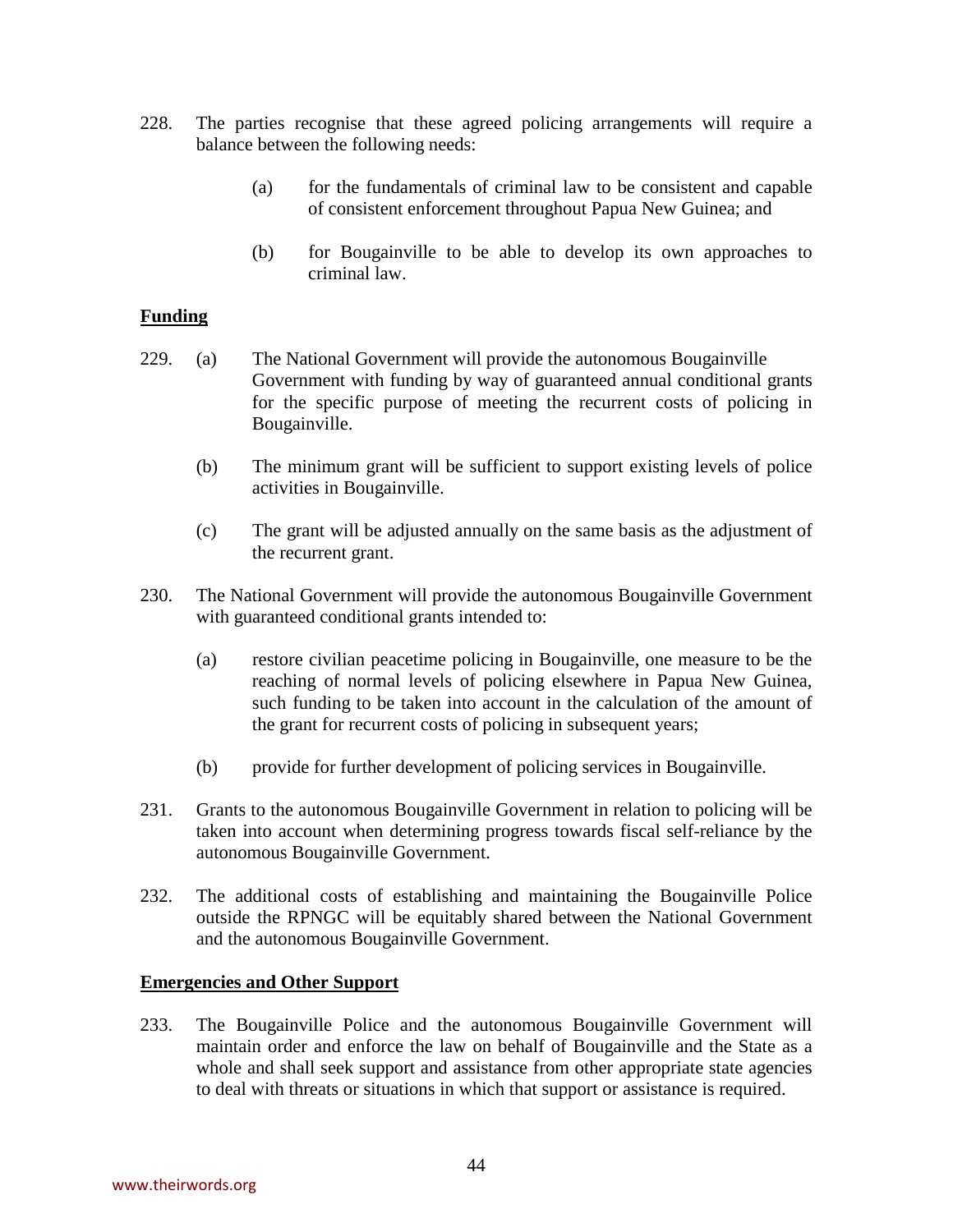234. On the request of the autonomous Bougainville Government, the RPNGC may deploy additional police to assist the Bougainville Police.

#### **Transitional Arrangements for Bougainville Policing**

- 235. (a) Until such time as the autonomous Bougainville Government establishes the Bougainville Police under the Bougainville Constitution, the National Government will facilitate progress towards greater autonomy in the policing arrangements in Bougainville through delegations by the Police Commissioner of administrative and operational powers and functions to the Provincial Police Commander in Bougainville.
	- (b) These arrangements will be implemented on receipt of a request from the Bougainville Interim Provincial Government.
- 236. The Bougainville Police will initially be made up of RPNGC personnel who will serve on a basis to be agreed.
- 237. (a) The RPNGC Commissioner will consult the executive of the autonomous Bougainville Government on the appointment of the Police Commander in Bougainville and appoint their nominee.
	- (b) The National Government will make the delegations of administrative and operational powers and functions in such a way that the Commander is, in practice, responsible (through a Minister or equivalent) to the Bougainville Interim Provincial Government, and, when it is established, the autonomous Bougainville Government.
- 238. The National Government and the autonomous Bougainville Government will develop a recruitment and training plan for building Bougainville Police capacity.
- 239. The RPNGC and the Bougainville Police will give reasonable consideration to the transfer of RPNGC personnel in Bougainville who wish to serve elsewhere in Papua New Guinea and the integration or secondment into the Bougainville Police of those members of the RPNGC who wish to serve in the Bougainville Police.
- 240. The National *Police Act* will continue to apply in Bougainville, subject to necessary modifications, until the autonomous Bougainville Government passes its own legislation concerning police.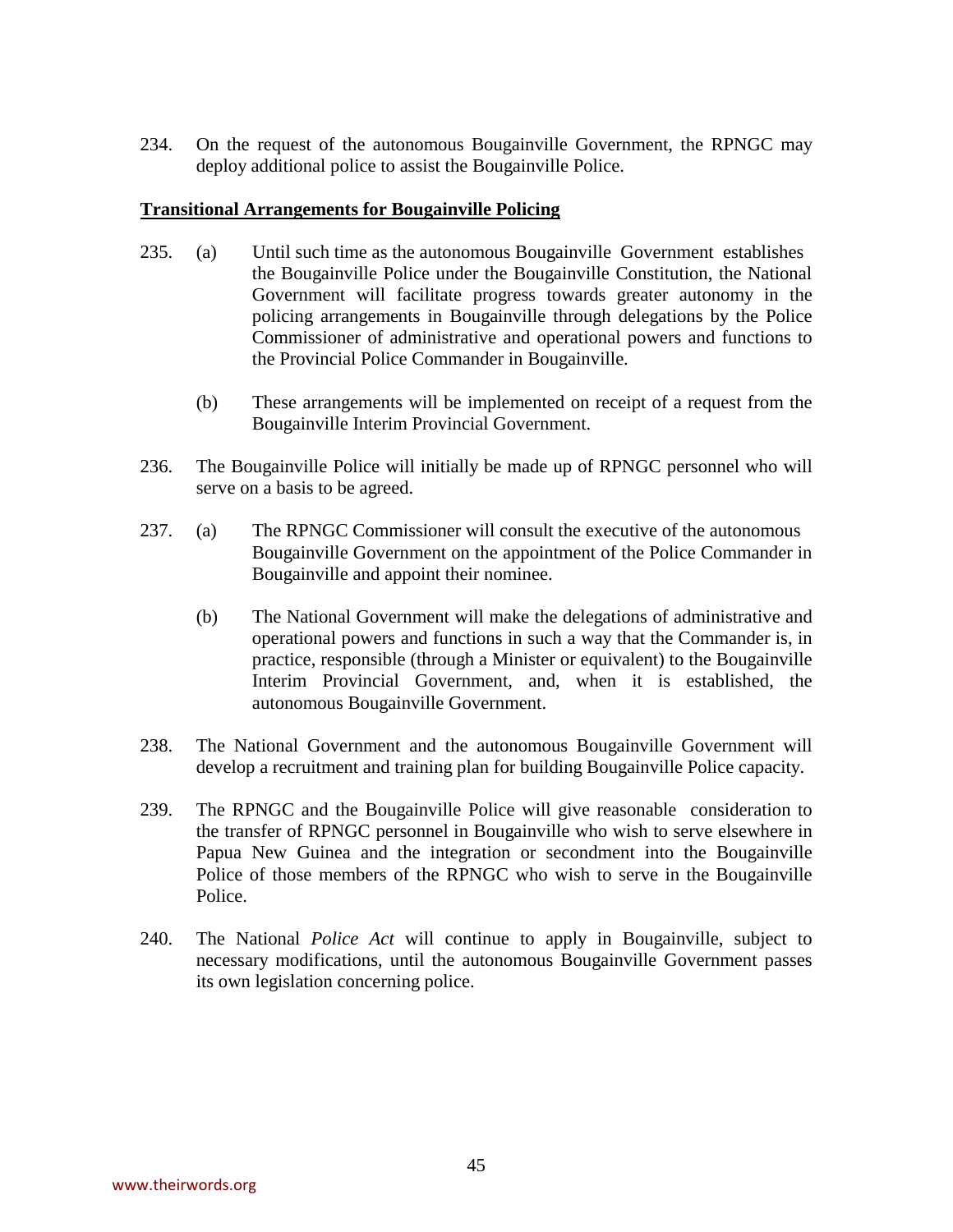# **(d) CORRECTIONAL INSTITUTIONAL SERVICES**

# **Control**

241. The Bougainville CIS will have the same relationship with the autonomous Bougainville Government as the National CIS has with the National Government.

# **Head of Bougainville CIS**

- 242.(a) The Head of Bougainville CIS will be appointed and subject to removal for just cause by an independent commission established under the Bougainville Constitution, which will include two representatives of the National Government, one of whom will be the Commissioner of the National CIS or his nominee.
	- (b) The Head of the Bougainville CIS will have a title other than 'Commissioner', and hold a rank below that of Commissioner of the National CIS.

# **Functions of Bougainville CIS**

- 243. The Bougainville CIS will be responsible for containing and rehabilitating offenders on behalf of the National Government and the autonomous Bougainville Government in accordance with law and Papua New Guinea's international obligations, including humane treatment of prisoners and respect for human rights.
- 244. The National Government and the autonomous Bougainville Government will agree to arrangements for co-operating in the containment, rehabilitation and transfer of prisoners, including escapees, held under one another's laws.
- 245. The National Government (working, where appropriate, through the National CIS) will inspect and audit compliance of the Bougainville CIS in respect of maintaining and enforcing National standards and laws.
- 246. The autonomous Bougainville Government will facilitate these inspections and audits.
- 247. Any differences about agreed arrangements will be resolved through the agreed dispute resolution procedures.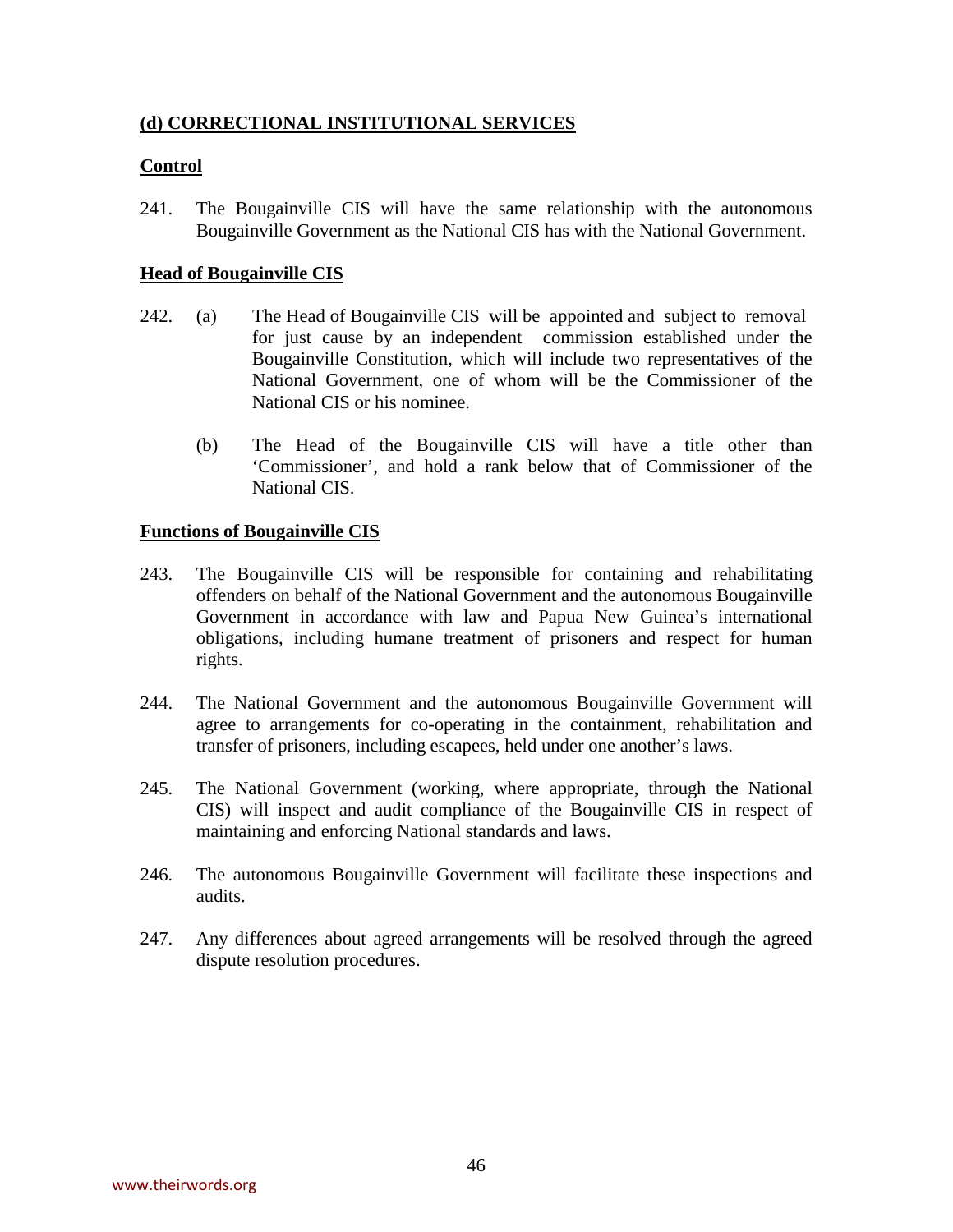# **Training, Rank Structure and Uniforms of Bougainville CIS**

- 248. Bougainville law for the Bougainville CIS will provide for the following:
	- (a) core training and personnel development arrangements consistent with those of the National CIS; and
	- (b) rank structure, and terms and conditions of employment consistent with those of the National CIS.
- 249. The uniforms, vehicles, premises and stationery of the Bougainville CIS will include the National Emblem or name.

# **Co-operation**

- 250.(a) The co-operative arrangements for the Bougainville CIS will promote compatible professional standards, including procedures concerning storage, access and use of weapons.
	- (b) The Bougainville CIS and the National CIS will co-operate in weapons procurement; the Bougainville CIS will not have high-powered weapons.
- 251. (a) The Bougainville CIS and the National CIS will develop agreed arrangements for continuing access by the Bougainville CIS to specialist services and exchanges (for example, training, riot drills, exchanges of personnel for professional development within Papua New Guinea and internationally).
	- (b) The National CIS may deploy personnel to Bougainville on receipt of a request for assistance from the Bougainville CIS.
- 252. The parties recognise that these agreed CIS arrangements will require a balance between the following needs:
	- (a) for consistent standards and application throughout Papua New Guinea; and
	- (b) for Bougainville to be able to develop its own approaches to containment and rehabilitation of offenders.

# **Funding**

253. The recurrent costs of the Bougainville CIS will be met from the annual unconditional recurrent grant to the autonomous Bougainville Government.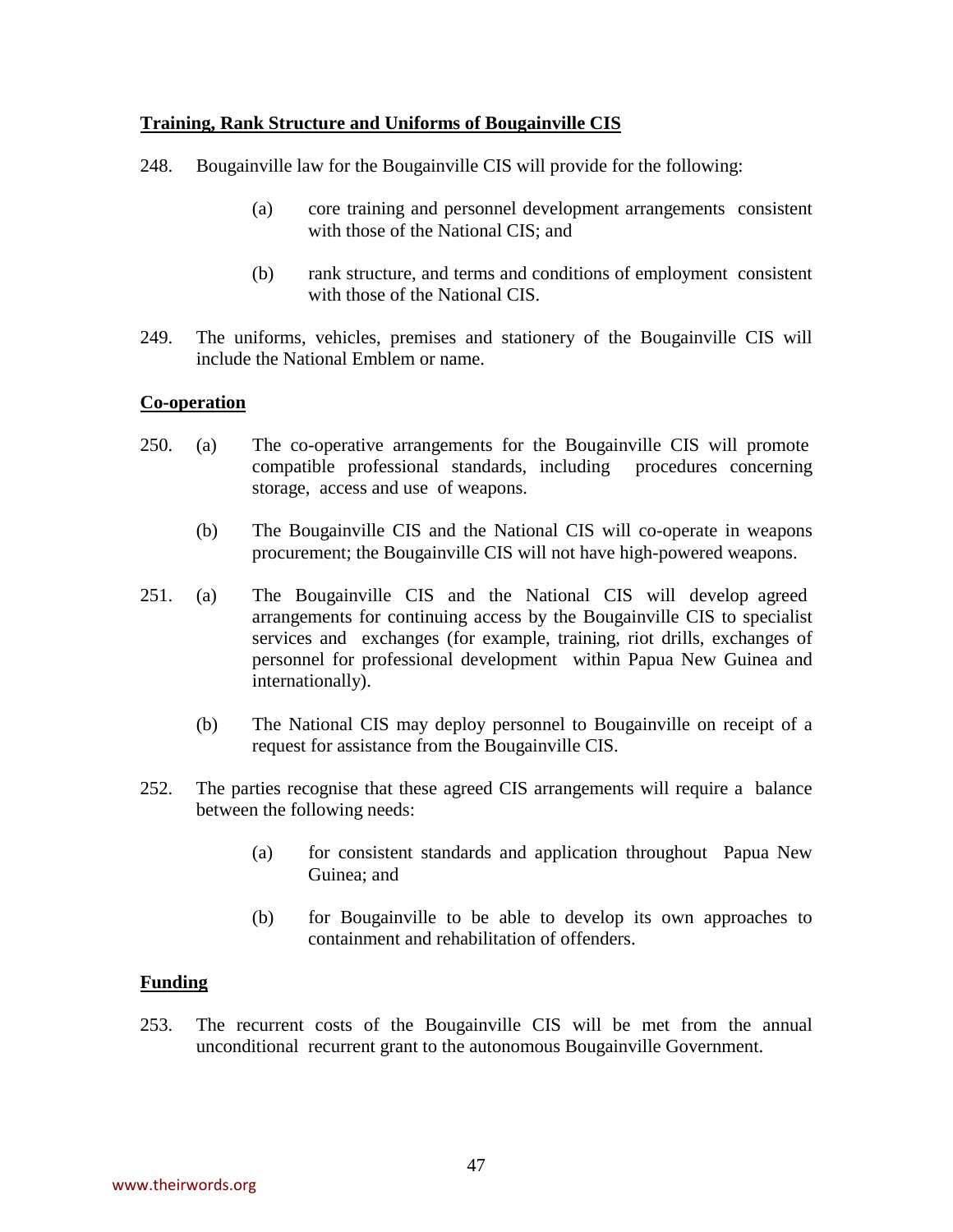- 254. The National Government will provide the autonomous Bougainville Government with guaranteed conditional grants intended to:
	- (a) support restoration of civil authority in Bougainville, one measure to be the reaching of normal levels of CIS elsewhere in Papua New Guinea, such funding to be taken into account in the calculation of the amount of the recurrent grant in subsequent years;
	- (b) provide for further development of CIS in Bougainville.
- 255. The additional costs of establishing and maintaining the Bougainville CIS outside the National CIS will be equitably shared between the National Government and the autonomous Bougainville Government.

#### **Transitional Arrangements for Bougainville CIS**

- 256. (a) Until such time as the autonomous Bougainville Government establishes the Bougainville CIS under the Bougainville Constitution, the National Government will facilitate progress towards greater autonomy in the CIS arrangements in Bougainville through delegations by the CIS Commissioner of administrative and operational powers and functions to the Provincial CIS Commander in Bougainville.
	- (b) These arrangements will be implemented on receipt of a request from the Bougainville Interim Provincial Government or the autonomous Bougainville Government.
- 257. The Bougainville CIS will initially be made up of National CIS personnel who will serve on a basis to be agreed, subject to the availability of funding.
- 258. (a) The National CIS Commissioner will consult the executive of the autonomous Bougainville Government on the appointment of the CIS Commander in Bougainville and appoint their nominee.
	- (b) The National Government will make the delegations of administrative and operational powers and functions in such a way that the Commander is, in practice, responsible (through a Minister or equivalent) to the Bougainville Interim Provincial Government, and, when it is established, the autonomous Bougainville Government.
- 259. The National Government and the autonomous Bougainville Government will develop a recruitment and training plan for building capacity of the Bougainville CIS.
- 260. The National CIS and the Bougainville CIS will give reasonable consideration to the transfer of National CIS personnel in Bougainville who wish to serve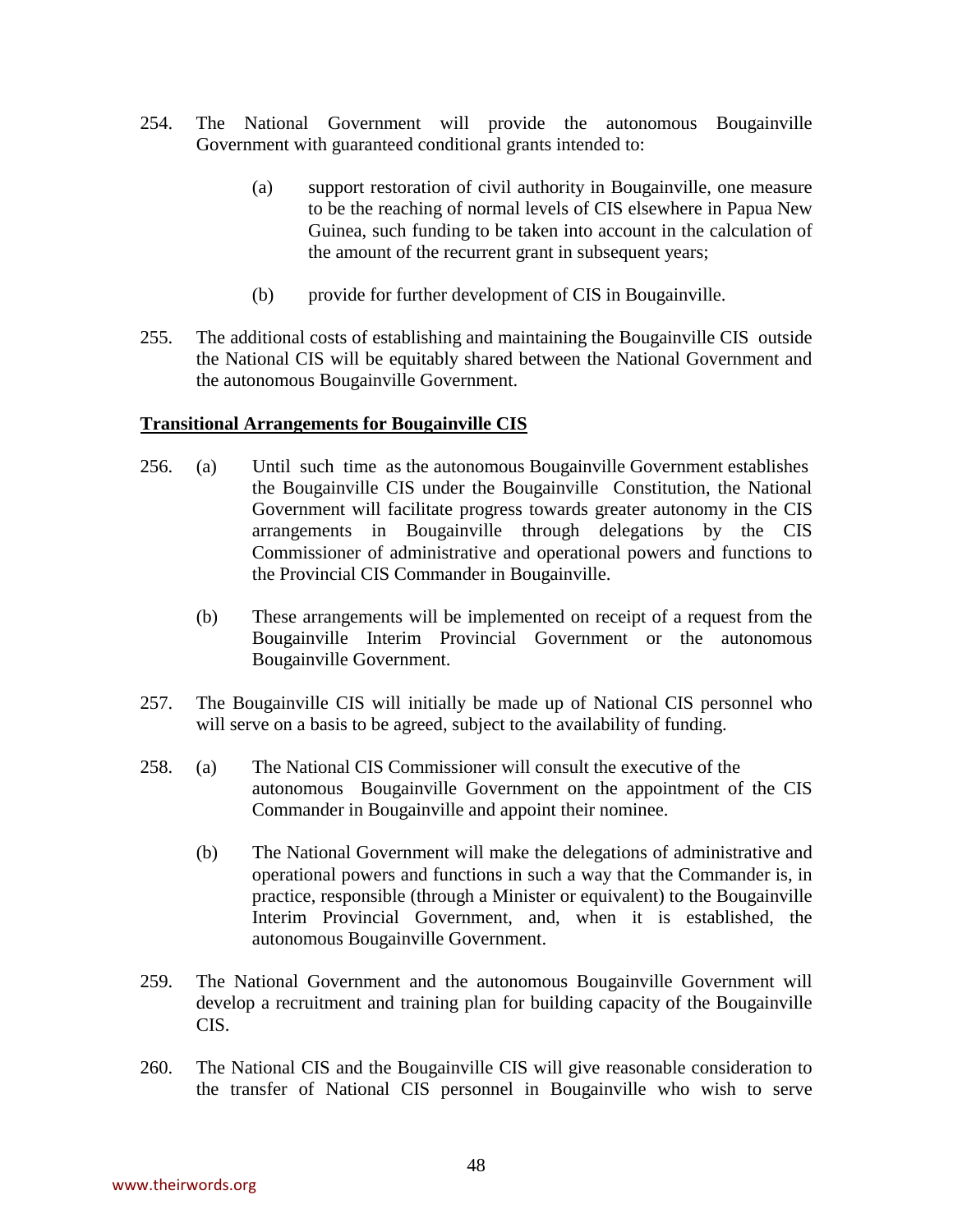elsewhere in Papua New Guinea, and the integration or secondment into the Bougainville CIS of those members of the National CIS who wish to serve in the Bougainville CIS.

- 261. The National *Correctional Service Act* will continue to apply in Bougainville, subject to necessary modifications, until the autonomous Bougainville Government passes its own legislation concerning CIS.
- 262. The autonomous Bougainville Government will assume responsibility for CIS in conjunction with assuming responsibility for Police.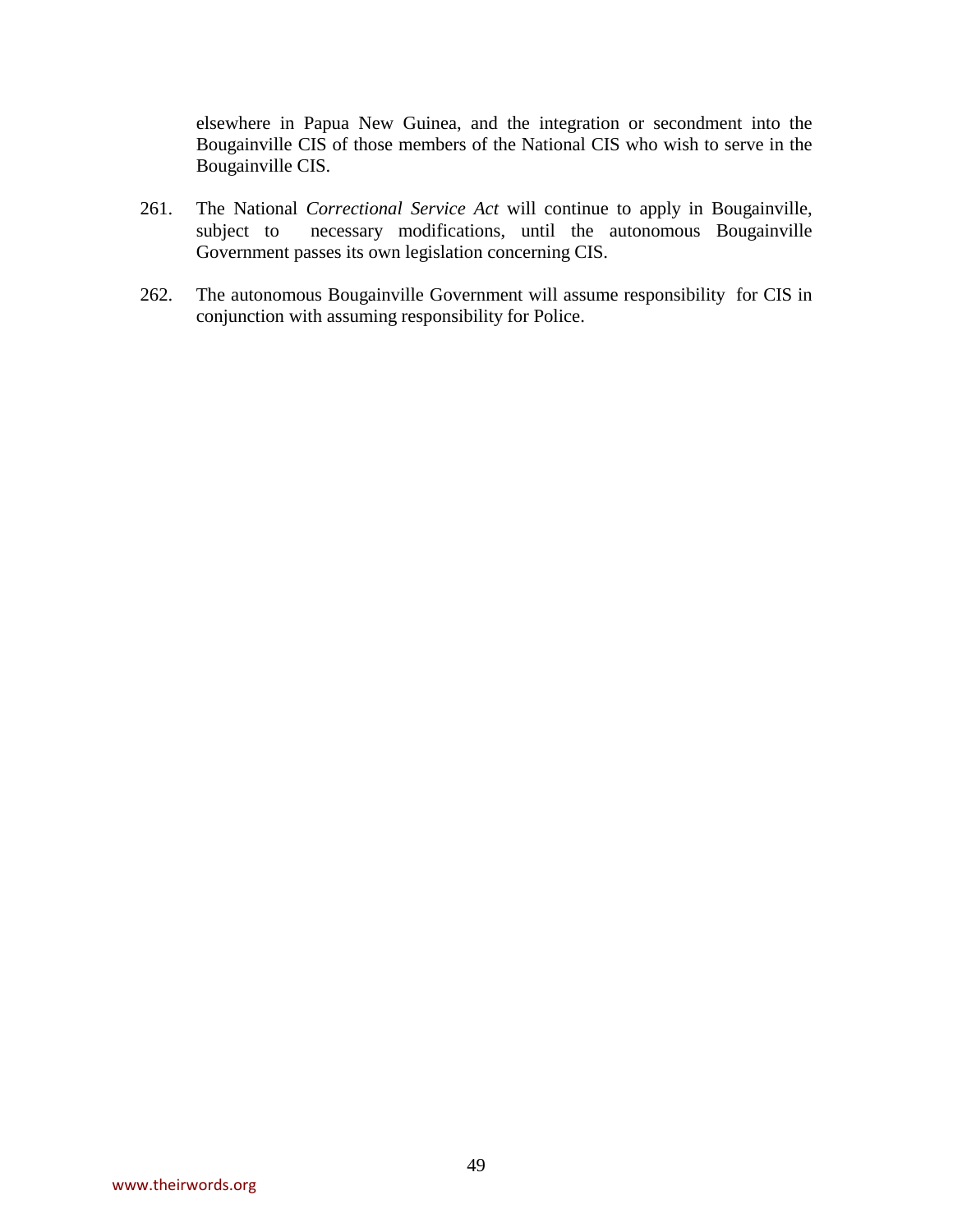# **11. INTERGOVERNMENTAL RELATIONS**

#### **Joint Supervisory Body**

- 263. The autonomous Bougainville Government and the National Government will consult over implementation of autonomy through a joint supervisory body, which will also be used to consult with a view to resolving any disputes.
- 264. The joint supervisory body (whose name will be mutually determined) will consist of equal numbers of members representing the National Government and the autonomous Bougainville Government; its functions will be to:
	- (a) oversee implementation of arrangements for the establishment and operation of the autonomous Bougainville Government;
	- (b) prepare draft legislation to further the objectives of this Agreement;
	- (c) finalise matters of detail; and
	- (d) resolve any differences or disputes.

# **Settling Disputes**

- 265. The autonomous Bougainville Government and the National Government will try to resolve disputes by consultation, or, where required, through mediation or arbitration.
- 266. If a dispute cannot be resolved in one of the above ways, then it may be taken to court.
- 267. The details of dispute resolution procedures, including their application to particular provisions, will be specified and integrated during drafting of Constitutional Laws to give legal effect to this Agreement.

#### **No Suspension or Withdrawal of Powers**

268. The National Government will not have the power to withdraw powers from the autonomous Bougainville Government or suspend it.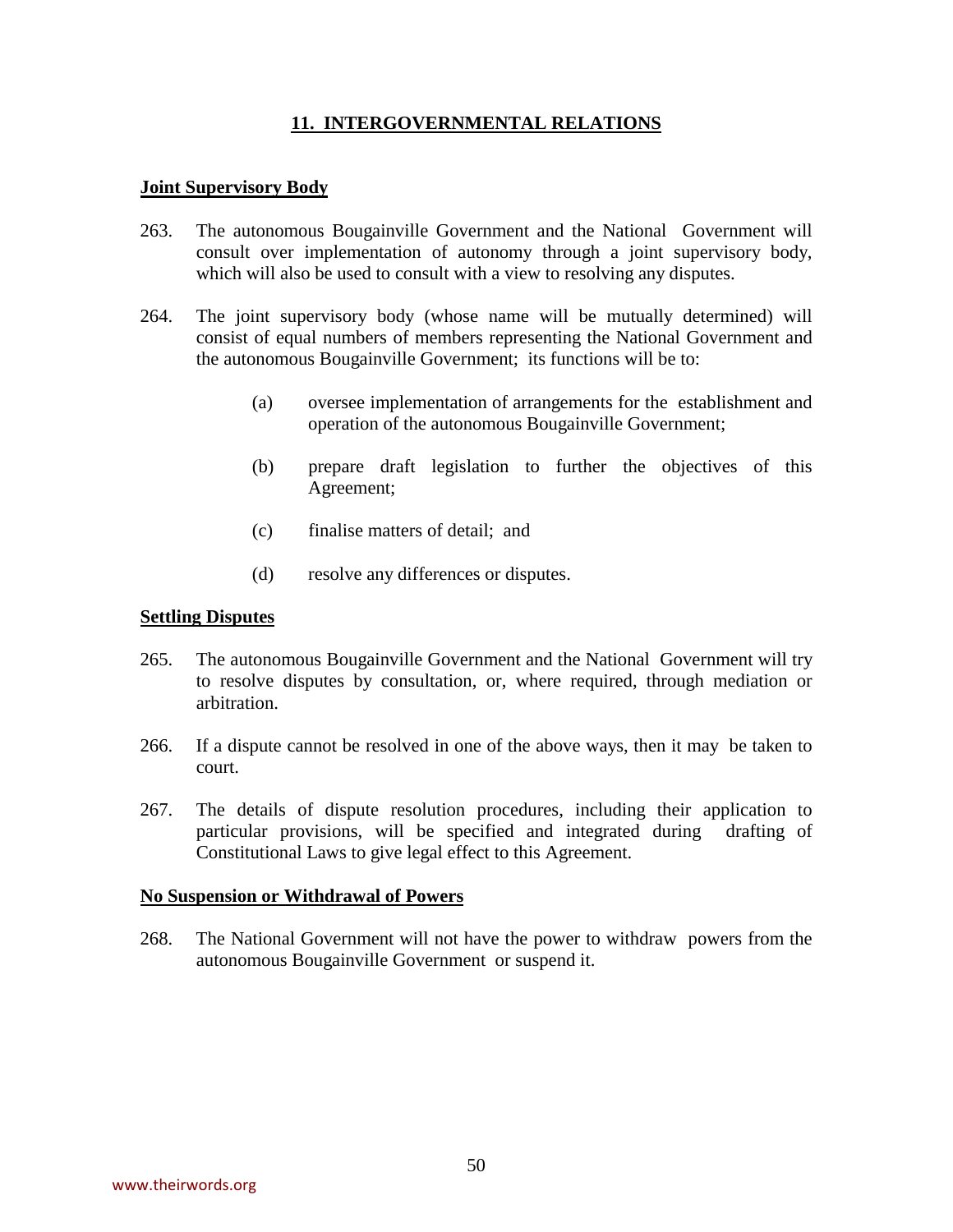# **Consultations**

- 269. If consultation is required it will proceed through the following steps:
	- (a) timely communication of views in writing to a specified point of contact;
	- (b) adequate opportunity to respond in a similar way;
	- (c) where there are differences, meaningful exchange of views within an adequate, agreed or specified time-frame, either orally or in writing, with a view to reaching agreement; and
	- (d) clear, written record of outcome (either agreement or different views), provided for all parties.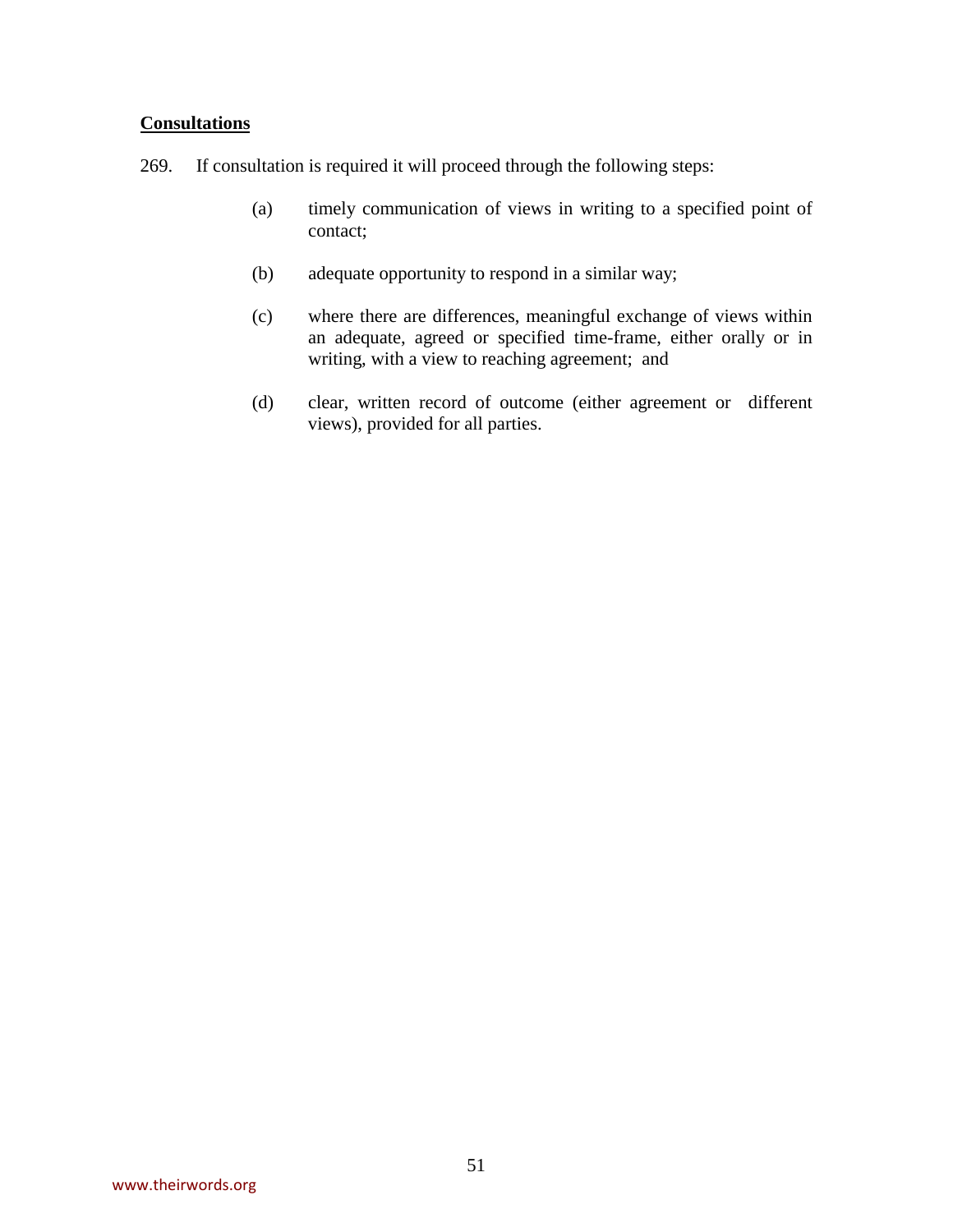# **12. STATES OF EMERGENCY**

- 270. The Bougainville Constitution will specify the procedures which the autonomous Bougainville Government will follow in dealing with situations in Bougainville similar to those covered in the emergency provisions of the National *Constitution*.
- 271. In circumstances where it is necessary to declare a state of emergency in Bougainville, the autonomous Bougainville Government will be responsible for initiating a request.
- 272. The National Government and the autonomous Bougainville Government will cooperate in the management of a declared state of emergency.
- 273. If it is necessary to declare a state of emergency in Bougainville and the autonomous Bougainville Government fails to initiate a timely request, the National Government will use its best endeavours to consult the autonomous Bougainville Government.
- 274. Only if the situation is urgent and consultation is not practicable will the National Government be able to declare a state of emergency in Bougainville.
- 275. The parties acknowledge that the power to initiate and declare states of emergency which apply nationally, or substantially in other parts of Papua New Guinea or in relation to a declared war will remain a National Government responsibility (states of emergency which apply only in other parts of Papua New Guinea will not be affected by this agreement).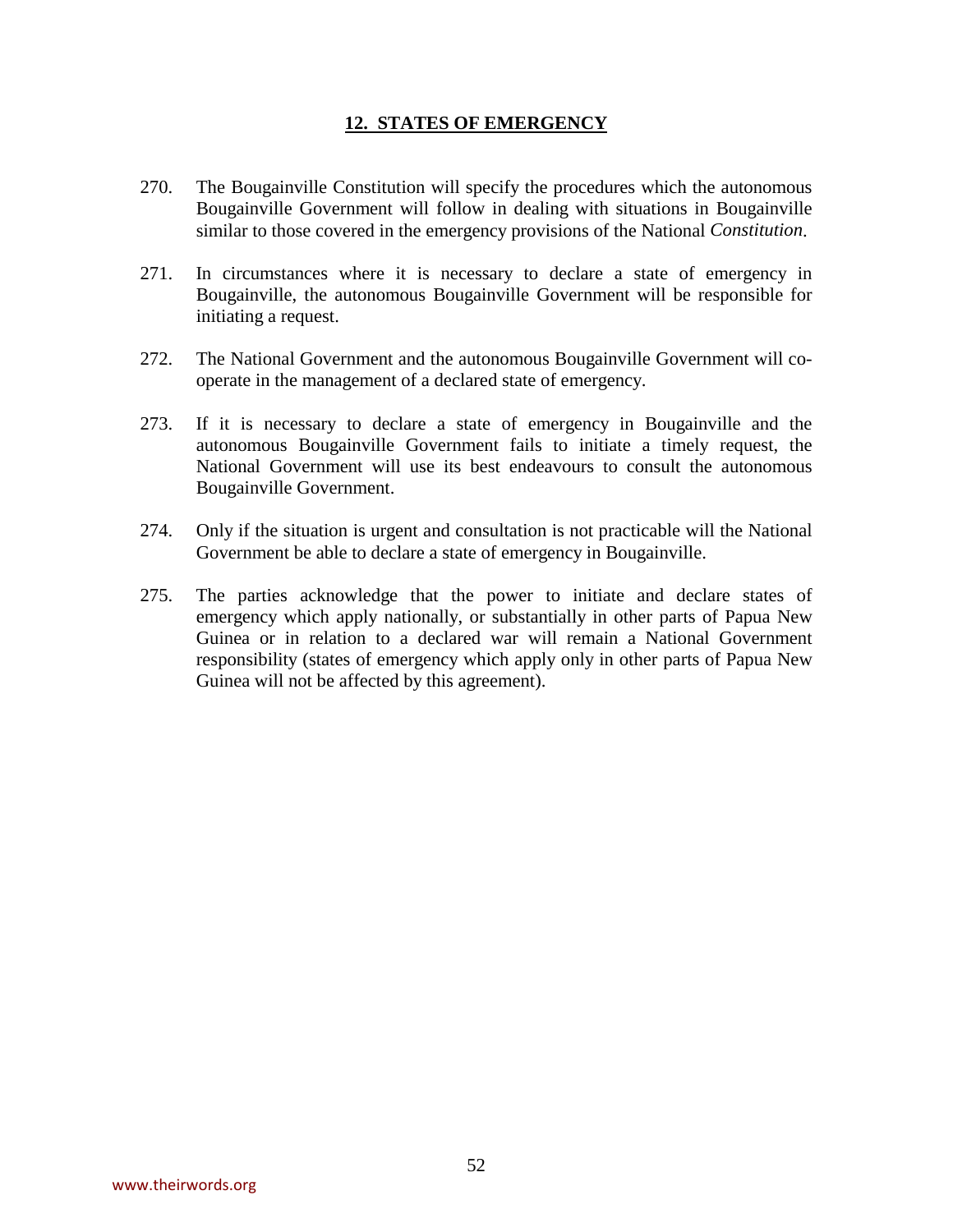# **13. JUDICIARY**

#### **Bougainville Courts**

- 276. The National *Constitution* will be amended to allow the Bougainville Constitution to provide for the establishment within the National Judicial System of courts and tribunals in Bougainville ranging from courts with a similar jurisdiction to Village Courts to a court of similar jurisdiction to the National Court.
- 277. The name "National Court" shall not be used for any Court established by Bougainville.
- 278. The highest court in Bougainville will have such jurisdiction, consistent with the agreed autonomy arrangements, as may be provided under the Bougainville Constitution.

#### **Jurisdiction of Bougainville Courts**

- 279. Until Bougainville establishes a court of similar jurisdiction to the National Court with power to hear cases under the *Criminal Code*, the application and enforcement of the *Criminal Code* will remain solely with the National Court.
- 280. Subject to these arrangements, laws made by the National and Bougainville Governments will be enforceable in one another's courts.
- 281. The highest Court established under Bougainville law will have the power to make orders in the nature of prerogative writs and such other orders as are necessary to do justice in the circumstances of a particular case.
- 282. The National Government and the autonomous Bougainville Government will consult with a view to legislating for Bougainville courts and tribunals to exercise additional jurisdiction under National law.

#### **Appeals**

- 283. The highest Bougainville Court may have the power to review the exercise of judicial authority by courts and tribunals established under Bougainville law.
- 284. The National Court will remain an alternative court of review and appeal (that is, alternative to the highest appeal court in Bougainville; but not vice-versa)
- 285. The Supreme Court of Papua New Guinea will be the final court of appeal for Bougainville.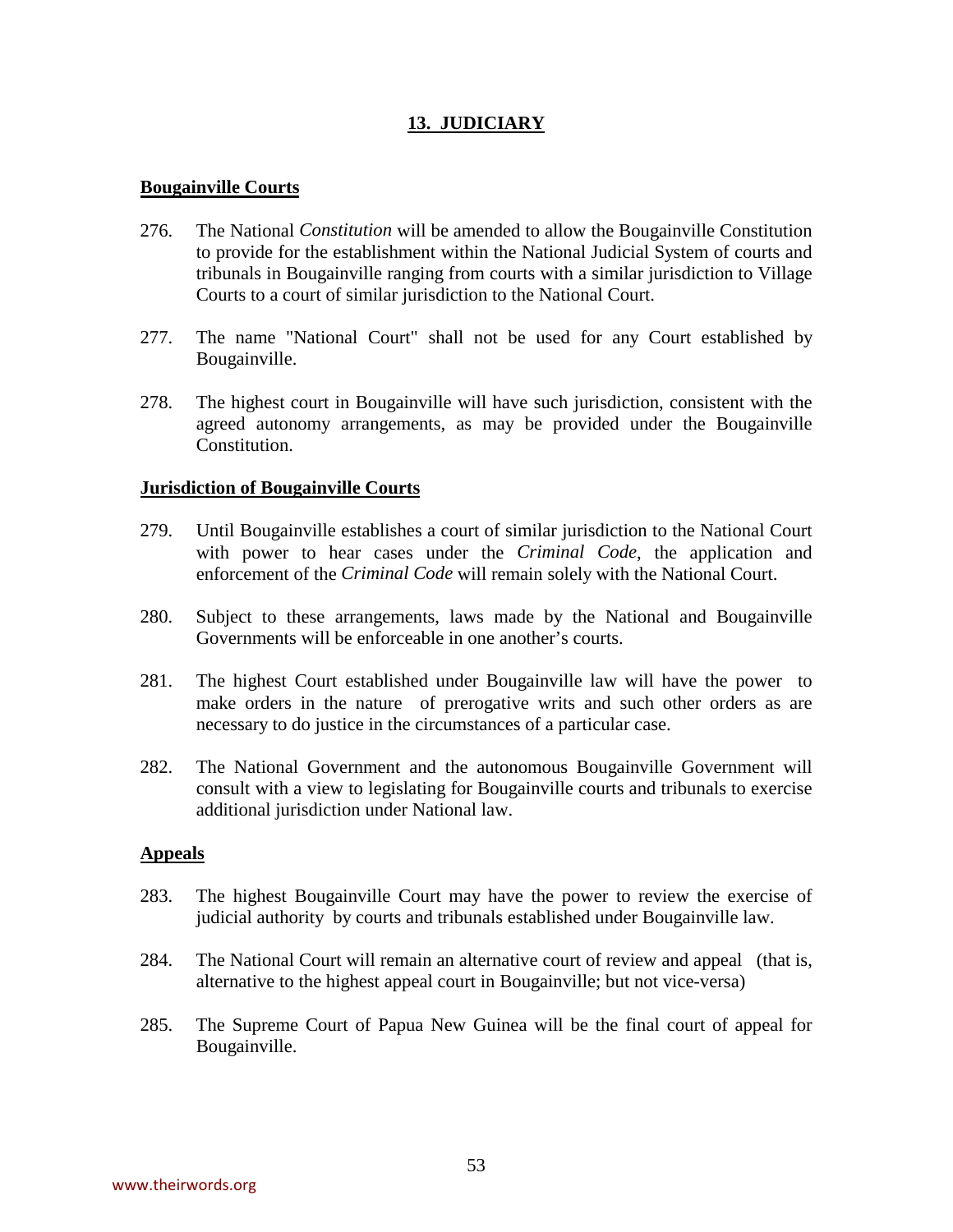# **Interpretation of National Constitutional Provisions and of Bougainville Constitution**

- 286. The Bougainville Constitution may provide that questions of interpretation of the Bougainville Constitution will be taken directly to the highest Bougainville court, and may be appealed to the Supreme Court.
- 287. Questions of interpretation of the agreed autonomy arrangements in the National *Constitution* or Organic Laws will be taken directly to the National or Supreme Court, as appropriate.

#### **Appointment of Judges for Bougainville Courts**

288. Appointment and removal of Bougainville judges will be non-political, with two representatives of the National Judicial and Legal Services Commission serving on the appointments body

#### **Operation of National Judicial System**

- 289. The National Judicial System will continue to carry out its responsibilities in Bougainville.
- 290. The autonomous Bougainville Government will provide all reasonable assistance to the National Judicial System in the exercise of its functions.
- 291. The National and Bougainville Court administrations will cooperate with one another.
- 292. Appointments to the National Judiciary will be open to qualified persons from throughout Papua New Guinea.

# **Phased Implementation Plan**

293. The National Government and the autonomous Bougainville Government will develop and implement a plan for restoring and building the capacity of courts in Bougainville, including courts at village level, as provided in the *Lincoln Agreement*.

#### **Costs of Establishing Bougainville Courts**

294. The autonomous Bougainville Government will meet the costs of establishing courts of its own above the level of the District Court as well as special tribunals.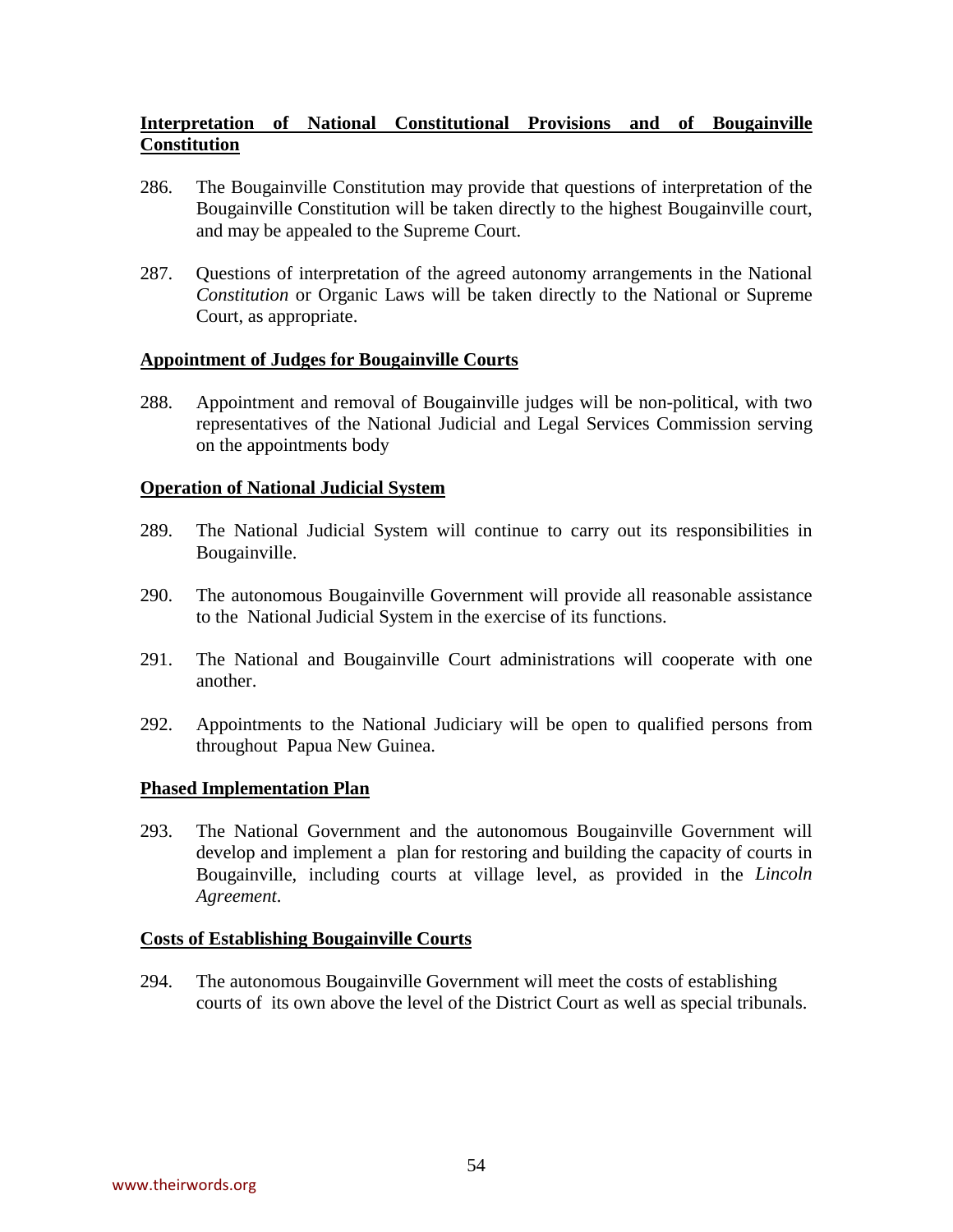# **14. CRIMINAL LAW**

- 295. The autonomous Bougainville Government will have power to:
	- (a) create and set penalties for offences incidental to the exercise of its agreed powers and functions; and
	- (b) amend the *Summary Offences Act* and all other laws relating to criminal law as they apply in Bougainville, or to make equivalent laws of its own (the *Criminal Code* may only be amended as provided in the next paragraph).
- 296. The *Criminal Code* will be adopted by the autonomous Bougainville Government and may only be amended in its application to Bougainville on the following basis:
	- (a) change to principles of the criminal law shall be evolutionary;
	- (b) there will be no wholesale changes to the coverage of subjects by the criminal law;
	- (c) there will be no amendment of the *Criminal Code* without proper consultation with the National Government;
	- (d) the autonomous Bougainville Government and the National Government will establish a joint working group on Criminal Law to develop changes that work for both Bougainville and the rest of Papua New Guinea;
	- (e) amendments to the *Criminal Code* by the autonomous Bougainville Government will be gazetted but will not come into effect without the agreement of the National Government;
	- (f) the National Government may require further negotiation should it not accept the proposals for amendments made by the autonomous Bougainville Government; and
	- (g) the agreed dispute resolution procedures will apply.
- 297. In the longer term, the autonomous Bougainville Government may seek to develop its own *Criminal Code* in consultation with the National Government, which will come into effect only upon the agreement of the National Government.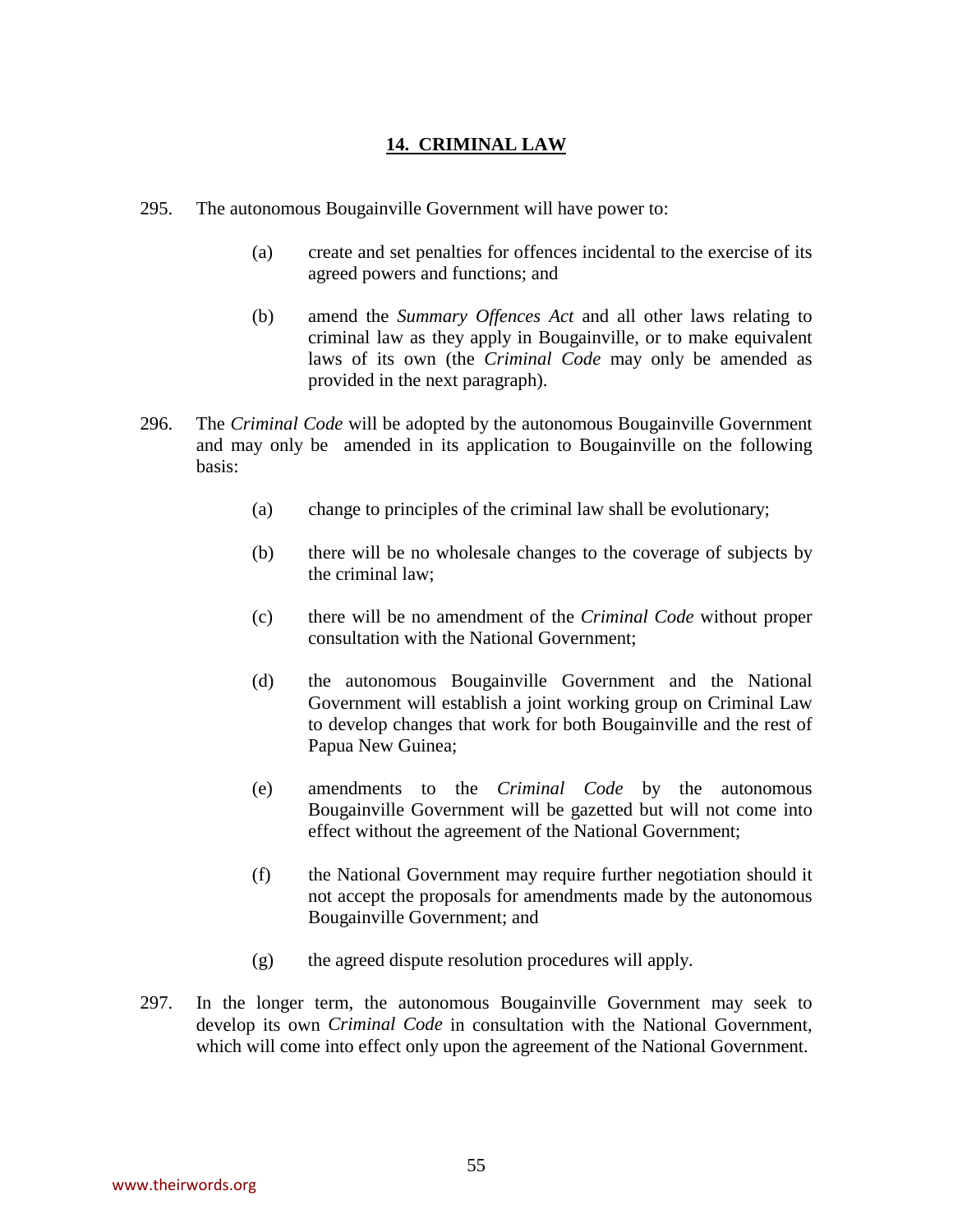# **15. REGULAR REVIEWS OF AUTONOMY ARRANGEMENTS**

- 298. The autonomous Bougainville Government and the National Government will jointly review the autonomy arrangements every five years and present the report of the review to the National Parliament and the Bougainville legislature.
- 299. The five-yearly, joint review of the autonomy arrangements will follow and consider separate reviews by independent experts of particular aspects, including:
	- (a) the financial arrangements grants, taxes and progress towards financial self-reliance;
	- (b) the Bougainville public services and other aspects of public sector administration in Bougainville – inclusive of size, efficiency, effectiveness, and related matters;
	- (c) technical and legal aspects, including issues arising from judicial interpretation, and the distribution of powers and functions; and
	- (d) such other areas as the autonomous Bougainville Government and the National Government may agree.
- 300. The terms of reference for the reviews will specify that, unless otherwise agreed, they are intended to improve, clarify and strengthen the autonomy arrangements consistently with the objectives and principles in this Agreement
- 301. The Governments may, by agreement, defer the specialist reviews or incorporate the issues with which they deal in the general review.
- 302. The reports of the specialist reviews will include drafts or drafting instructions for the legislative amendments they recommend.
- 303. The reports of all reviews will be tabled in the National Parliament and the Bougainville legislature.
- 304. In the event that either the National Parliament or the Bougainville legislature passes the amendments proposed according to its own constitutional procedures and the other does not, then the autonomous Bougainville and National Governments will follow the procedures agreed for resolving disputes – up to the level of arbitration (points of law may go to the Supreme Court)
- 305. The arbitrator(s) cannot give directions to the National Parliament or the Bougainville legislature but may order the Governments to present a report in the National Parliament and the Bougainville legislature recording the views of both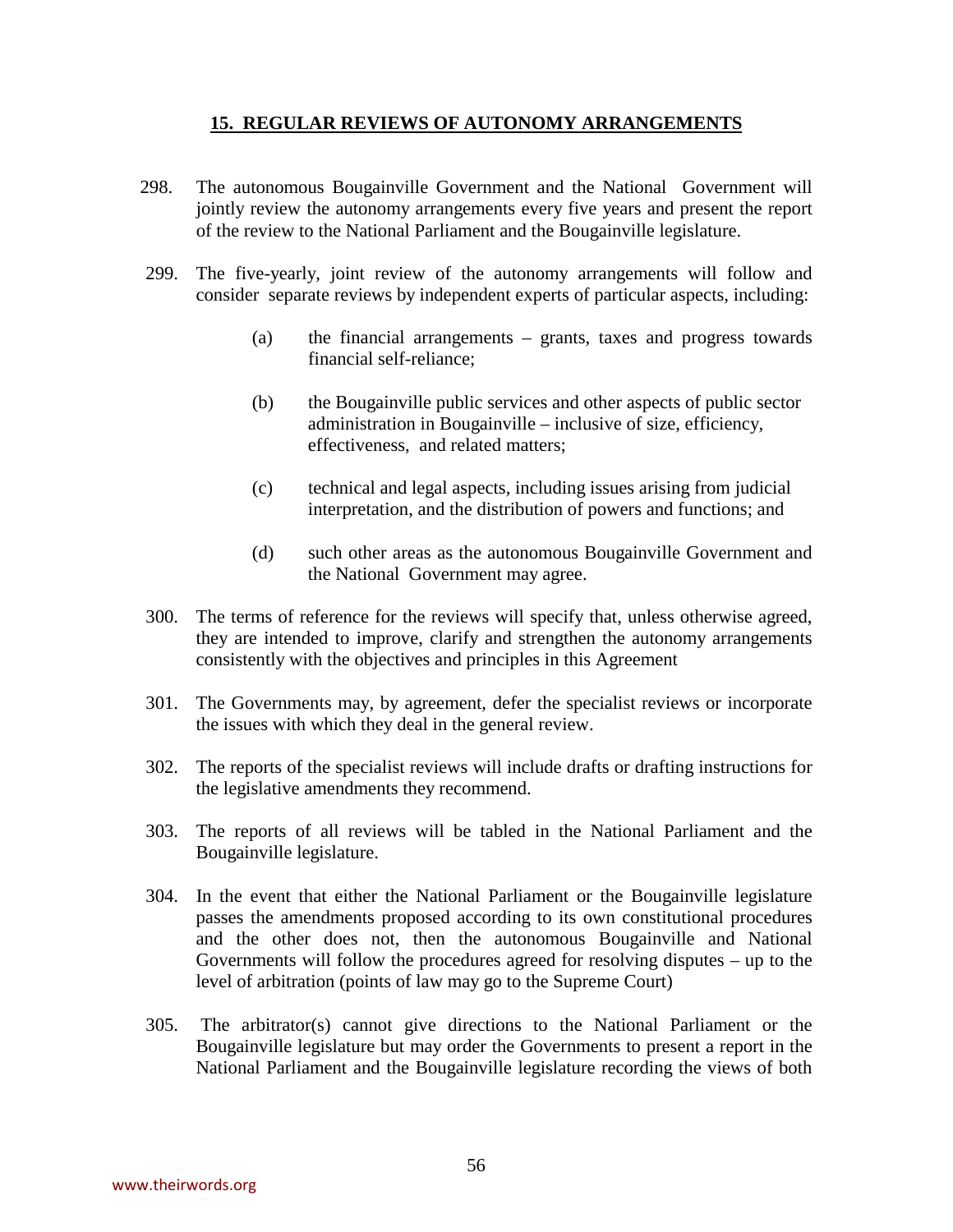Governments and containing their own recommendations on differences between them.

- 306. The two Governments may agree to additional reviews of any aspect of the autonomy arrangements at any time.
- 307. In addition to the above reviews, the two Governments will hold annual, wideranging consultations on the general operation of the autonomy arrangements.
- 308. Unless the two Governments agree to some other method, these consultations will be held through the joint supervisory body.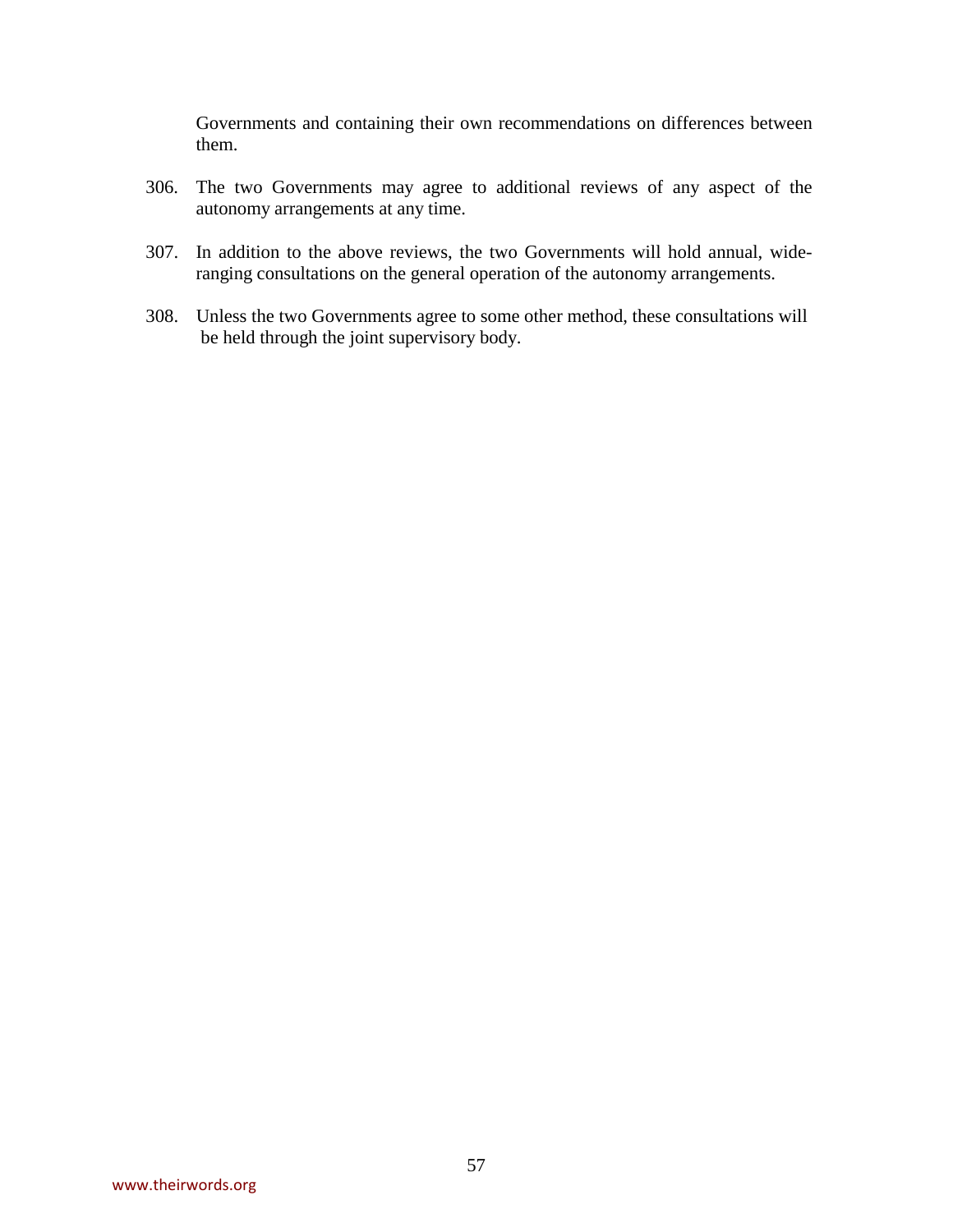# **C. AGREED PRINCIPLES ON REFERENDUM**

- 309. The National Government will move amendments to the National *Constitution* to guarantee a referendum on Bougainville's future political status.
- 310. The choices available in the referendum will include a separate independence for Bougainville.
- 311. (a) The amendments will provide that the outcome will be subject to ratification (final decision-making authority) of the National Parliament.
	- (b) The autonomous Bougainville Government and the National Government will consult over the results of the referendum.
- 312. (a) The constitutional amendments will guarantee that the referendum will be held:
	- no earlier than 10 years and, in any case, no later than 15 years after the election of the first autonomous Bougainville Government;
	- when the conditions listed below have been met;
	- $\blacksquare$  unless the autonomous Bougainville Government decides, after consultation with the National Government and in accordance with the Bougainville Constitution, that the referendum should not be held.
	- (b) The conditions to be taken into account include:
		- weapons disposal; and
		- good governance.
	- (c) The actual date of the referendum will be agreed after consultations by the autonomous Bougainville Government and the National Government.
- 313. (a) The benchmarks to be used in determining good governance will take account of internationally accepted standards of good governance as they are applicable and implemented in the circumstances of Bougainville and the rest of Papua New Guinea. These benchmarks include democracy and opportunities for participation by Bougainvilleans, transparency, and accountability, as well as respect for human rights and the rule of law, including the *Constitution of Papua New Guinea*.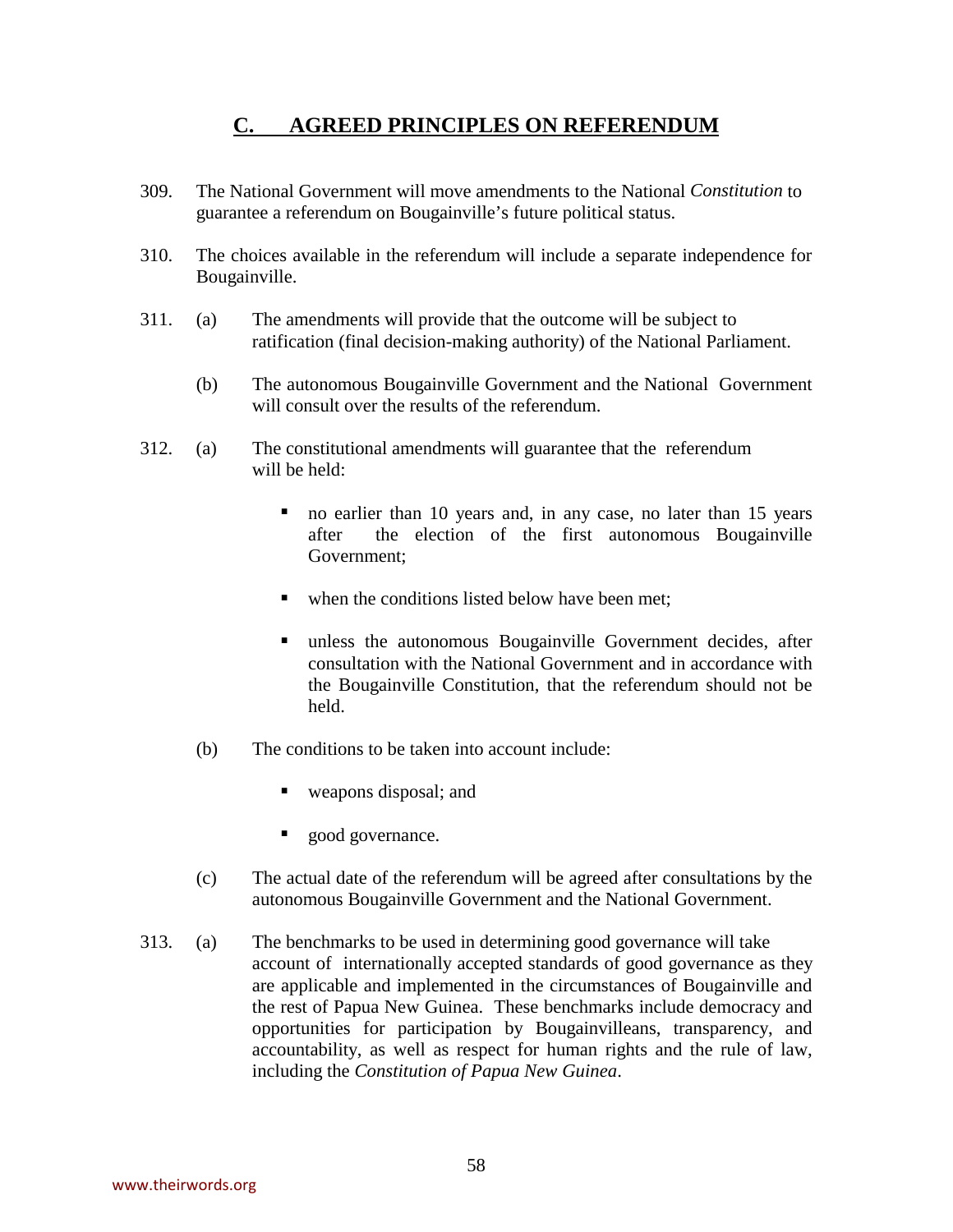- (b) The National Government and the autonomous Bougainville Government will co-operate in ensuring progress towards the achievement and maintenance of these benchmarks.
- (c) The agreed procedures for review and resolution of disputes will be used to determine whether Bougainville has achieved the standard of good governance intended by this Agreement.
- 314. (a) The referendum on Bougainville's future political status will be conducted in accordance with agreed constitutional arrangements.
	- (b) The constitutional amendments and any Organic Law required to implement the agreed referendum arrangements will be introduced into the National Parliament together, and drafted to take effect at the same time.
- 315. Eligibility to vote in the referendum will be the same as for national elections in Bougainville plus non-resident Bougainvilleans (detailed criteria to be finalised through consultation).
- 316. (a) The question(s) to be asked in the referendum should be clear and agreed by the National Government and the autonomous Bougainville Government.
	- (b) The choices should be presented so as to facilitate a clear result.
- 317. The referendum will be free and fair.
- 318. The National Electoral Commission and the authority responsible for conducting elections in Bougainville will be jointly responsible for conducting the referendum.
- 319. International observers will be invited to observe the conduct of the referendum.
- 320. This agreement will be given effect through Constitutional Laws.
- 321. The National Government and the autonomous Bougainville Government will consult and co-operate to ensure that the conditions intended to apply before the referendum are met.
- 322. The agreed dispute resolution mechanism will be used to resolve any differences concerning any issues related to holding the referendum, including issues concerning the questions or method of choice in referendum, and the actual date of the referendum.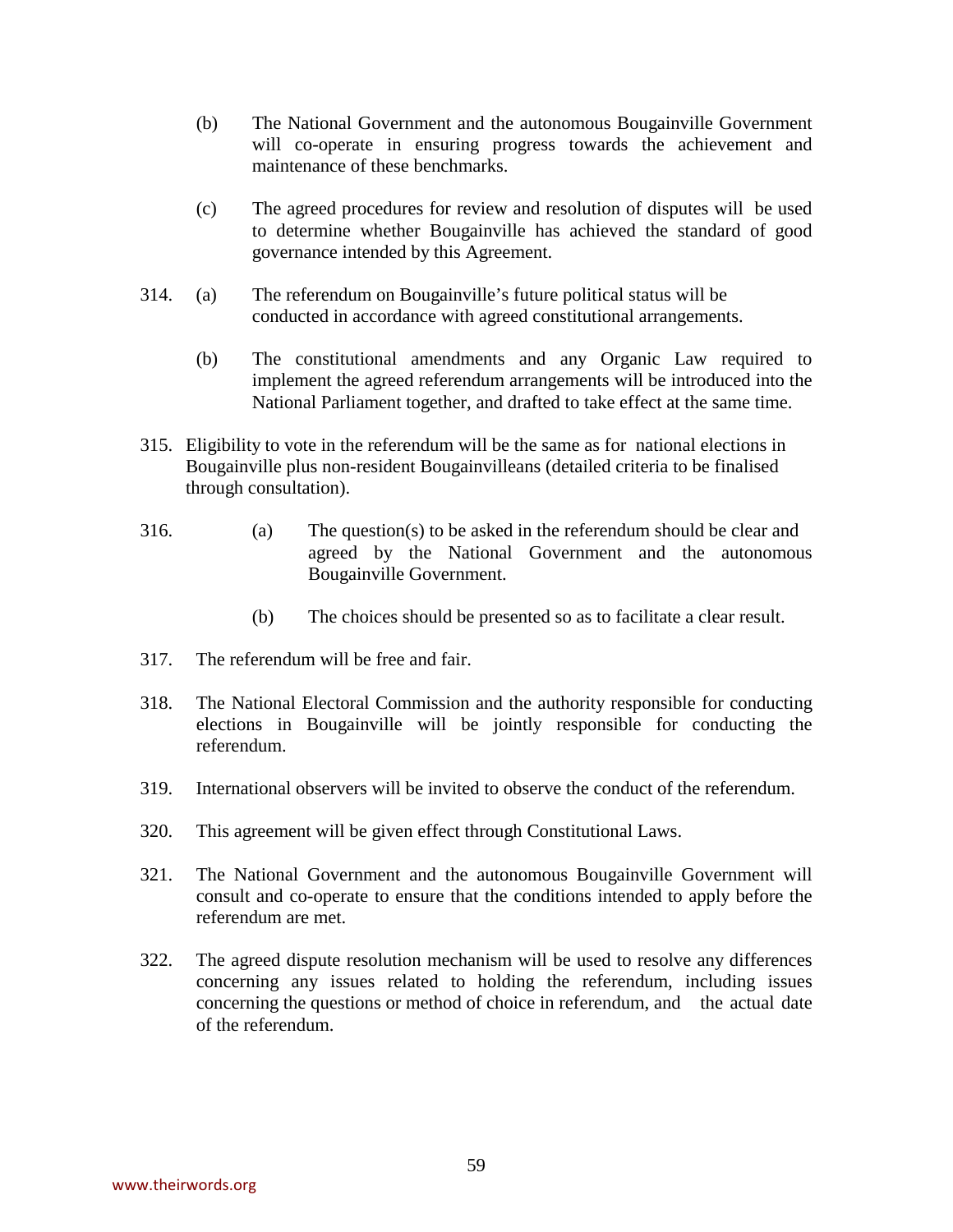- 323. Consultations over the referendum will include:
	- (a) timely communication of views in writing to a specified point of contact;
	- (b) adequate opportunity to respond in a similar way;
	- (c) where there are differences, meaningful exchange of views within an adequate, agreed and specified time-frame, either orally or in writing, with a view to reaching agreement; and
	- (d) clear, written record of outcome (either agreement or different views), provided for all parties.
- 324. Agreed plans for weapons disposal will be fully implemented before elections for the autonomous Bougainville Government are held.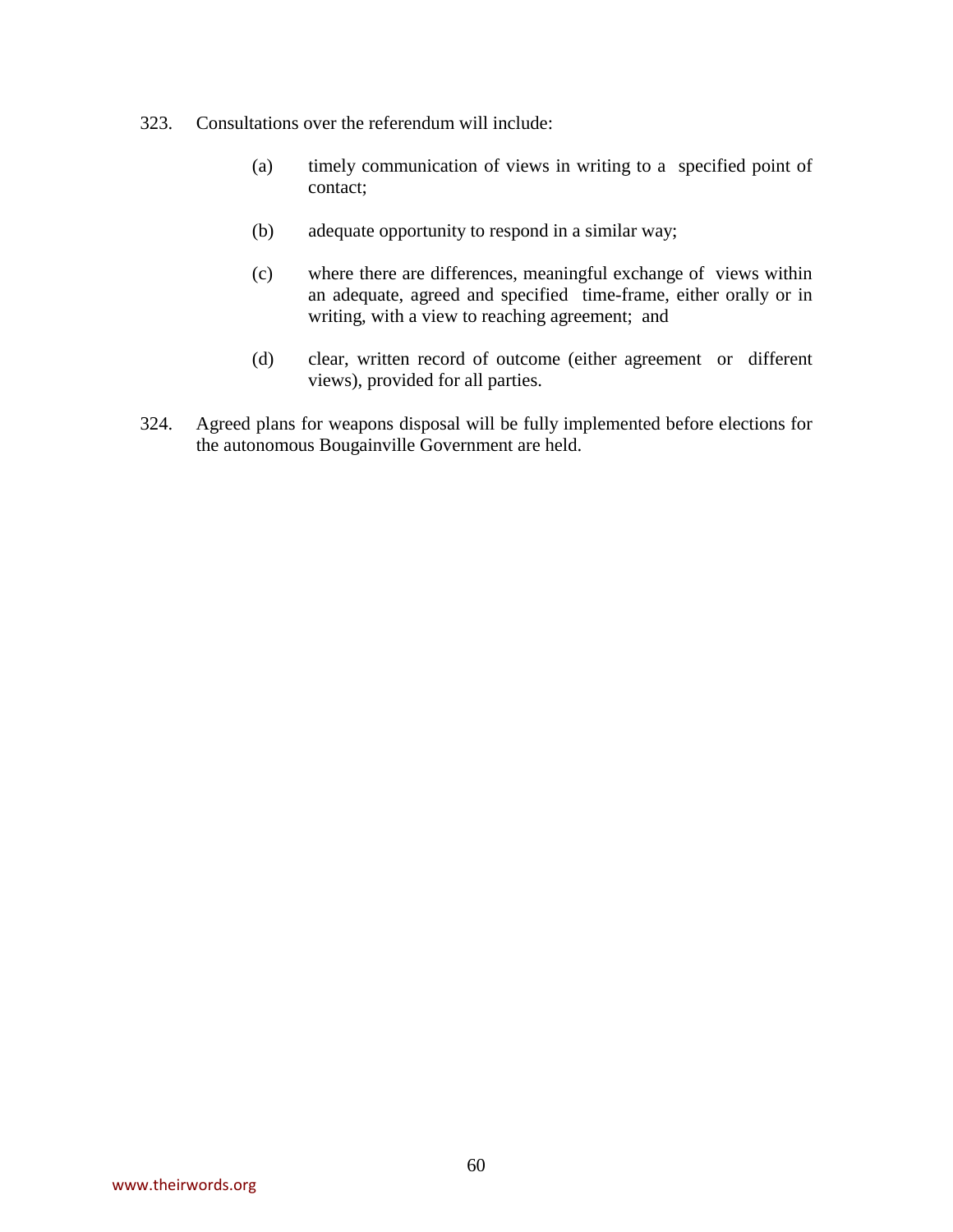# **D. AMENDMENT OF CONSTITUTIONAL ARRANGEMENTS FOR AUTONOMY AND REFERENDUM**

- 325. The constitutional arrangements implementing this agreement may be amended only in accordance with both requirements (a) and (b) below:
	- (a) after approval by the National Parliament in accordance with the amendment provisions contained in the National *Constitution*; and
	- (b) (i) in the case of the referendum provisions, after a vote in which a two-thirds absolute majority of members of the Bougainville legislature vote in support; or
		- (ii) in the case of the autonomy provisions, after a vote in which a simple majority of members of the Bougainville legislature vote in support.
- 326. Voting in the Bougainville legislature must be concluded before the second vote on the same Bill to amend is held in the National Parliament.
- 327. The National Government and the autonomous Bougainville Government will inform each other of any proposed amendments; consult over them through the agreed consultation procedures or the agreed five-yearly reviews before they are formally moved (or, in the case of Private Members' Bills put to the vote for the first time); and resolve any differences through the agreed dispute resolution procedures.
- 328. The constitutional provisions concerning the above entrenchment arrangements will themselves be subject to the above procedures and requirements.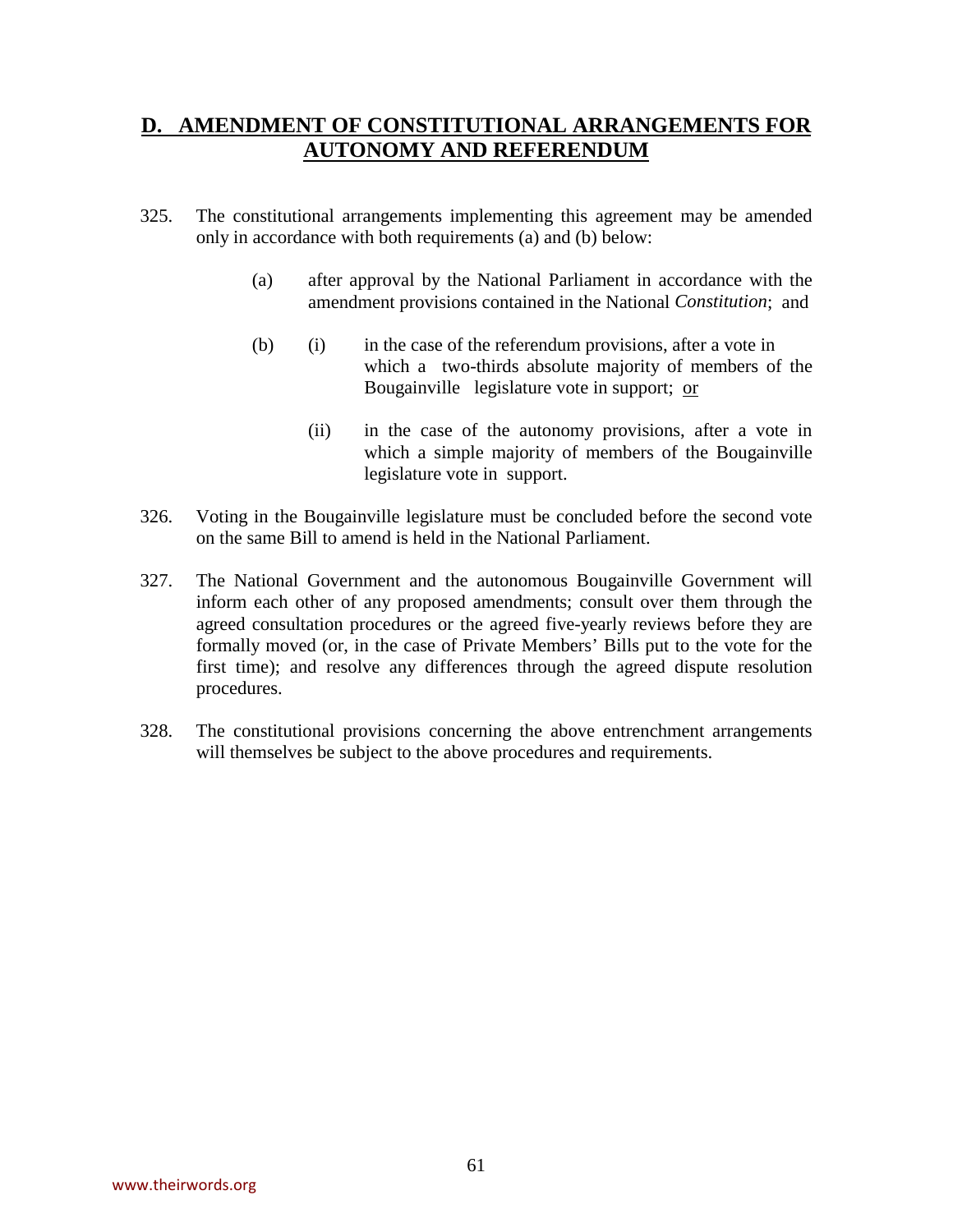# **E. WEAPONS DISPOSAL**

# **1. ENDORSEMENT OF WEAPONS DISPOSAL PLAN**

329. The Parties endorse the weapons disposal plan developed with ex-combatants and contained in the *Resolution on Weapons Disposal* adopted by the Peace Process Consultative Committee (PPCC) on 9<sup>th</sup> May 2001 (set out in the following pages), and will regard implementation in full accordance with the Plan as representing mutually acceptable compliance with the last paragraph of the *Agreed Principles on Referendum* (set out above).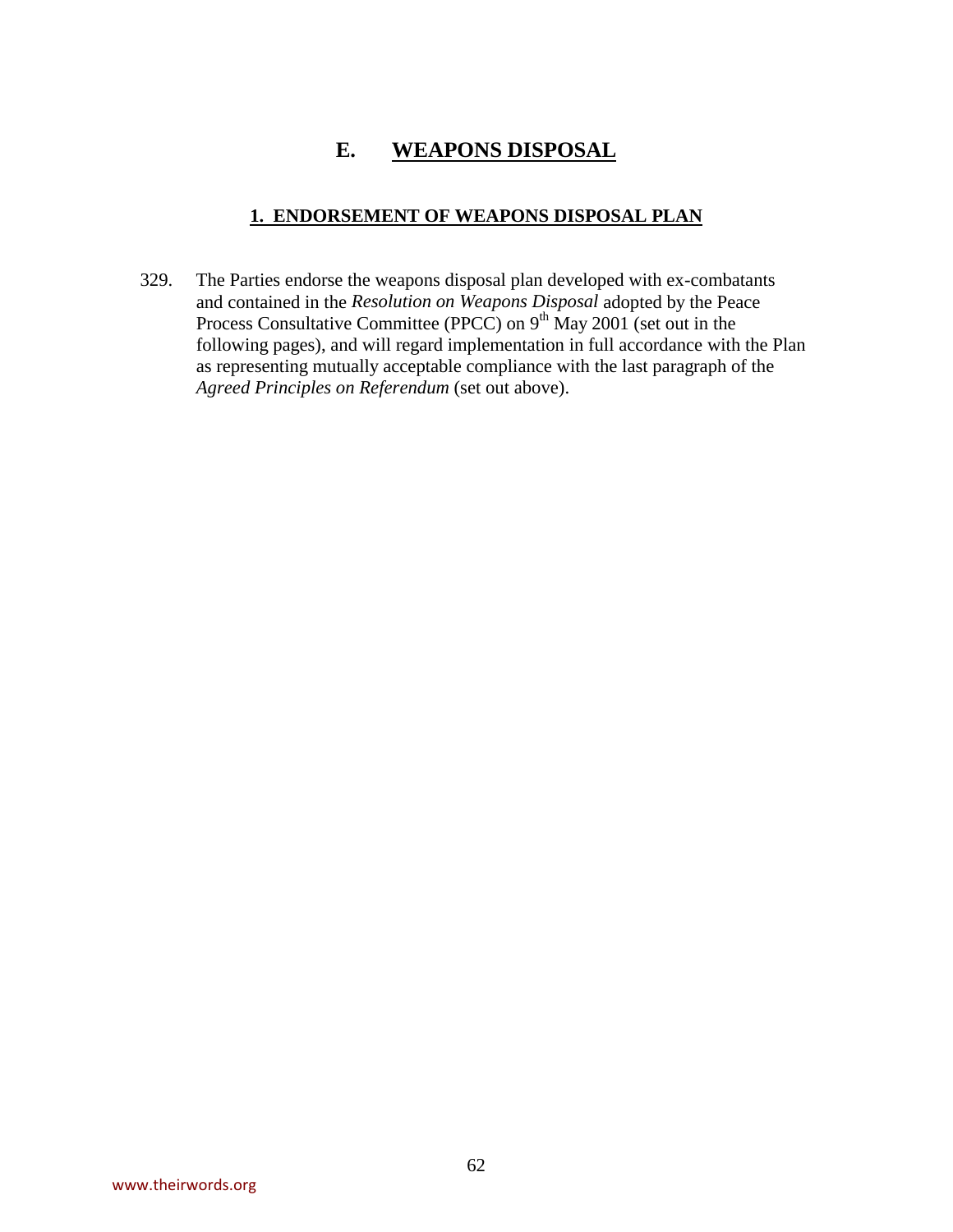# **PEACE PROCESS CONSULTATIVE COMMITTEE (PPCC) RESOLUTION ON WEAPONS DISPOSAL**

# **Introduction**

- 1. The PPCC welcomes the way in which the Bougainville Revolutionary Army (BRA) and the Bougainville Resistance Force (BRF) have come together, and acknowledges the positive foundation the *Rotokas Record* establishes for a comprehensive weapons disposal plan for Bougainville that is acceptable to all parties.
- 2. The PPCC reaffirms the commitment of all of the parties to implementation of the *Lincoln* and *Ceasefire Agreements*.

# **PPCC Sub-Committee**

- 3. (a) The PPCC hereby establishes a sub-committee to develop, manage and implement weapons disposal in accordance with this Resolution. The agreed membership of the sub-committee will be as follows:
	- Chairman: Director, United Nations Observer Mission on Bougainville (UNOMB), or his representative
	- Deputy Chair: Commander, Peace Monitoring Group (PMG), or his representative

| Representatives of the following: | the National Government |
|-----------------------------------|-------------------------|
|                                   | the BRA                 |
|                                   | the BRF                 |

- (b) The sub-committee may, by agreement, co-opt other members, including representatives of other groups.
- 4. (a) The sub-committee will seek support for, and co-ordinate:
	- i. an active joint programme to promote public awareness, understanding and support of weapons disposal;
	- ii. development and implementation of this Resolution, including mechanisms to ensure location, identification, control, withdrawal from the community and secure storage of weapons, with special regard for factory-made arms and ammunition;
	- iii. means of ensuring the full and accurate recording of weapons, and securing the co-operation and participation by individuals and other groups.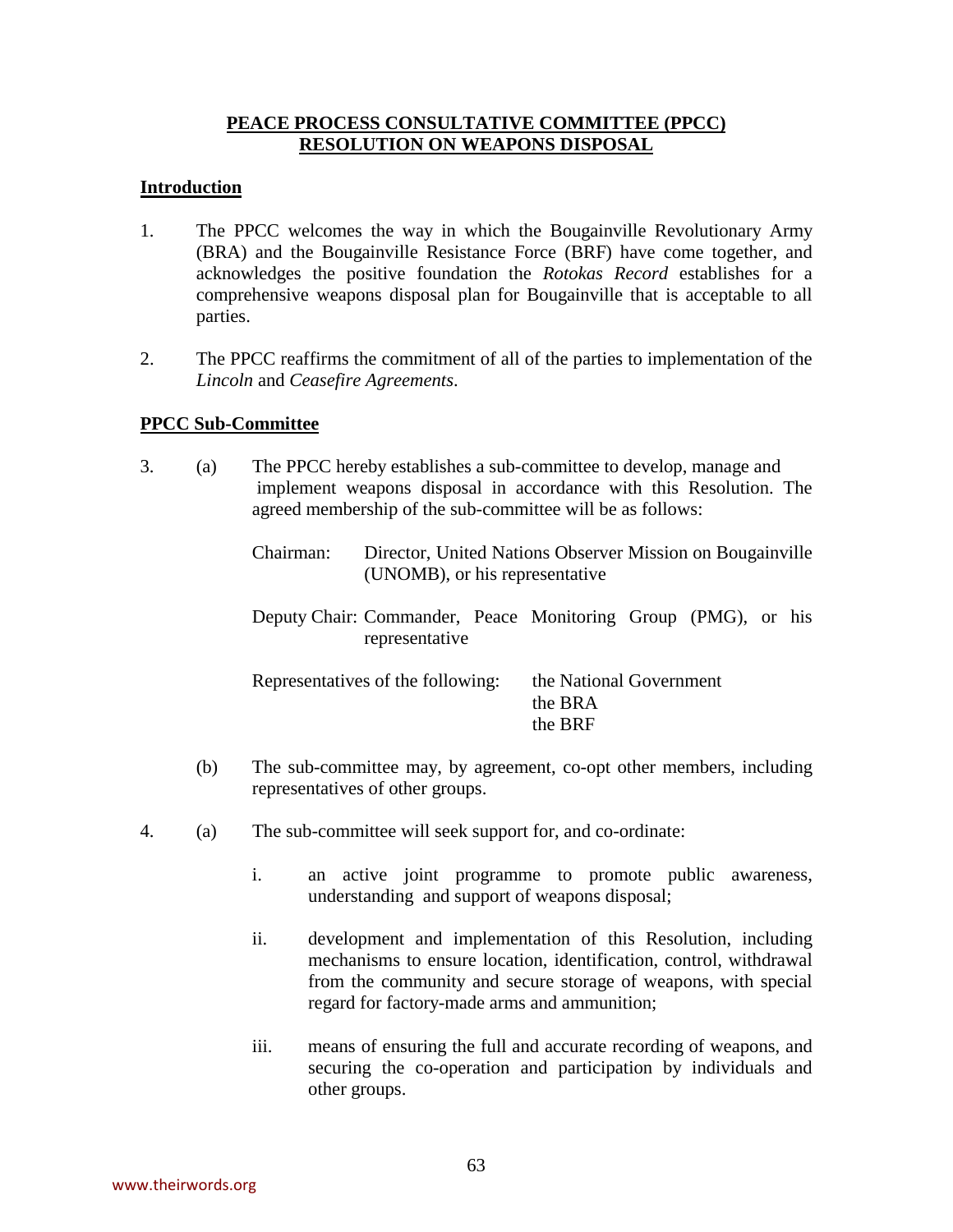- (b) The sub-committee shall take such account of the need for confidentiality as the parties may require for security at stage 1.
- (c) The sub-committee shall resolve such differences as may arise in relation to implementation under this Resolution.

#### **Implementation**

5. Weapons disposal will be implemented in stages.

#### **Stage 1**

- 6. Stage 1 will begin immediately, initially in areas where there is no Defence Force or Police Mobile Unit presence. It will proceed in all areas as follows:
	- (1) Councils of Chiefs/Elders will inform UNOMB when the people in a particular area are ready for ex-combatants to disarm and reintegrate into the community, remaining Defence Force and Police Mobile Units to withdraw, and weapons to be securely contained;
	- (2) UNOMB will inform the PPCC sub-committee;
	- (3) the National Government will be advised and take appropriate steps to arrange for Defence Force and Police Mobile Unit personnel to withdraw from that area;
	- (4) weapons will be handed in to BRA and BRF unit commanders, who will store them securely in containers provided through the PPCC and sealed for purposes of verification by UNOMB.
	- **Note:** BRA and BRF structures are outlined in Attachment 1.

# **Stage 2**

- 7. (a) After implementation of stage 1 in any area, stage 2 will begin in that area with the delivery of weapons to company commanders, who will place them in secure containers at a small number of central locations.
	- (b) When and if amendments to the National Constitution to implement the comprehensive agreement are ready for certification, the weapons will be held in containers under UNOMB supervision and secured by two locks – with one key held by the relevant commander and the other held by UNOMB – pending a final decision on the ultimate fate of the weapons.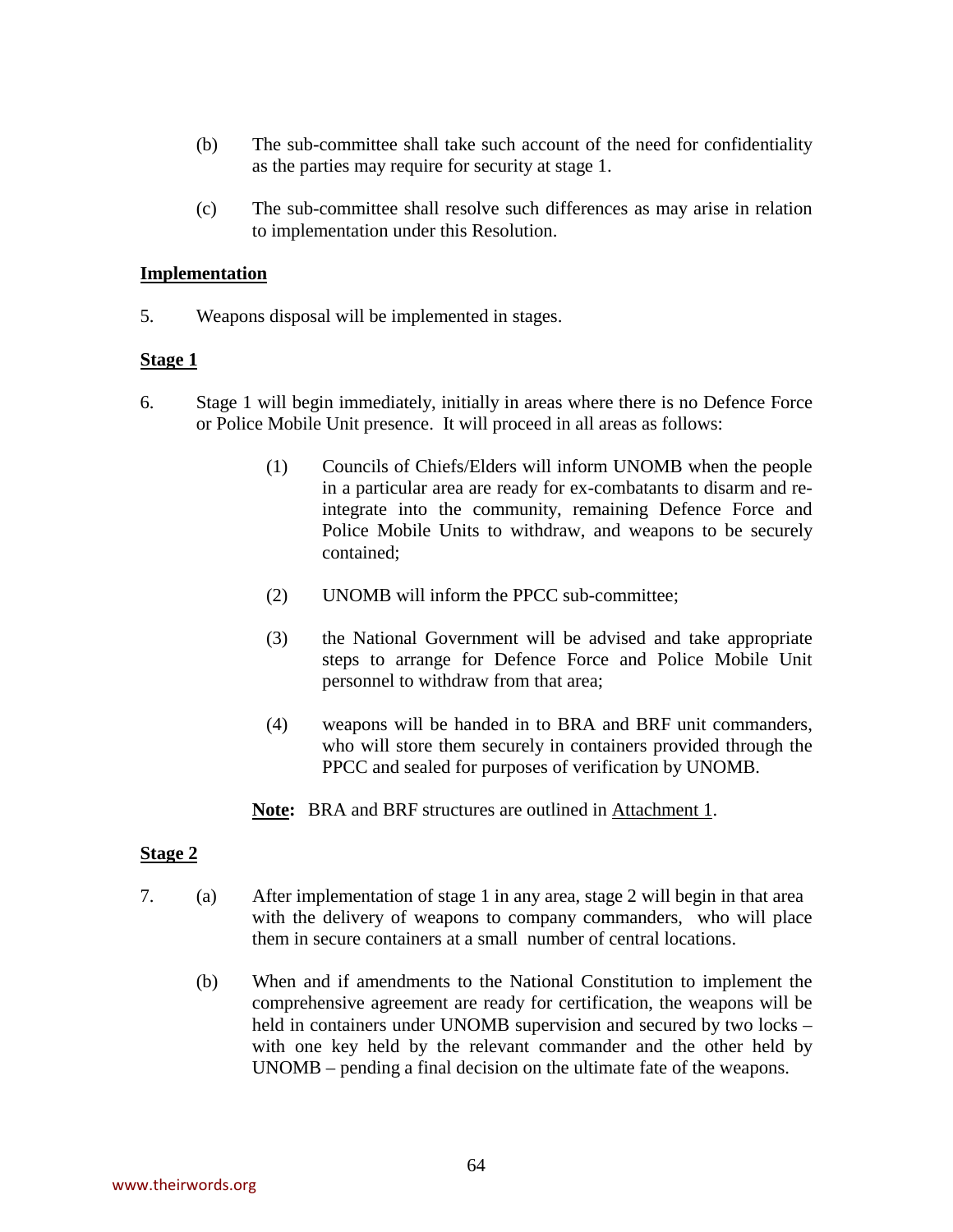(c) The Bills to amend the National Constitution will provide for the constitutional amendments to take effect on verification by UNOMB that the weapons are in secure, double-locked containers under its supervision.

#### **Stage 3: final fate of the weapons**

- 8. (a) A decision on the final fate of the weapons should be made within  $4\frac{1}{2}$ months of the coming into effect of the constitutional amendments. If no decision is made, the Parties will meet with a view to reaching agreement on whether or not the elections should be delayed, taking into account whether or not there has been genuine handing in of weapons and the level of security of the weapons.
	- (b) In any event, any of the parties may call on the UNOMB with the assistance of the PMG to verify and certify whether there has been substantial compliance by the parties in the handing in of weapons and whether the level of security of the weapons makes it conducive to holding the elections.
	- (c) UNOMB's report will be presented to, and considered by, the PPCC.
	- (d) The Bougainville parties will be bound by UNOMB's findings on whether or not the first election for the autonomous Bougainville Government will be deferred, and the length of any deferral.

# **Verification and other practical considerations**

- 9. (a) UNOMB will carry out such inspections and enquiries as its representative considers necessary at each stage, verify the collection and storage of weapons, and report its findings regularly, frequently and fully to the PPCC, with respect for such confidentiality as may be required.
	- (b) The parties will co-operate with each other and UNOMB to ensure that UNOMB can carry out its responsibilities under this Resolution efficiently and effectively.
- 10. (a) Weapons that have been handed in will not be reissued.
	- (b) Ex-combatants will not attempt to rearm.
	- (c) Keys will be kept securely by those to whom they are entrusted, and not handed over to anyone else.
	- (d) The parties will respect and co-operate in promoting wider respect for the security of containers, keys and those who are responsible for them under this Resolution.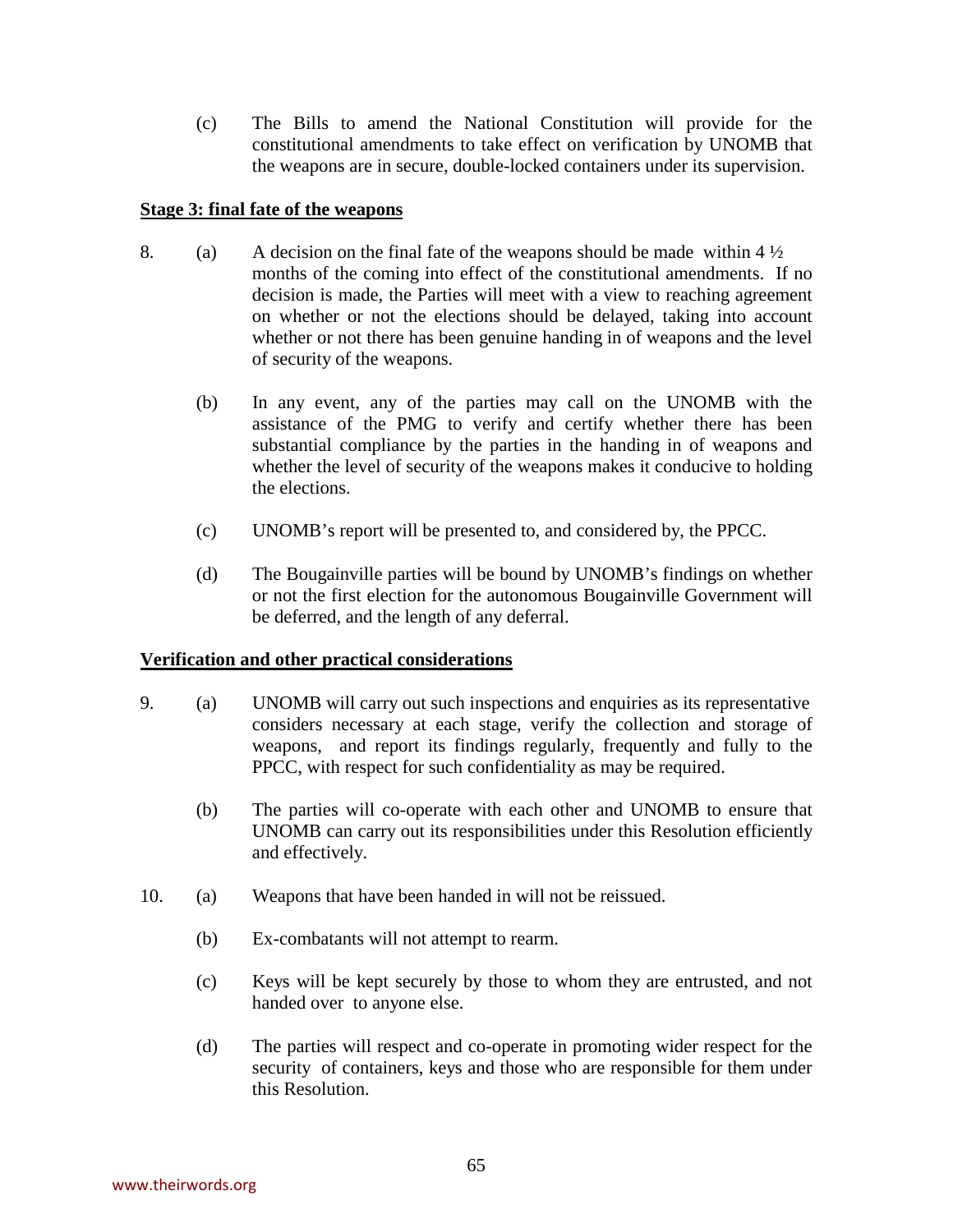(e) The National Government assures the PPCC it will not redeploy members of the Defence Force or the Police Mobile Units in new areas or areas from which they have been withdrawn.

#### **International Aspects**

- 11. The National Government will seek the agreement of the United Nations Security Council for UNOMB to carry out the responsibilities specified in this Resolution,.
- 12. The National Government will request the states that contribute to the Peace Monitoring Group (PMG) to (1) provide technical assistance, (2) agree to the PMG's support, for implementation of this Resolution.
- 13. The National Government will seek the assistance of foreign development co operation partners in developing and implementing a programme to assist in the reintegration and rehabilitation of ex-combatants.

#### **Reconciliation**

14. Recognising that weapons disposal and reconciliation are both mutually reinforcing and necessary to lasting peace by peaceful means, the parties undertake to co-operate in promoting reconciliation among ex-combatants and in the wider community, and restoration of civil authority in Bougainville.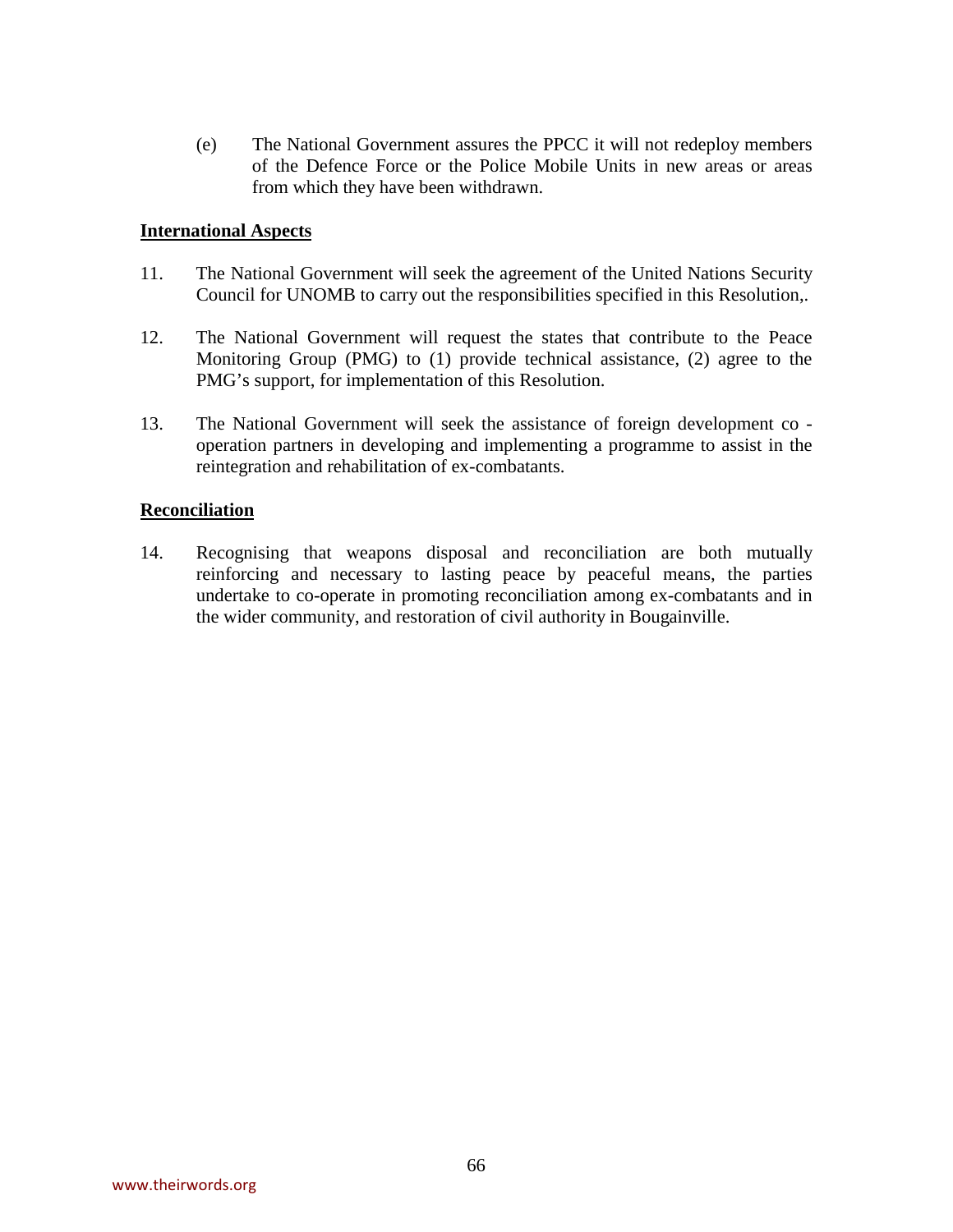# **ATTACHMENT 1**

(1) The Bougainville Resistance Forces are organised as follows:

Company Command  $\mathbf{I}$ Unit Command

A unit consists of 10-30 men, organised mainly on a local geographical basis.

A company command covers the area of an administrative District.

(2) The Bougainville Revolutionary Army is organised as follows:

Regional Command  $\mathbf{I}$ Company Command  $\mathbf{I}$ Unit Command

A unit consists of 10-12 men, usually made up of localized membership.

There are 14 BRA companies, organised on a loosely geographical basis, and each consisting of 80-150 members.

Regional commands are organised into Southern, Central, Northern and Marine commands.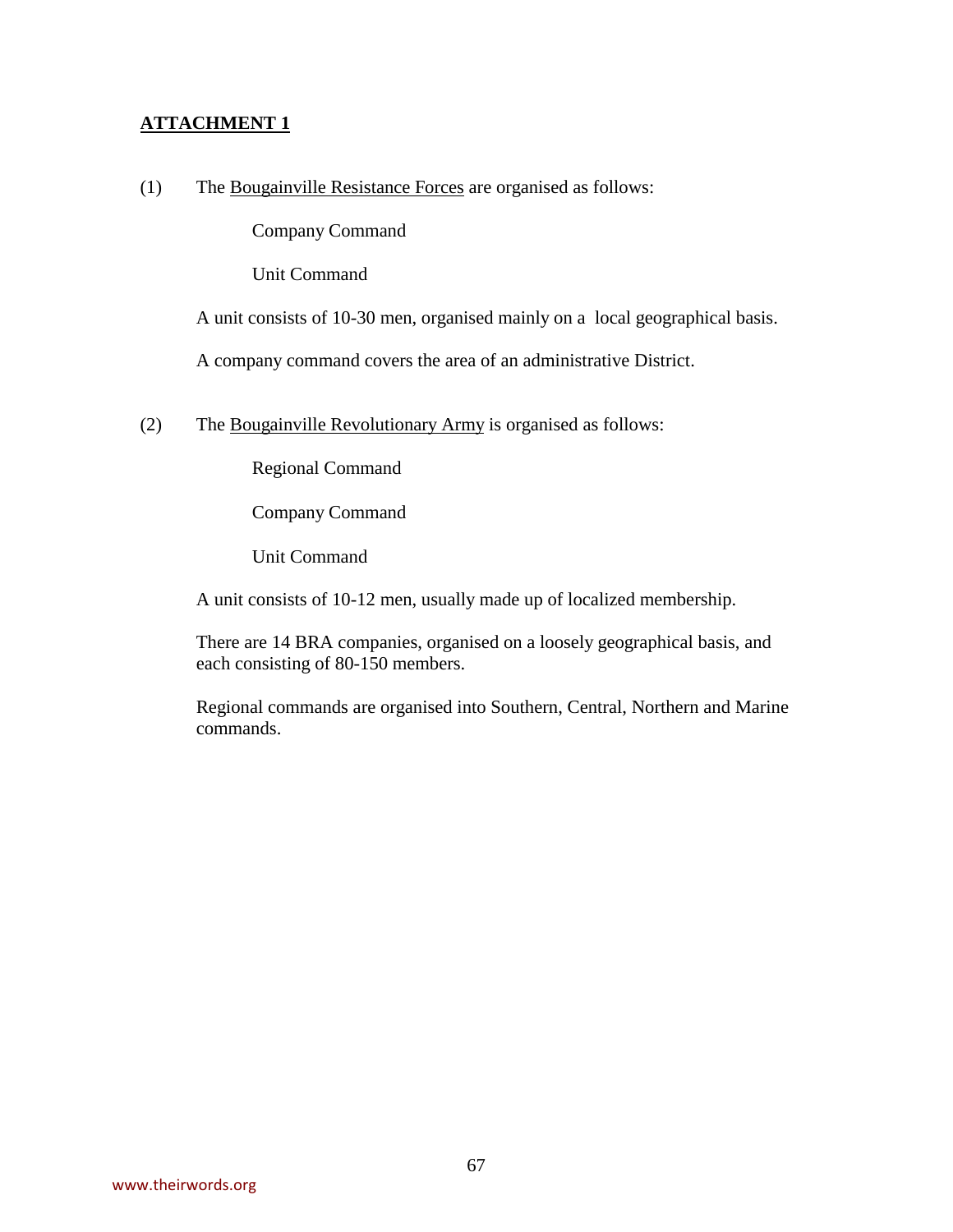# **2. WEAPONS DISPOSAL – MANDATES OF UNOMB AND PMG**

- 330. The parties agree that
	- (a) the PMG countries and the United Nations Security Council will be requested to agree to continue the PMG and the UNOMB in Bougainville and assist in implementing the PPCC Resolution on Weapons Disposal until the decision is made concerning the final fate of weapons at stage 3 of the agreed weapons disposal plan and the autonomous Bougainville Government is established;
	- (b) the decision concerning the final fate of the weapons may require a continuing presence by the PMG and the UNOMB for a short period to conclude their assignments during implementation; and
	- (c) the likely exit-dates for the PMG and the UNOMB are around the middle and not later than the end of 2002).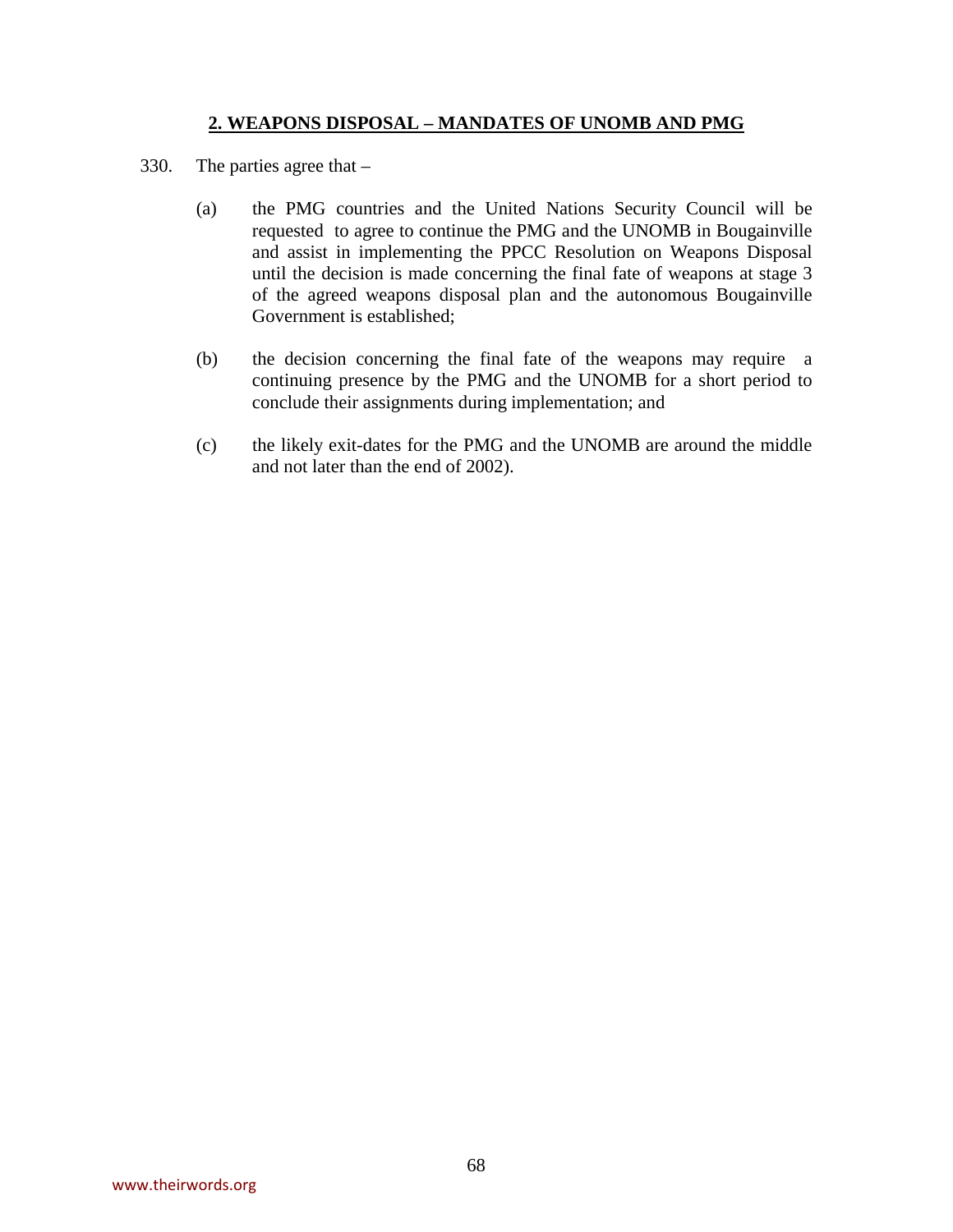# **F. OTHER MATTERS**

# **1. AMNESTY AND PARDON**

331. The parties confirm that grants of amnesty and pardon (as agreed in the *Lincoln Agreement)* for all persons involved in crisis-related activities or convicted of offences arising out of crisis-related activities should be expedited, and will cooperate to ensure that they are.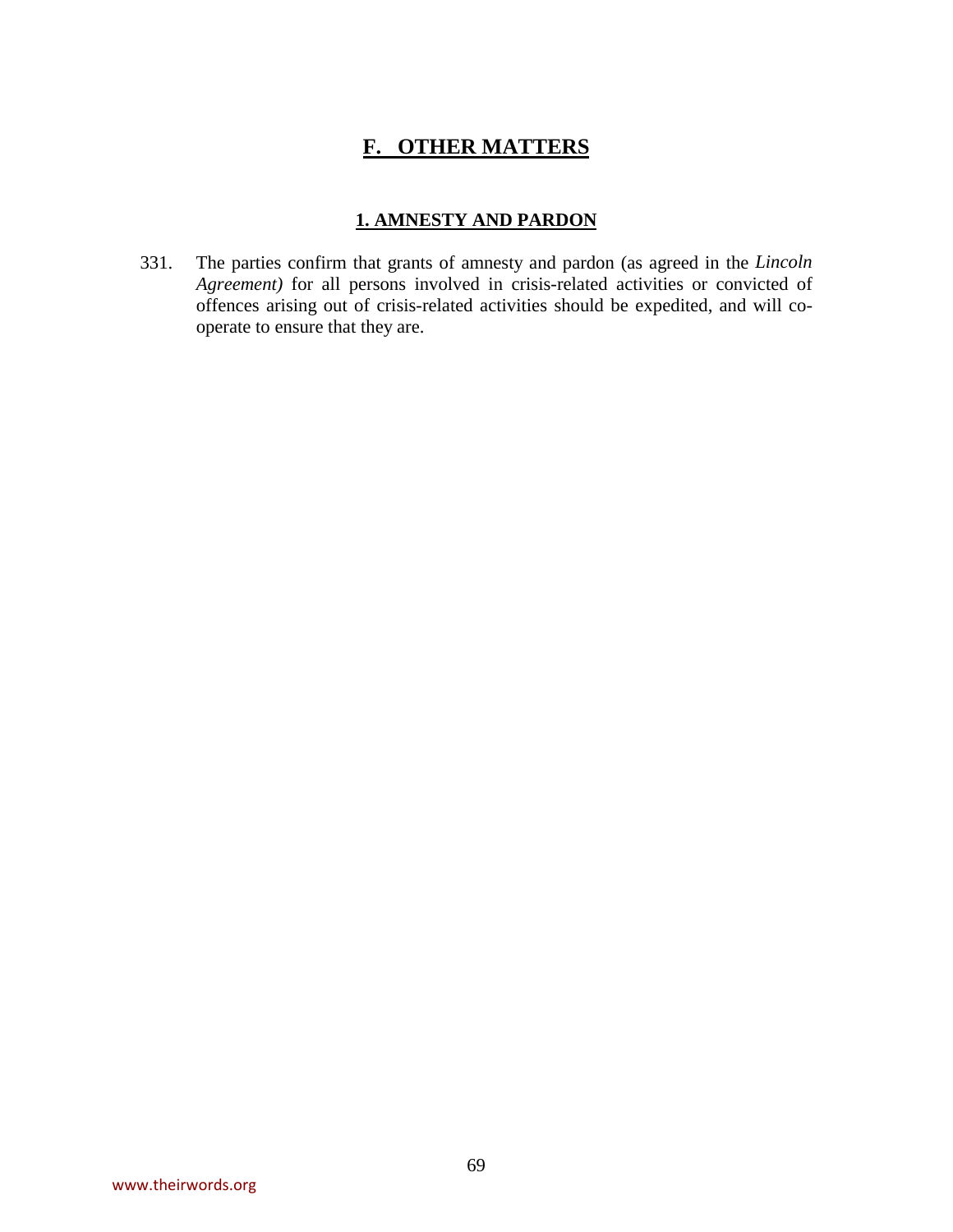# **2. RESOLVING DISPUTES DURING IMPLEMENTATION**

- 332. In the period leading up to the establishment of the autonomous Bougainville Government, the parties will consult with a view to avoiding disputes and resolving such differences as may arise over implementation of this Agreement.
- 333. The means by which differences may be resolved may, by agreement, involve the assistance of a mutually acceptable, neutral third party, with reference to a court in appropriate cases as a last resort.
- 334. The National Government will table this Agreement in the UN Security Council, and use its best efforts to obtain support for UNOMB to continue monitoring and reporting on implementation of agreed arrangements as provided in the *Ceasefire Agreement*.
- 335. The PPCC, which the parties have invited UNOMB to chair, will continue to promote the peace process by addressing such issues as are within its mandate and the parties agree to refer to it for consideration during implementation.
- 336. The National Government will also use its best efforts to ensure that the PMG continues to provide such assistance in implementation of the *Lincoln Agreement*  as the parties may, by agreement, request and the contributing states may agree.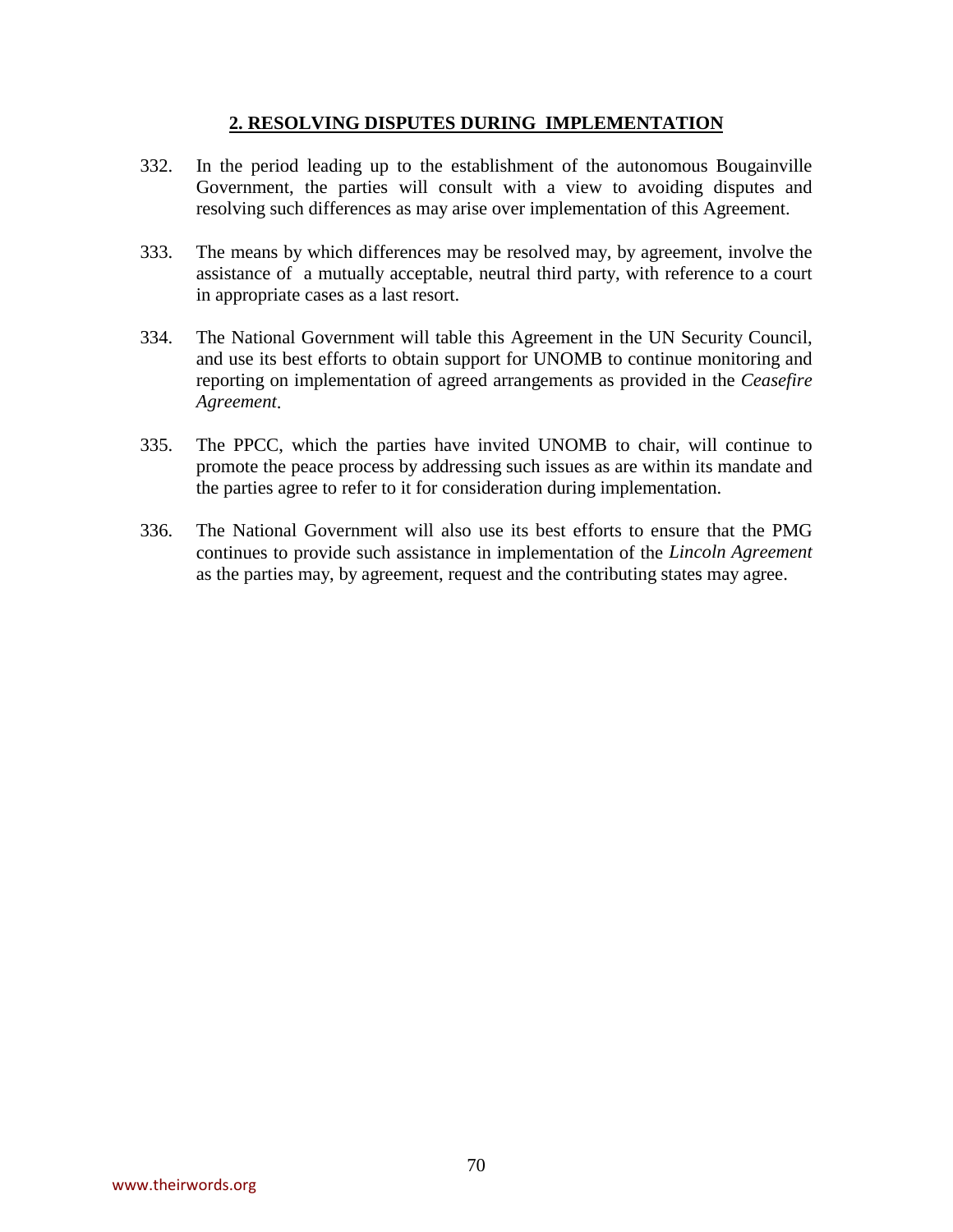# **3. RECONCILIATION, AND UNIFIED STRUCTURES FOR BOUGAINVILLE**

# **(a) RECONCILIATION**

- 337. The parties acknowledge the suffering, pain and loss, which has been caused to so many by the Bougainville conflict. Where tensions and differences between individuals and groups remain unresolved, not only is suffering intensified, but peace itself can be threatened by risks of renewed conflict.
- 338. The success of the peace process has been based on resolution of tensions and differences through a wide range of reconciliation efforts.
- 339. Reconciliation has many aspects, including customary, religious, spiritual, personal, psychological, and economic. It includes concerns for history, memory and justice. These qualities have been evident in the many reconciliation efforts made in Bougainville, within and between families and communities. For the peace to be self-sustaining, reconciliation efforts must continue.
- 340. The process of negotiating this agreement has contributed to the reconciliation process, both within Bougainville and between the rest of Papua New Guinea and Bougainville. The Agreement itself is intended to further encourage the process, and among other things:
	- (b) the autonomy arrangements and other aspects of the Agreement are intended to assist in building a new relationship between Bougainville and the nation as a whole;
	- (c) the autonomous Bougainville Government and other arrangements for government in Bougainville are intended to end institutional divisions and encourage cooperation among Bougainvilleans;
	- (d) the agreed weapons disposal plan is intended to remove a major factor contributing to conflict within Bougainville and between Papua New Guinea and Bougainville;
	- (e) the arrangements for pardon and amnesty are intended to reduce tensions and divisions that could continue to flow from the conflict.
- 341. The signing of this Agreement is intended to be a symbol of progress in reconciliation.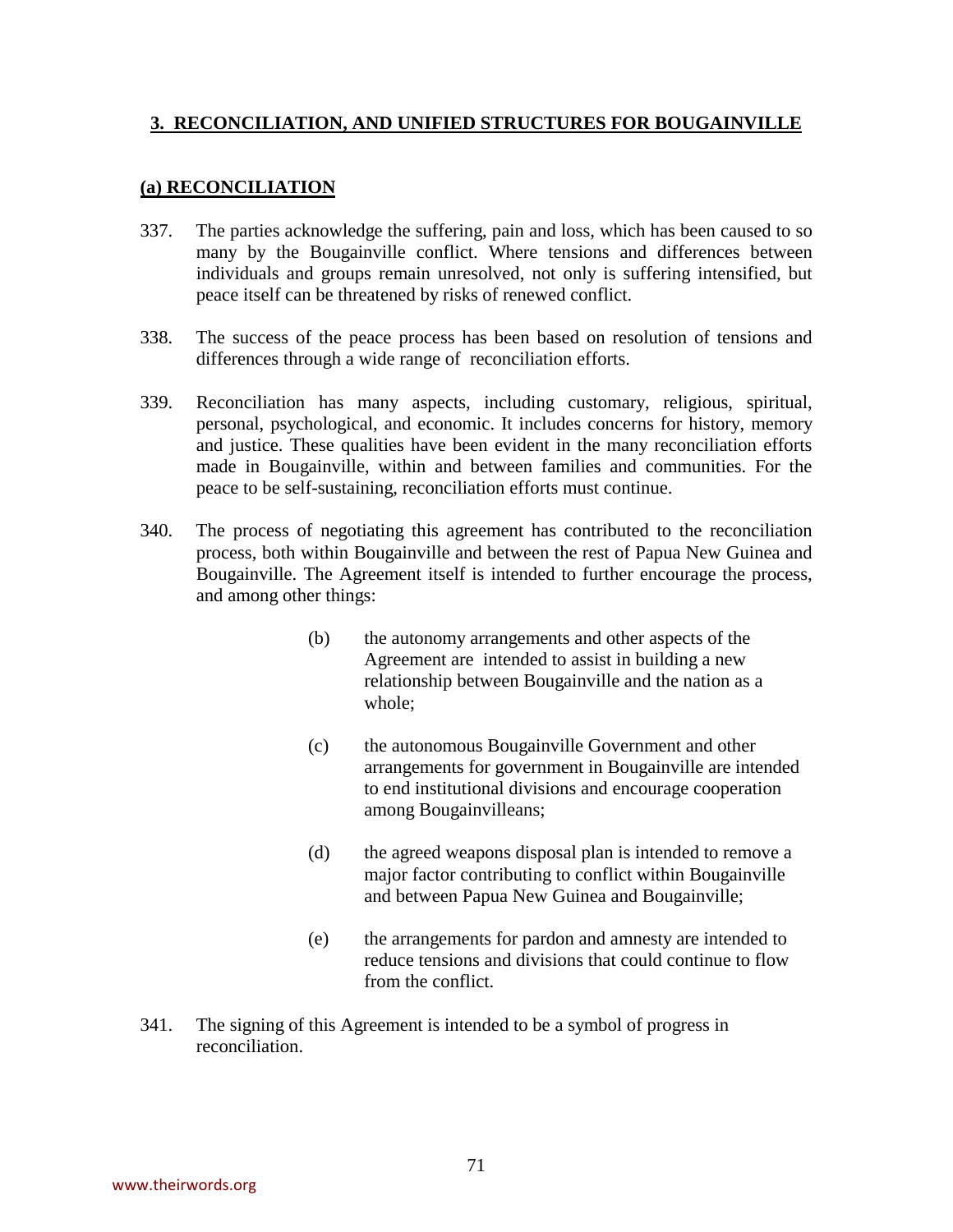- 342. The parties commit themselves to continuing to promote and pursue meaningful reconciliation both within Bougainville and between Bougainville and the rest of Papua New Guinea. They agree to cooperate in:
	- (a) discouraging threats to individuals and groups or to the peace process as a whole;
	- (b) where appropriate, preventing and punishing such threats in accordance with the law.
- 343. The parties will consult from time to time, as required, concerning the steps and resources that might be needed to facilitate further development of reconciliation efforts in the future.

## **(b) BOUGAINVILLE COMMITMENT TO UNIFIED STRUCTURES**

- 344. The parties agree that:
	- (a) all groups and individuals in Bougainville should commit themselves to working through the lawful and democratically elected government and the unified administrative and support structures established under the laws that will give effect to this Agreement;
	- (b) the former combatant groups should be disbanded as soon as they no longer have a role in relation to implementation of the weapons disposal plan provided for under this Agreement;
	- (c) commanders and members of the former combatant groups should sign the Statement of Commitment to Unified Structures attached to this Agreement.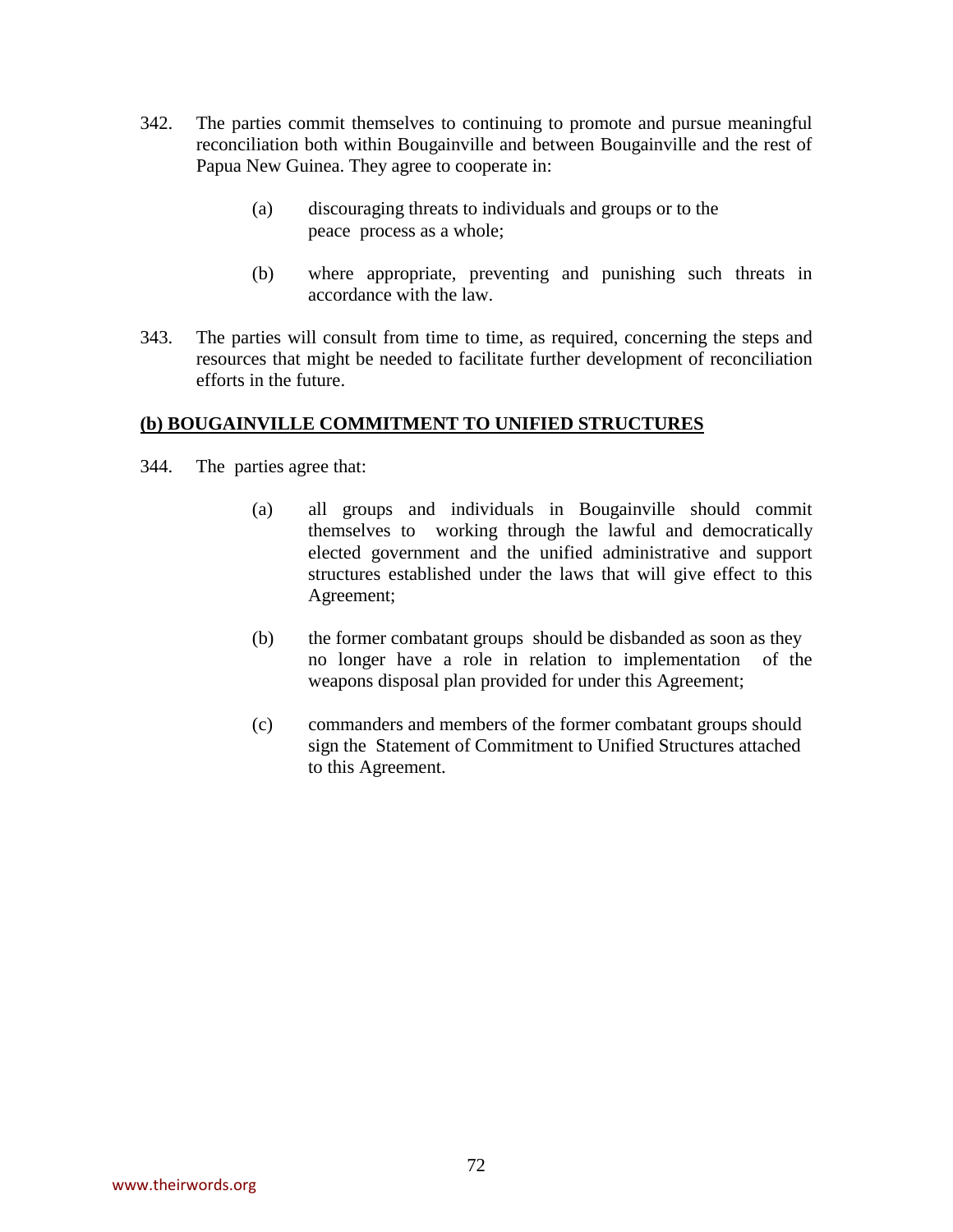## **STATEMENT OF COMMITMENT TO UNIFIED STRUCTURES**

## **(Annex to the** *Bougainville Peace Agreement***)**

We, commanders and members of the former combatant groups, acting on behalf of those groups and speaking on behalf of their members, agree to the following things:

- (a) We are committed to working through the lawful and democratically elected autonomous Bougainville Government and the unified administrative and support structures established under the laws that will be established under the *Bougainville Peace Agreement* made by the representatives of Bougainville and the Papua New Guinea Government signed in August 2001.
- (b) We are committed to the former combatant groups being disbanded as soon as they no longer have a role in relation to implementation of the weapons disposal plan provided for under the *Bougainville Peace Agreement*.
- (c) We will work towards reconciliation of all disputes and tensions within Bougainville and to avoiding disputes and tensions in the future.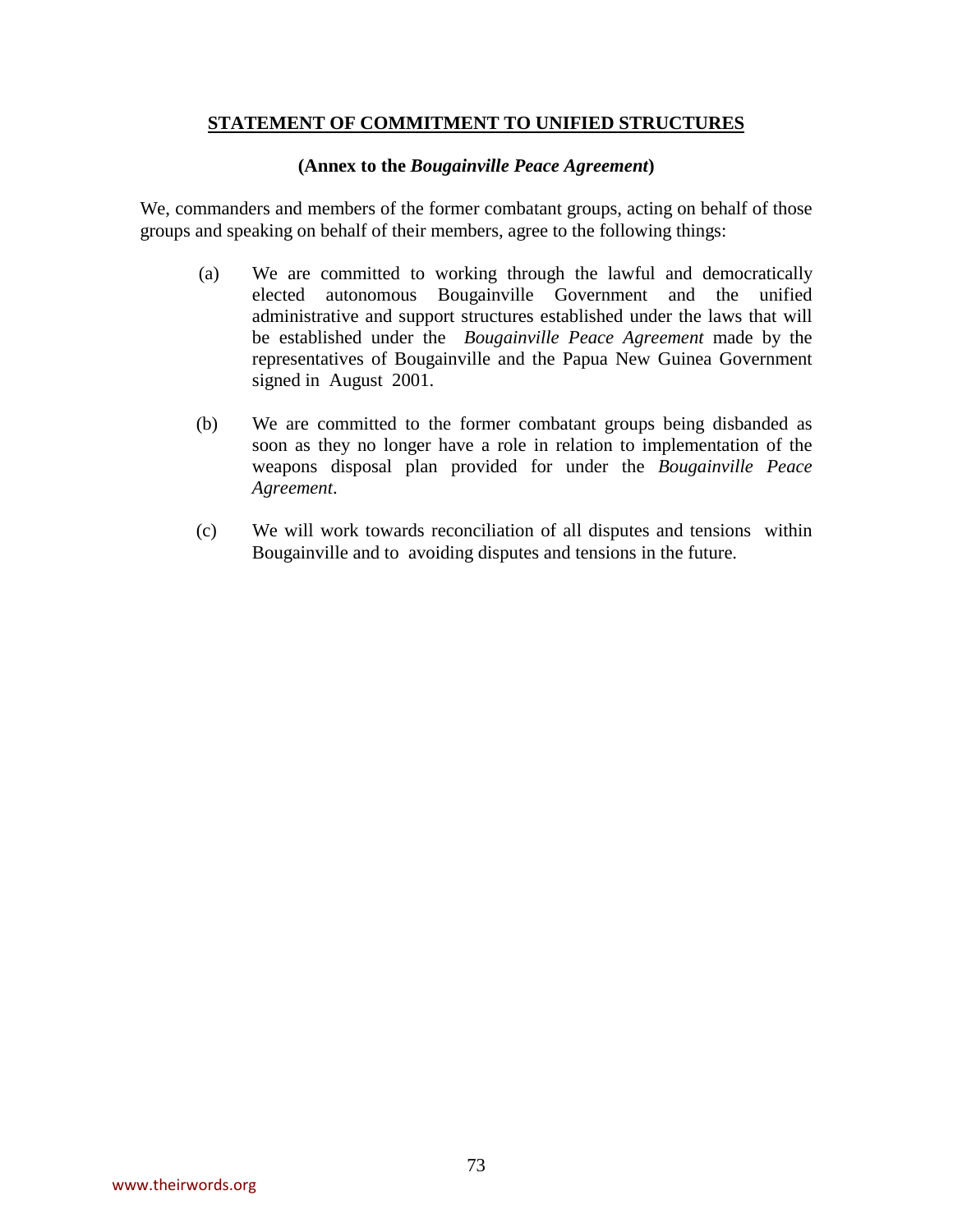SIGNED AT ARAWA, BOUGAINVILLE, PAPUA NEW GUINEA, THIS 30<sup>th</sup> DAY OF AUGUST 2001:

HON. SIR MEKERE MORAUTA, Kt MP PRIME MINISTER

...............

HON. MOI AVEI **MINISTER/FOR BOUGAINVILLE AFFAIRS** 

HON. M. OGIO DEPUTY PRIME MINISTER **MP FOR NORTH BOUGAINVILLE** 

MR. J. BANAM CHAIRMAN, LEITANA **COUNCIL OF ELDERS** 

. . . . MR. J. TANIS **VICE-PRESIDENT BOUGAINVILLE PEOPLE'S CONGRESS** 

f. WKC HON. JOHN L. MOMIS MP

**GOVERNOR, BOUGAINVILLE INTERIM PROVINCIAL GOVERNMENT** 

. . . . . . . . . . . . JOSEPH & HABUI<br>PRESIDENT, BOUGAINVILLE<br>PEOPLE'S CONGRESS

............

HON. S. AKOITAI MP FOR CENTRAL **BOUGAINVILLE** 

MR. G. SINATO **DEPUTY GOVERNOR BOUGAINVILLE INTERIM** PROVINCIAL GOVERNMENT

. . . . . . . . . . . . . . . . . . . .

HON. M. LAIMO

**MP FOR SOUTH** 

**BOUGAINVILLE** 

**BOUGAINVILLE** PEOPLE'S CONGRESS

**VICE-PRESIDENT** 

**HILARY MASIRIA CHAIRMAN, BOUGAINVILLE RESISTANCE FORCES** 

MR. TANIS

**ISHMAEL TOROAMA CHIEF OF DEFENCE BOUGAINVILLE** REVOLUTIONARY ARMY

. . . . . . . . . . . . . . . MRS. RUBY MIRINKA REPRESENTATIVE OF **BOUGAINVILLE WOMEN**